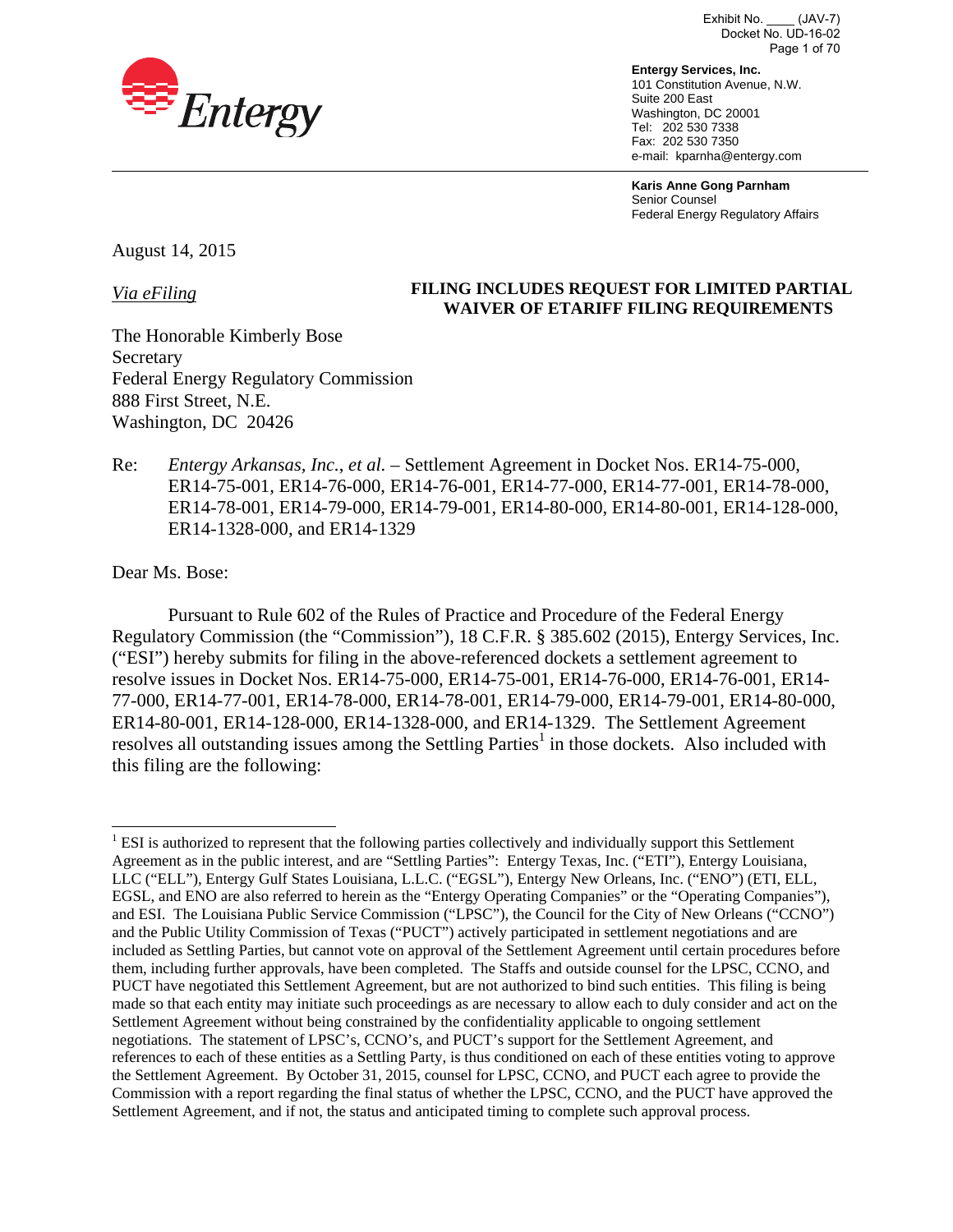Hon. Kimberly D. Bose August 14, 2015 Page 2

- (1) Explanatory Statement in Support of Settlement;
- (2) Draft Commission order approving the settlement;
- (3) Exhibits A and  $B^2$  *Pro Forma* Versions of Redline and Clean revisions to Section 1.01 of the Entergy System Agreement;
- (4) Exhibits C and D Forms of Amended Notices of Termination of ETI and ELL/EGSL;
- (5) Exhibit E Form of Second Amended Joint Pricing Zone Revenue Allocation Agreement; and
- (6) Exhibit F Form of Settlement Payment Agreement.

In Exhibits A and B, ESI submits proposed revisions to the Entergy System Agreement on a *pro forma* basis and respectfully requests limited partial waiver of of the Commission's eTariff filing requirements under Order No. 714 and Sections 35.7 and 35.9 of the Commission's regulations. ESI requests such limited partial waiver of the eTariff filing requirements to permit deferral of the obligation to file the revisions to the System Agreement, which is in the Commission's eTariff system, until after the Commission acts on the Settlement Agreement. The waiver request is limited and partial in that the ESI is only seeking a deferral of the eTariff filing requirements. The requested waiver will promote administrative efficiency by obviating the need to make an eTariff filing before the Commission rules on the merits of the Settlement Agreement. If the waiver is granted, ESI will file the revisions to the Entergy System Agreement within thirty (30) days following the Commission's approval of the Settlement Agreement. Thus, good cause exists for the Commission to grant the requested limited and partial waiver.

In accordance with Rule  $602(f)(2)$ , ESI hereby informs all participants that initial comments on the Settlement Agreement are due by September 3, 2015, and reply comments are due by September 14, 2015. 18 C.F.R. § 385.602(f)(2) (2015).

Respectfully submitted,

Andrea J. Weinstein VP, Federal Regulatory Affairs ENTERGY SERVICES, INC. 101 Constitution Avenue, N.W. Suite 200 East Washington, DC 20001 202-530-7342 aweinst@entergy.com

 $\sqrt{s}$ /

Karis Anne Gong Parnham Senior Counsel ENTERGY SERVICES, INC. 101 Constitution Avenue, N.W. Suite 200 East Washington, DC 20001 202-530-7338 kparnha@entergy.com

*Attorney for Entergy Services, Inc.*

<sup>&</sup>lt;sup>2</sup> Exhibits A through F are illustrative forms of certain anticipated filings and notices required by Settlement Agreement Section II.A(2). They are subject to change as necessary when the final versions are prepared for filing with the Commission.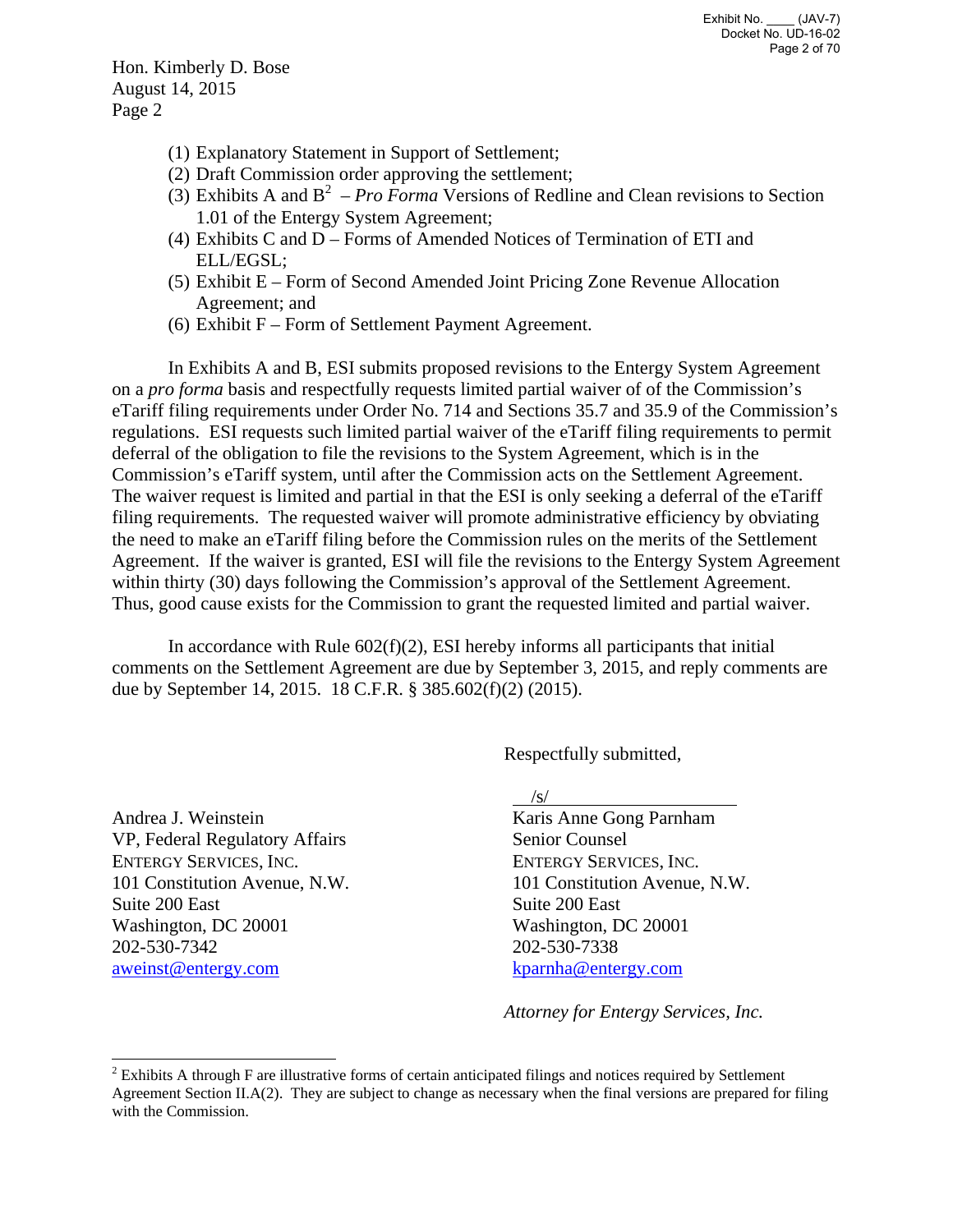## UNITED STATES OF AMERICA BEFORE THE FEDERAL ENERGY REGULATORY COMMISSION

| Entergy Arkansas, Inc.                | Docket Nos. ER14-75-000 |
|---------------------------------------|-------------------------|
|                                       | ER14-75-001             |
| Entergy Gulf States Louisiana, L.L.C. | ER14-76-000             |
|                                       | ER14-76-001             |
| Entergy Louisiana, LLC                | ER14-77-000             |
|                                       | ER14-77-001             |
| Entergy Mississippi, Inc.             | ER14-78-000             |
|                                       | ER14-78-001             |
| Entergy New Orleans, Inc.             | ER14-79-000             |
|                                       | ER14-79-001             |
| Entergy Texas, Inc.                   | ER14-80-000             |
|                                       | ER14-80-001             |
|                                       | (Consolidated)          |
| Entergy Texas, Inc.                   | ER14-128-000            |
| Entergy Louisiana, LLC                | ER14-1328-000           |
| Entergy Gulf States Louisiana, L.L.C. | ER14-1329-000           |

### **SETTLEMENT AGREEMENT**

Pursuant to Rule 602 of the Rules of Practice and Procedure of the Federal Energy Regulatory Commission (the "Commission"), 18 C.F.R. § 385.602 (2015), Entergy Services, Inc. ("ESI"), as agent for the Entergy Operating Companies,<sup>1</sup> hereby submits this Settlement

 $\overline{a}$ 

<sup>&</sup>lt;sup>1</sup> The Entergy Operating Companies that are participating in this Settlement are: Entergy Gulf States Louisiana, L.L.C., Entergy Louisiana, LLC, Entergy New Orleans, Inc. and Entergy Texas, Inc.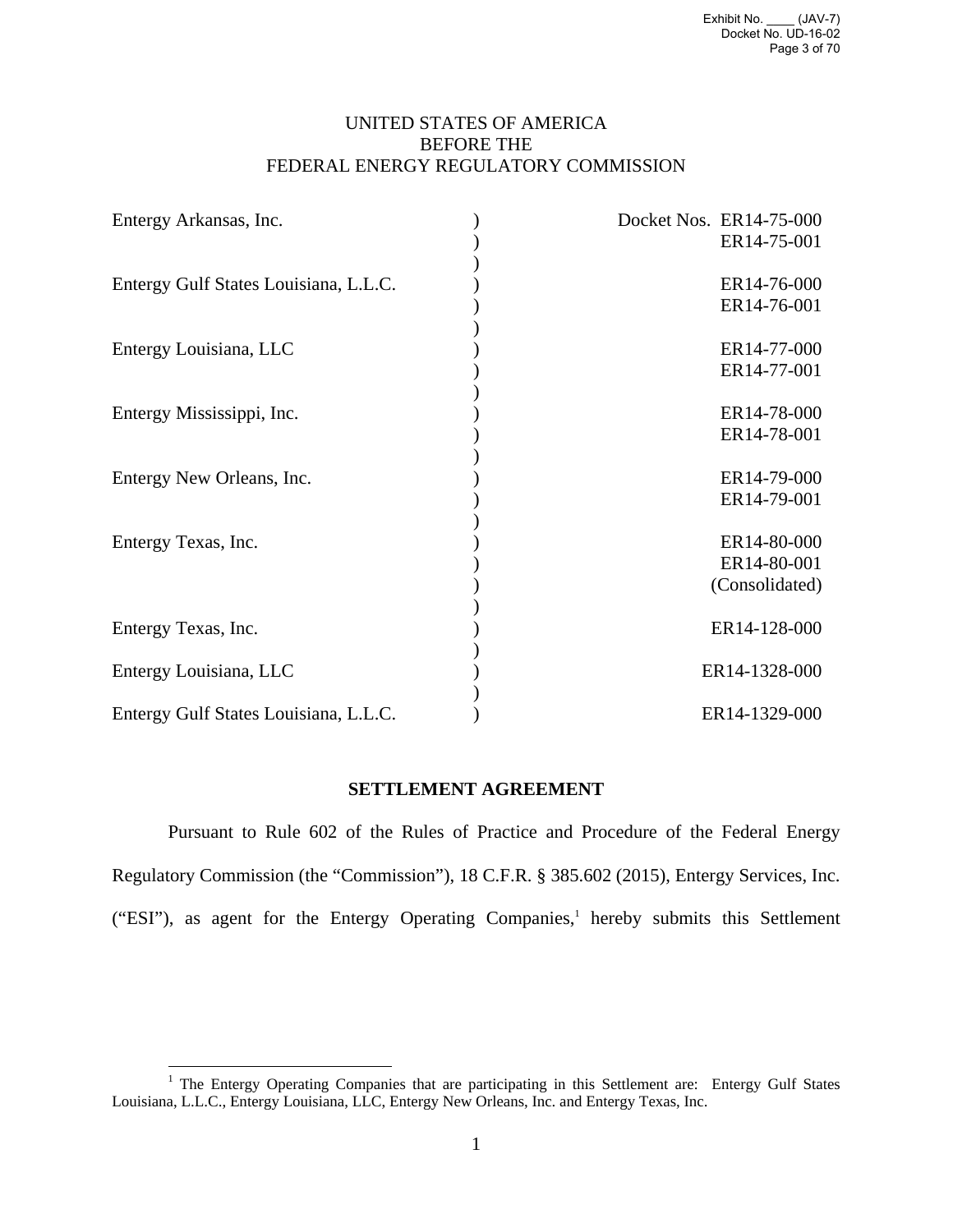Agreement that resolves all outstanding issues among Settling Parties<sup>2</sup> in the above-captioned proceedings.

## **I. INTRODUCTION**

On October 11, 2013, pursuant to section 205 of the Federal Power Act ("FPA"),<sup>3</sup> ESI, as agent and on behalf of the Entergy Operating Companies, submitted a proposed amendment to revise section 1.01 of the Entergy System Agreement ("System Agreement")<sup>4</sup> by changing the notice period for an Operating Company to terminate its participation in the System Agreement from 96 months (8 years) to 60 months (5 years) ("Notice Filing"). ESI requested an effective date of October 12, 2013 for the Notice Filing. The Notice Filing was originally submitted in Docket Nos. ER14-75-000, ER14-76-000, ER14-77-000, ER14-78-000, ER14-79-000, and ER14-80-000.

<sup>&</sup>lt;sup>2</sup> ESI is authorized to represent that the following parties collectively and individually support this Settlement Agreement as in the public interest, and are "Settling Parties": Entergy Texas, Inc. ("ETI"), Entergy Louisiana, LLC ("ELL"), Entergy Gulf States Louisiana, L.L.C. ("EGSL"), Entergy New Orleans, Inc. ("ENO") (ETI, ELL, EGSL, and ENO are also referred to herein as the "Entergy Operating Companies" or the "Operating Companies"), and ESI. ELL and EGSL are presently pursuing a transaction to combine their respective assets and liabilities into one consolidated utility operating company. It is currently expected that this transaction may be closed during the period of performance of this Settlement Agreement. It is understood by the Settling Parties that references to ELL and/or EGSL in the Settlement Agreement should be construed to encompass the eventual combined entity as appropriate.

The Louisiana Public Service Commission ("LPSC"), the Council for the City of New Orleans ("CCNO") and the Public Utility Commission of Texas ("PUCT") actively participated in settlement negotiations and are included as Settling Parties, but cannot vote on approval of the Settlement Agreement until certain procedures before them, including further approvals, have been completed. The Staffs and outside counsel for the LPSC, CCNO, and PUCT have negotiated this Settlement Agreement, but are not authorized to bind such entities. This filing is being made so that each entity may initiate such proceedings as are necessary to allow each to duly consider and act on the Settlement Agreement without being constrained by the confidentiality applicable to ongoing settlement negotiations. The statement of LPSC's, CCNO's, and PUCT's support for the Settlement Agreement, and references to each of these entities as a Settling Party, is thus conditioned on each of these entities voting to approve the Settlement Agreement. By October 31, 2015, counsel for LPSC, CCNO, and PUCT each agree to provide the Commission with a report regarding the final status of whether the LPSC, CCNO, and the PUCT have approved the Settlement Agreement, and if not, the status and anticipated timing to complete such approval process.

<sup>3</sup> 16 U.S.C. § 824d.

<sup>&</sup>lt;sup>4</sup> The System Agreement is a FERC-approved rate schedule filed with and subject to the exclusive jurisdiction of the Commission. The System Agreement allocates among the participating Entergy Operating Companies the benefits and costs of coordinated operations of those Entergy Operating Companies' generation and bulk transmission facilities. The System Agreement is administered by the Operating Committee, which is comprised of the presidents of the Operating Companies and a representative from Entergy Corporation.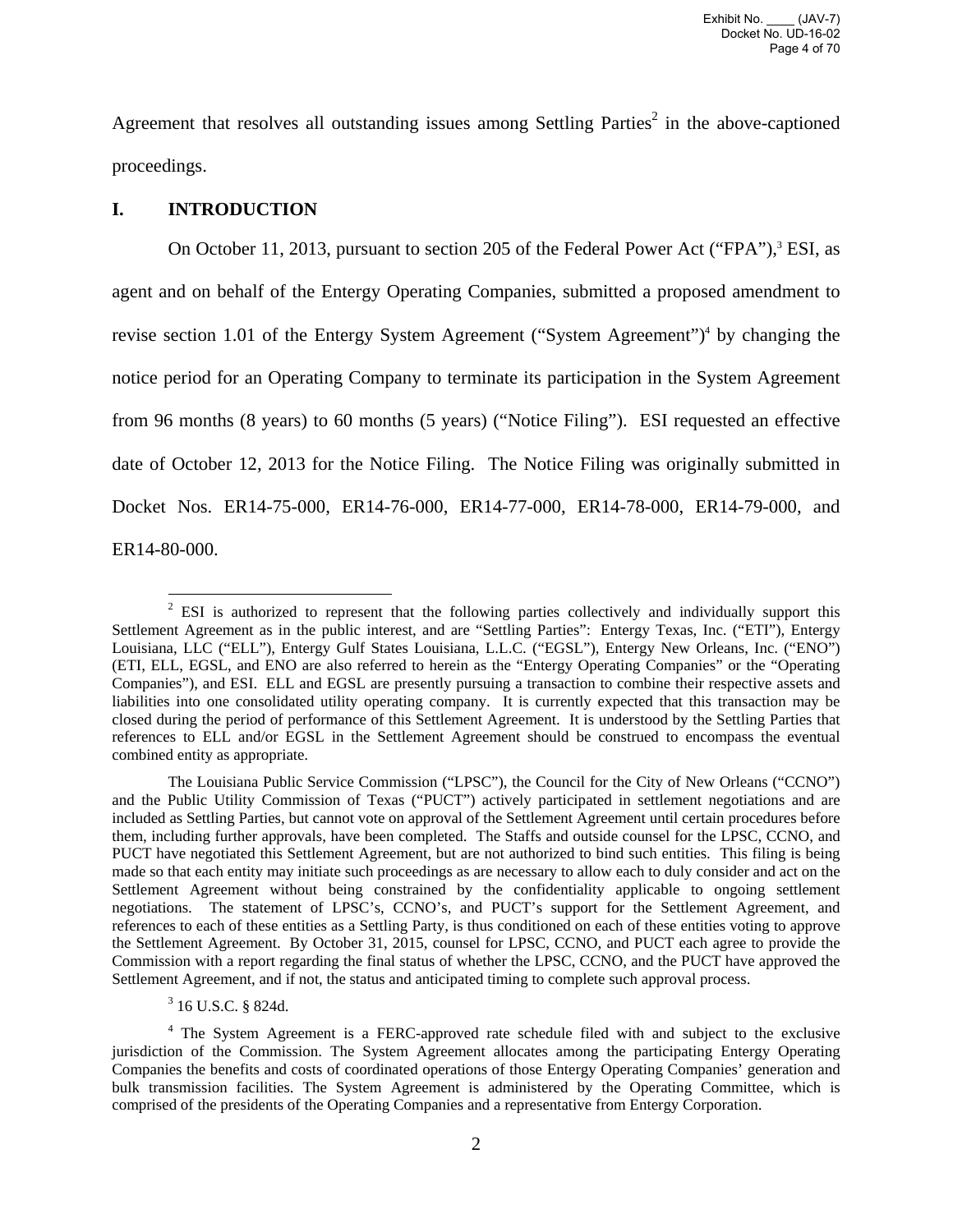On October 18, 2013, pursuant to FPA section 205, ETI filed in Docket No. ER14-128- 000 a notice to withdraw from the System Agreement with a requested effective date of October 18, 2018, or an effective date consistent with the Commission's ruling on the Notice Filing. On February 14, 2014, ELL and EGSL filed in Docket Nos. ER14-1328-000 and ER14-1329-000 notices to withdraw from the System Agreement, with a requested effective date of February 14, 2019, or an effective date consistent with the ruling in the Notice Filing. These notices to withdraw are referred to as the "Withdrawal Filings."

Comments and interventions in the Notice Filing dockets were due on or before November 12, 2013. Timely interventions and protests were filed by the PUCT, CCNO, and LPSC. PUCT supported a shortened notice requirement, as requested by the Notice Filing, but argued that sixty months would still be too long. CCNO and LPSC argued that the proposed sixty-month notice period was not adequately supported. CCNO asked the Commission to either reject the Notice Filing or to set it for hearing. LPSC sought a hearing to address the reasonableness of the System Agreement in the MISO environment, among other issues, and sought consolidation of the Notice Filing dockets with ETI's Withdrawal Filing. The Arkansas Public Service Commission ("APSC") and the Mississippi Public Service Commission filed late interventions. On November 26, 2013, ESI filed a motion for leave to answer and answer to the State Commissions' protests. On December 9, 2013, PUCT filed a motion for leave to answer and answer to ESI's November 26 answer. On December 11, 2013, CCNO filed a motion for leave to respond and response to ESI's November 26 answer. On April 1, 2014, CCNO filed a motion for leave to file supplemental response and renewed motion for hearing.

Comments and interventions addressing ETI's Withdrawal Filing were due on November 8, 2013. Each of the active State Commissions filed timely interventions and comments. PUCT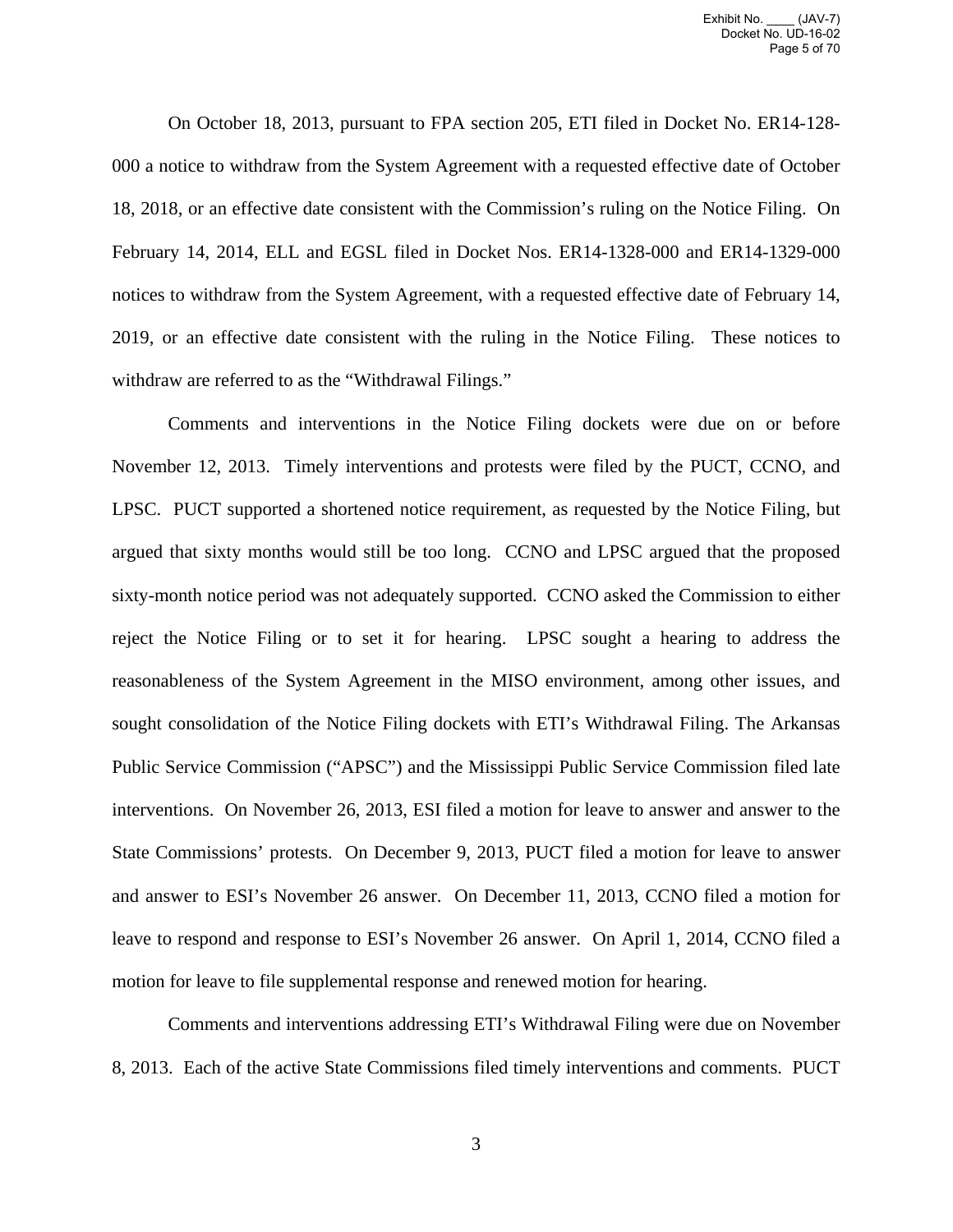supported ETI's Withdrawal Filing. CCNO and LPSC protested ETI's Withdrawal Filing. LPSC sought to consolidate ETI's Withdrawal Filing with the Notice Filing and two other dockets (Docket Nos. ER13-432-000 and ER14-73-000). The APSC filed a late conditional intervention and objected to the LPSC's request to consolidate the ETI Withdrawal Filing with Docket Nos. ER13-432-000 and ER14-73-000. On November 25, 2013, ETI filed a motion for leave to answer and answer to CCNO and LPSC's protests.

Comments and interventions addressing ELL's and EGSL's Withdrawal Filings were due on March 7, 2014. CCNO filed a timely intervention and comments, seeking either acceptance of ELL's and EGSL's Withdrawal Filings with an effective date of ninety-six months or consolidation of ELL's and EGSL's Withdrawal Filings with the Notice Filing dockets and ETI's Withdrawal Filing. On March 24, 2014, ELL and EGSL filed an answer to CCNO's comments. On April 1, 2014, CCNO filed a motion for leave to answer and answer to ELL's and EGSL's answer.

On December 18, 2014, the Commission issued an order (1) accepting the Notice Filing, effective October 12, 2013, subject to refund, (2) establishing hearing and settlement judge procedures, and (3) consolidating the Notice Filing proceedings for the purpose of settlement, hearing and decision. *Entergy Arkansas, Inc.*, 149 FERC ¶ 61,262 at P 1 (2014). The Commission also (4) "conditionally accept[ed] the Withdrawal Filings, to be effective on the dates requested in the respective filings, subject to the outcome of the Notice Filing proceedings." *Id.*

On January 5, 2015, the Chief Administrative Law Judge appointed the Honorable John P. Dring to serve as Settlement Judge in the proceeding. The parties and the Commission's Trial Staff participated in a formal settlement discussion with Judge Dring on January 22, 2015, April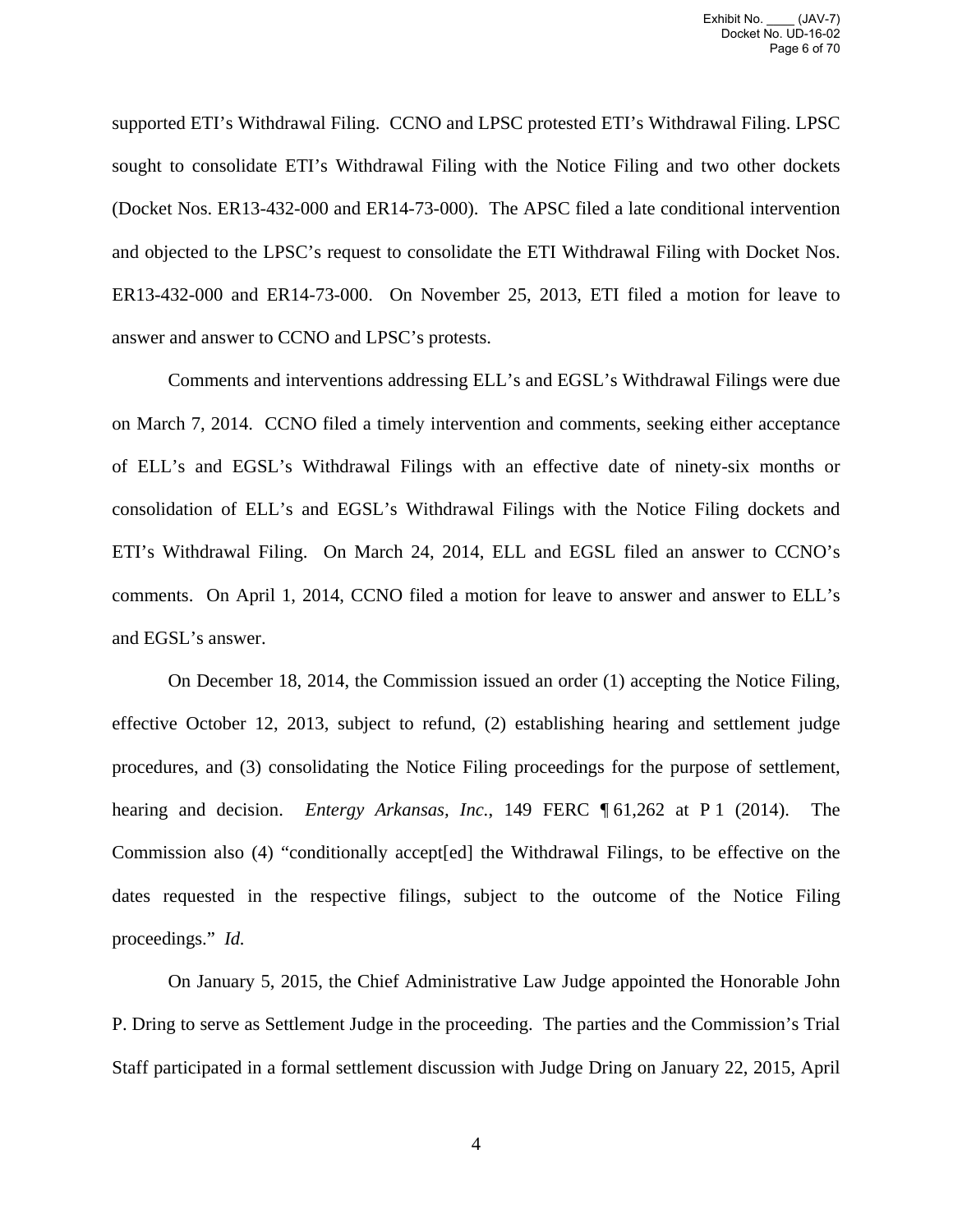2, 2015, June 3, 2015, and July 9, 2015. Following the July 9, 2015 Settlement Conference, representatives of the Settling Parties reached agreement on a settlement in principle, subject to the final approval of the LPSC, CCNO, and PUCT. The terms of that settlement in principle are detailed below.

## **II. SETTLEMENT AGREEMENT**

## **A. Agreements of All Settling Parties**

Each of the Settling Parties agrees as follows:

(1) The System Agreement shall terminate, effective August 31, 2016 at 11:59:59 PM Central Daylight Time (the "System Agreement Termination Date"), for all Operating Companies remaining a party to the System Agreement as of that date.

(2) The Entergy Operating Company Parties shall make such regulatory filings or direct MISO to make such filings that are necessary to effectuate the purposes of this Agreement, including but not limited to: amended notices of termination of the System Agreement for EGSL, ELL, and ETI; revisions to Section 1.01 of the System Agreement indicating that the System Agreement will terminate effective August 31, 2016 at 11:59:59 PM Central Daylight Time; notices to FERC of termination of the Jurisdictional Separation Plan ("JSP") power purchase agreements ("PPAs") and Calcasieu Generating Facility PPA ("Calcasieu PPA") consistent with Section II.B; amendments to the surviving PPAs listed in Attachment 2, consistent with Section II.B(4) herein;<sup>5</sup> removal of ENO as a party to the Amended Joint Pricing Zone Revenue Allocation Agreement ("JPZ Agreement") for the Entergy Louisiana transmission pricing zone ("TPZ") consistent with Section II.C(4); establishing a separate TPZ for ENO under

<sup>1</sup> <sup>5</sup> The Settling Parties dispute the application of the ROE that will apply to replacement MSS-4 contracts, and this form revised contract included in Attachment 3 is not intended to take a position on that issue. It is included for informational purposes only.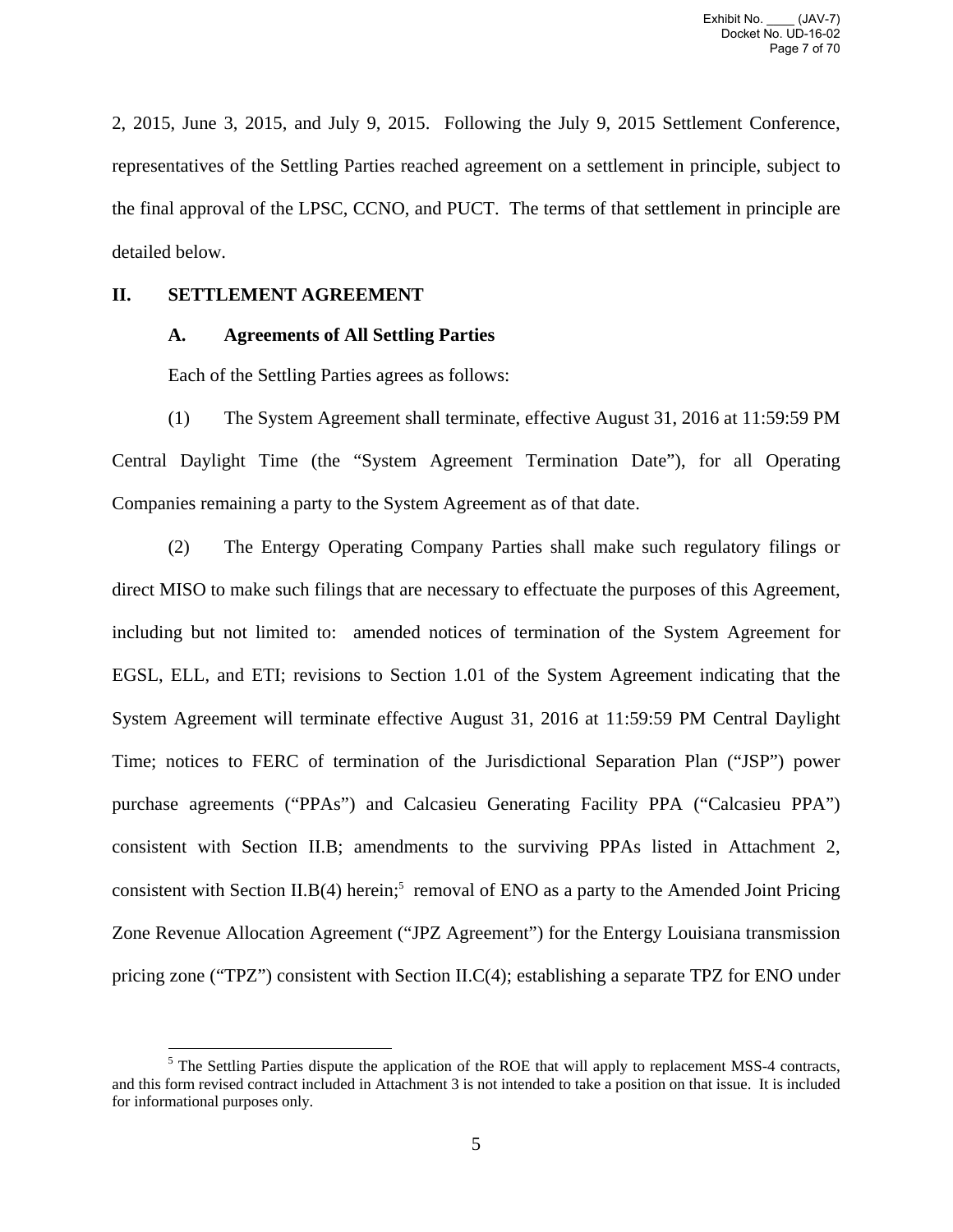the MISO Tariff; and providing for the transmission payment arrangement among ENO, ELL and EGSL as set forth in Section II.C(2).

(3) The Settling Parties shall either support or not oppose the regulatory filings identified in Section II.A(2) which are necessary to effectuate the purposes of this Settlement Agreement, provided such filings are consistent with the terms of this Settlement Agreement. The Settling Parties further authorize ESI and/or the Operating Companies to represent that the Settling Parties collectively and individually support the Settlement as in the public interest. The LPSC, CCNO, and PUCT cannot vote on approval of the Settlement Agreement until certain procedures before them, including further approvals, have been completed, which are expected to be completed by the end of October 2015. LPSC's, CCNO's, and PUCT's support for the Settlement Agreement is conditioned on and subject to these approvals of the Settlement Agreement. No later than October 31, 2015, LPSC, CCNO, and PUCT counsel will each report to the Settlement Judge and the Commission about whether approval of the Settlement Agreement from their respective client was obtained and, if not, the status and anticipated timing to complete the approval procedures.

(4) The Settling Parties shall execute further agreements that are reasonably needed to effectuate the purposes of this Settlement Agreement.

(5) The Settling Parties shall work in good faith to resolve any disputes or issues that may arise in connection with the implementation of the terms of this Settlement Agreement.

## **B. Agreements of Specified Parties Relating to Specified Power Purchase Agreements**

ETI, EGSL, PUCT, and LPSC agree as follows:

(1) Upon the date of termination of the System Agreement, the cross-purchase power agreements ("PPAs") between ETI and EGSL associated with the gas-fired generation at the

6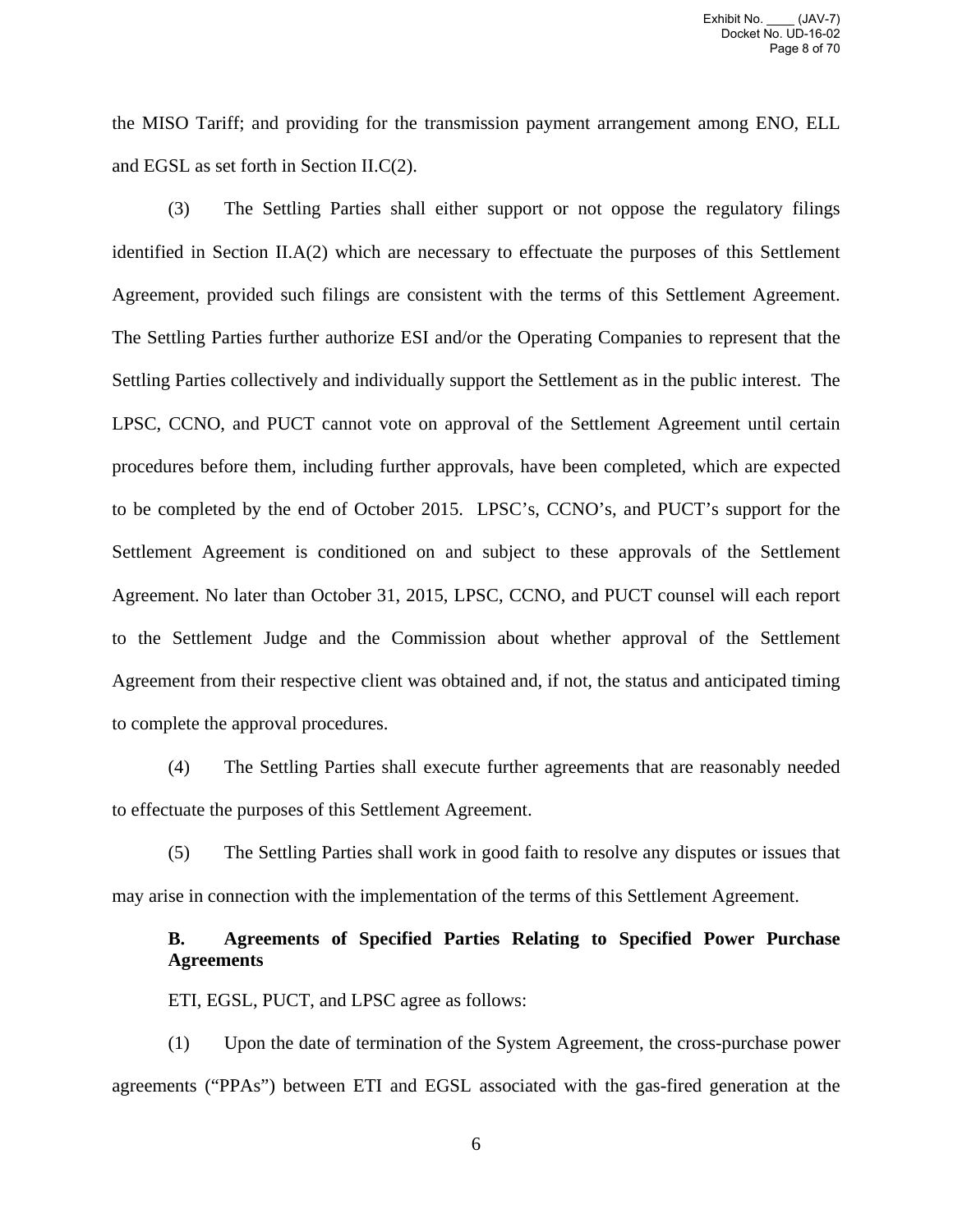Sabine, Lewis Creek, Nelson, Willow Glen, and Louisiana Station power plants that constitute the JSP PPAs and the Calcasieu PPA shall be terminated, without replacement contractual obligations. The JSP PPAs and Calcasieu PPA are identified in more detail, including FERC docket number, in Attachment 1. EGSL and ETI, or ESI on their behalf, shall make appropriate filings at FERC to provide notices of termination of the JSP PPAs and the Calcasieu PPA consistent with this Settlement Agreement. Should this Settlement Agreement not be approved and consummated, nothing herein shall be interpreted to modify the right of any Settling Party to take any legal position it determines to be appropriate regarding termination or continuation of the JSP PPAs or Calcasieu PPA.

(2) The Settling Parties mutually and irrevocably waive and release any rights, claims, remedies, or causes of action they may have against one another regarding the termination of the JSP PPAs or the Calcasieu PPA.

(3) This Settlement Agreement shall have no effect on the Reserved Source Points ("RSPs"), Auction Revenue Rights ("ARRs") (including Counterflow ARRs), or Financial Transmission Rights ("FTRs") that may be held by the Settling Parties, including but not limited to those associated with the JSP PPAs or the Calcasieu PPA. The Settling Parties waive and release any claim arising from or relating to the RSPs, ARRs (including Counterflow ARRs), or FTRs associated with the JSP PPAs or the Calcasieu PPA that may be held by any other Settling Party, including the past or future revenues associated therewith.

(4) This Settlement Agreement shall have no material effect on any PPA other than those listed in Attachment 1. Attachment 2 lists PPAs that shall be amended to remove any references to the System Agreement and replaced with provisions substantially similar to those shown in Attachment 3 (such provisions being an example of the provisions that will be added to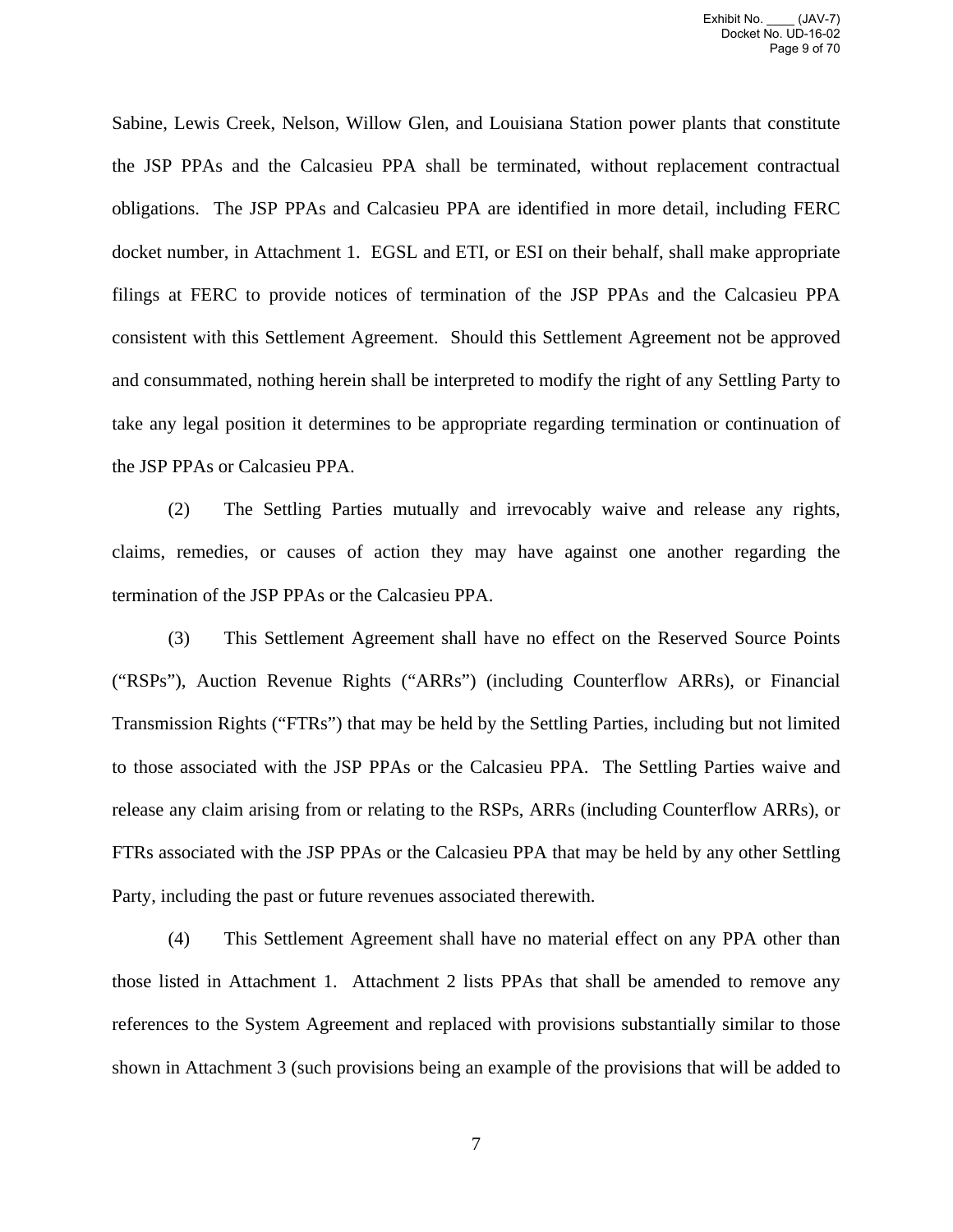each of the PPAs listed in Attachment 2).<sup>6</sup> The revised PPAs shall be filed with FERC no later than 30 days following of termination of the System Agreement.

## **C. Agreements of Specified Parties Relating to Transmission Arrangements**

EGSL, ELL, ENO, LPSC, and CCNO agree as follows:

(1) A separate TPZ within MISO will be established for ENO, to be effective upon the date of termination of the System Agreement. The ENO TPZ shall include ENO's existing load and transmission facilities and any new load or transmission facilities in the City of New Orleans that ENO may acquire or develop in the future.7

(2) On the first day of the month following (i) the date of System Agreement termination in accordance with this Settlement Agreement or (ii) the date of FERC approval of a separate TPZ for ENO in accordance with this Settlement Agreement, whichever occurs later, and on the first day of each month for 179 months thereafter, ENO will make a payment to ELL/EGSL in the amount of \$183,333.33 (a total of 180 monthly payments in this amount). A separate agreement among ENO, ELL, and EGSL will be filed at FERC to effectuate these payments.

(3) Upon the effective date of a separate TPZ for ENO in accordance with this Settlement Agreement, there shall no longer be any allocation of transmission costs or revenues among ELL/EGSL on the one hand, and ENO on the other, except as otherwise provided pursuant to the MISO Tariff. The Settling Parties hereby acknowledge that, pursuant to the current MISO Tariff there is no allocation of transmission costs or revenues under Schedules 7,

 $\overline{a}$ 

<sup>&</sup>lt;sup>6</sup> The Settling Parties dispute the application of the ROE that will apply to replacement MSS-4 contracts, and this form revised contract is not intended to take a position on that issue. It is included for informational purposes only.

 $<sup>7</sup>$  ENO and ELL are presently pursuing a transaction in which ELL's assets and operations in the Algiers</sup> section of the City of New Orleans would be transferred to ENO. The transaction is pending and may close during the period of performance of this Settlement Agreement.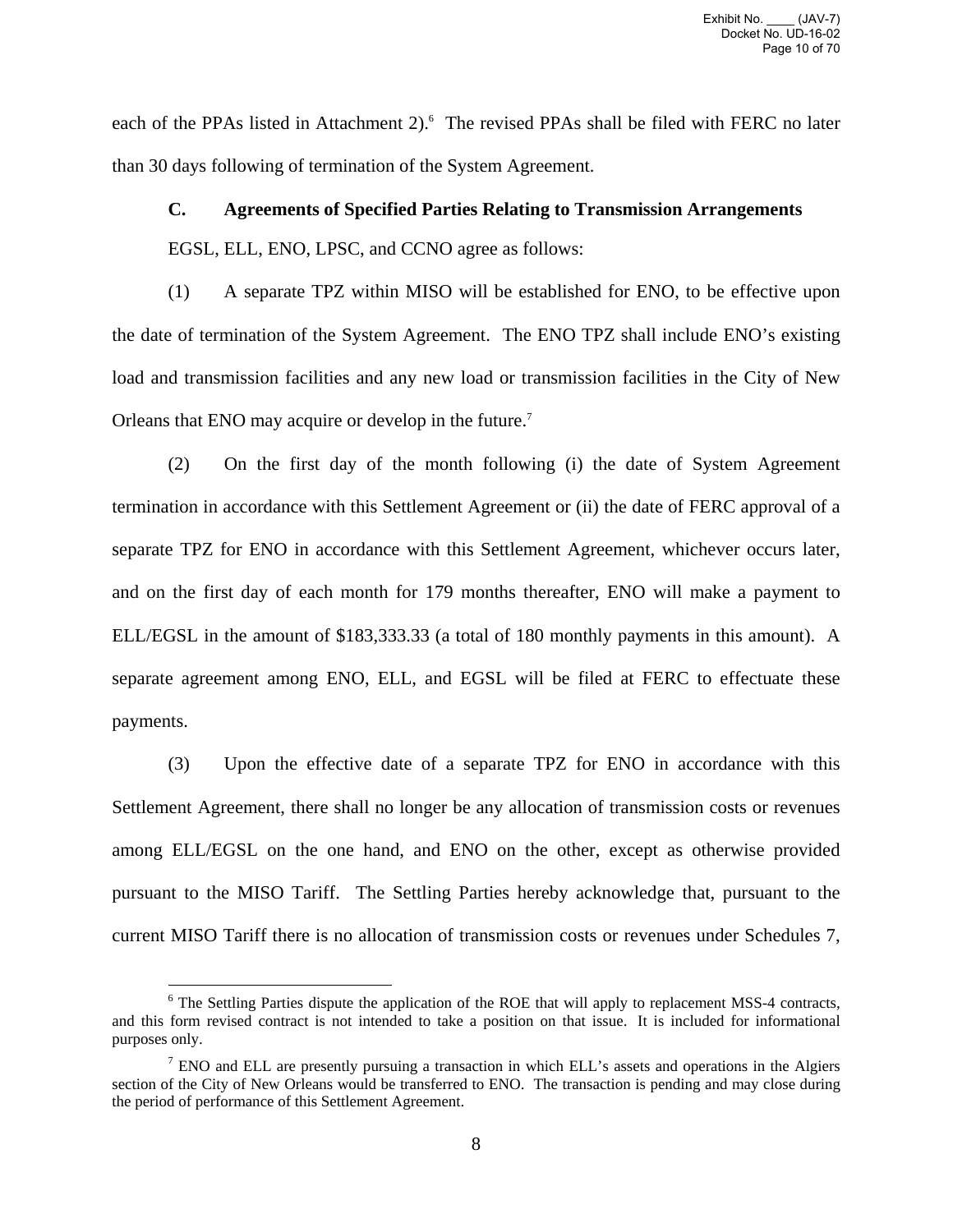8, or 9 among ELL/EGSL on the one hand, and ENO on the other. Transmission revenues associated with Schedules 7, 8, and 9 shall be allocated between ELL and EGSL in proportion to their transmission owner revenue requirements in the Entergy Louisiana transmission pricing zone or such other allocation methodology as they may agree upon in a FERC-filed joint pricing zone revenue allocation agreement that has been approved by the LPSC.

(4) Effective upon establishment of an ENO TPZ in accordance with this Settlement Agreement, ENO will no longer be a party to the JPZ Agreement for the current Entergy Louisiana TPZ. ELL, EGSL and ENO will file an amendment to the JPZ Agreement to remove ENO as a party. ENO and ELL/EGSL hereby waive and release any claims or causes of action they or any of them may have against each other arising out of or relating to the allocation of costs to or within, or the receipt of future transmission revenues from: (i) the current Entergy Louisiana TPZ (which includes ELL, EGSL, and ENO); (ii) the modified Entergy Louisiana TPZ that will be result from this Settlement Agreement (which will include ELL and EGSL but not ENO); or (iii) the separate ENO TPZ that will result from this Settlement Agreement. ENO and ELL/EGSL further hereby waive and release any and all claims or causes of action arising out of or relating to the JPZ Agreement to which each is a party prior to the establishment of the separate ENO TPZ in accordance with the terms of this Settlement Agreement.

# **D. Agreements of Specified Parties with Respect to Certain Future Generation Resources for Louisiana Operating Companies**

EGSL, ELL, ENO, ESI, LPSC, and CCNO agree as follows:

(1) ENO will have the option to participate in up to a 30% share of the next LPSCcertified Amite South combined cycle gas turbine ("CCGT") unit constructed or acquired (including by long-term PPA) by ELL and/or EGSL ("2020 Amite South Resource"). In connection with the Summer 2014 Request for Proposals for Supply Side Resources ("Summer

9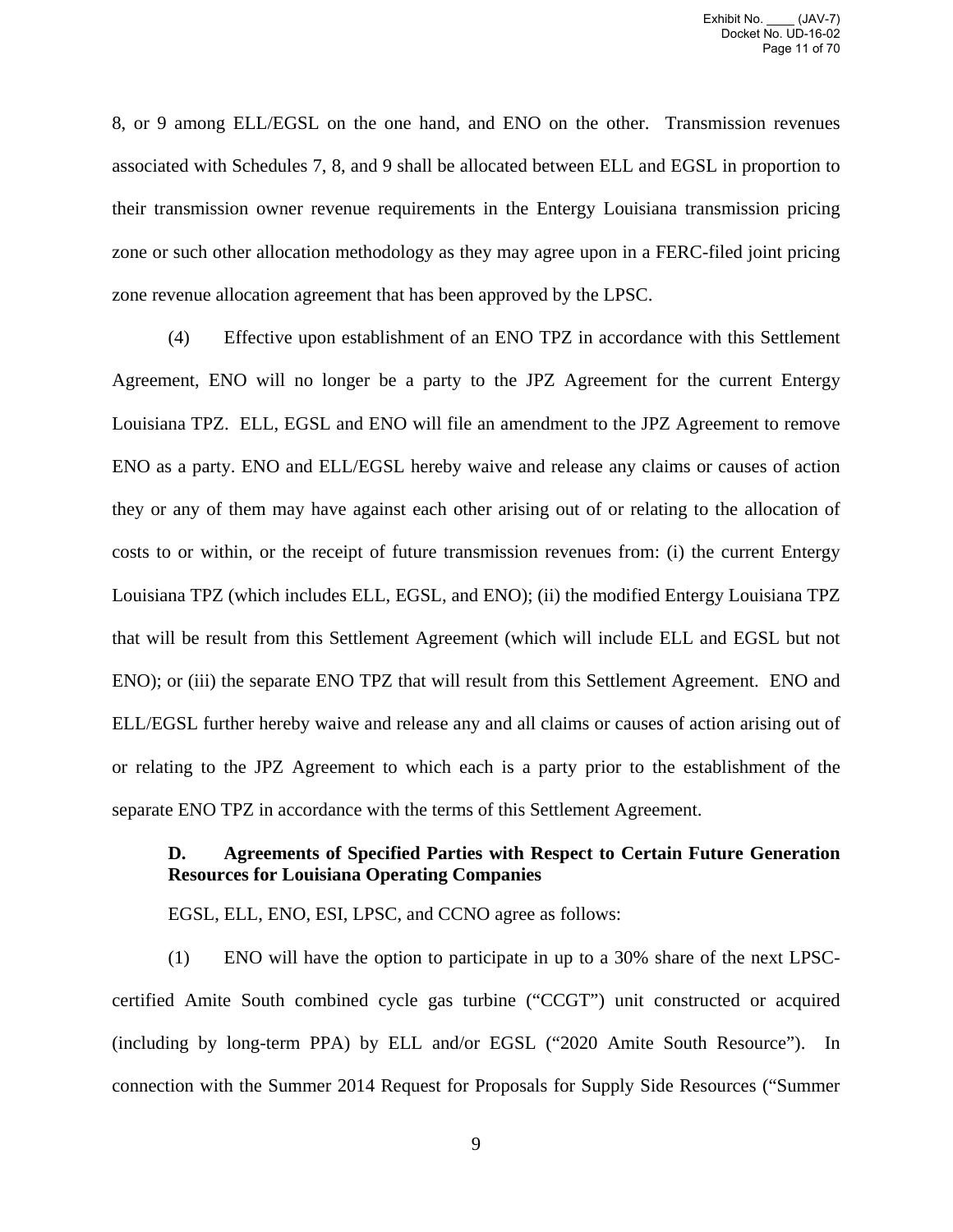2014 RFP"), the Operating Committee selected the self-build proposal that was market-tested in the RFP, and ENO's up to 30% allocation shall apply to this self-build project. Participation by ENO shall be in the form of a cost-based PPA. ENO's participation in the Amite South CCGT resource is subject to mutually satisfactory resolution of all material considerations, including, without limitation: (a) financial feasibility for ENO; (b) affordability for ENO customers; (c) timely rate recovery; and (d) consistency with sound utility practice and planning principles; and (e) the provisions of paragraph II.D(6).

(2) At the appropriate time, consistent with the terms of this Settlement Agreement, ENO will submit to the CCNO an application, with appropriate supporting evidence, seeking CCNO approval of the PPA for the up to 30% share of this CCGT resource. CCNO reserves the authority to grant or deny such approval, and nothing in this Settlement Agreement shall be construed as CCNO pre-approval of the PPA.

(3) This Settlement Agreement shall not in any way be construed to restrict the standards that the LPSC applies to the certification of electric generating capacity resources proposed by Louisiana electric public utilities subject to its retail jurisdiction (that is, certification pursuant to the LPSC's 1983 General Order, as amended, and the Market Based Mechanisms Order).

(4) This Settlement Agreement shall not obligate ELL to construct the resource being market tested in the Summer 2014 RFP nor shall this Settlement Agreement bind ELL to select any proposal submitted in response to that RFP.

(5) ENO will also have an option to acquire 10% of the capacity and energy of any and all future CCGT acquisitions made by ELL and/or EGSL within Amite South (as that region is presently defined). This option extends to all future CCGT acquisitions by ELL/EGSL within

10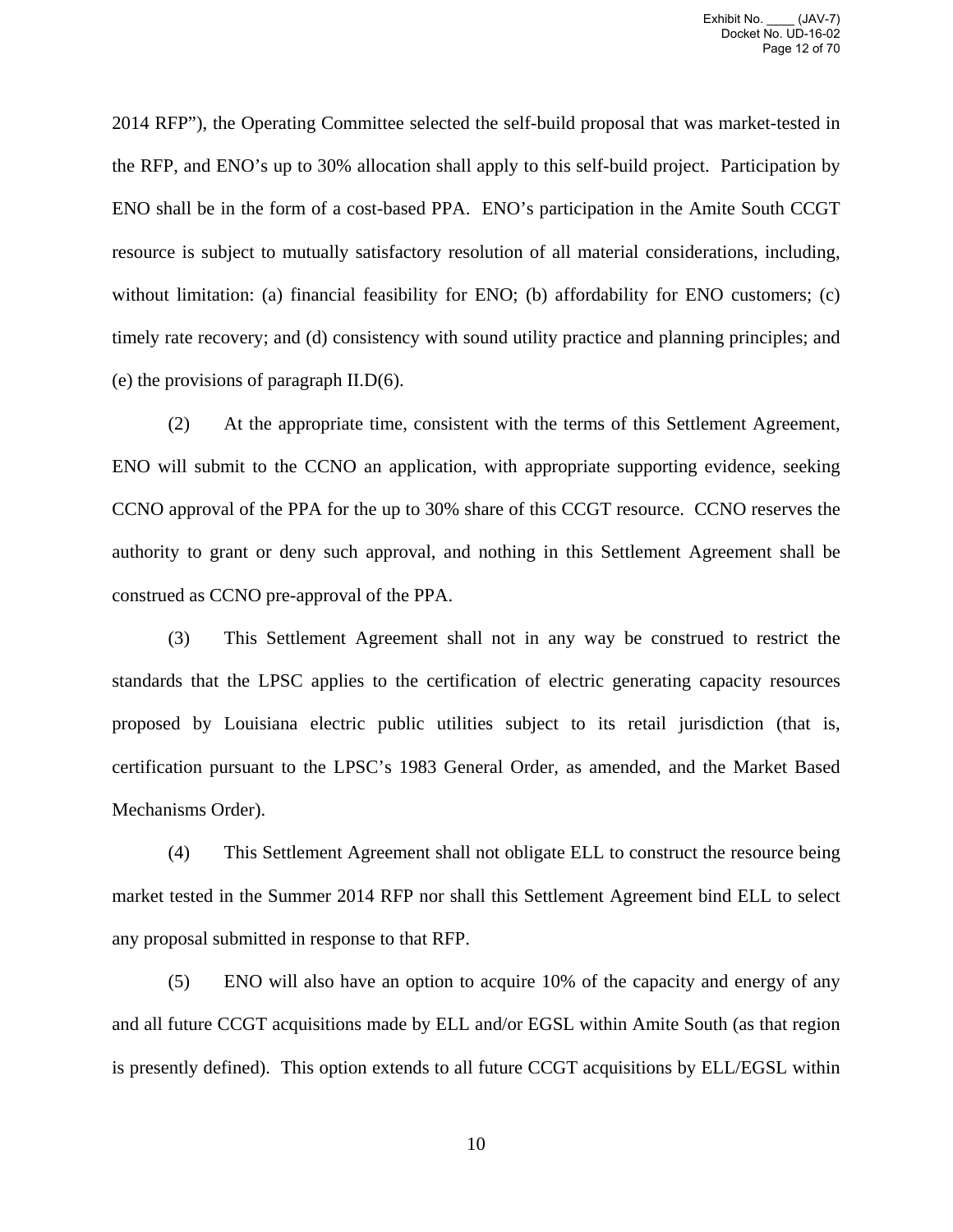Amite South (except the Amite South CCGT addressed in Section II.D(1) above), including new build resources, purchases from third parties, and long-term PPAs (10 years or greater in term). Such participation by ENO must be in the form of a mutually agreed upon cost-based PPA in which ENO is the purchaser and ELL and/or EGSL is the seller. This provision shall not in any way be construed to restrict the standards that the LPSC applies to the certification of electric generating capacity resources proposed by Louisiana electric public utilities subject to its retail jurisdiction (that is, certification pursuant to the LPSC's 1983 General Order, as amended, and the Market Based Mechanisms Order).

(6) Additionally, EGSL, ELL, ENO, ESI, LPSC, and CCNO agree to the following conditions applicable to this II.D:

- (a) ELL/EGSL will notify ENO of a pending CCGT in timely fashion, sufficient to give ENO sufficient time to make a participation decision.
- (b) ENO shall notify ELL/EGSL of its decision to participate in an Amite South CCGT as per section II.D(1) above, and any exercise by ENO of the option to participate in a CCGT provided in section II.D(5) above, as soon as possible and the notification must be provided in advance of the filing for LPSC certification of the new CCGT resource.
- (c) ENO will seek CCNO approval of any decision to participate in an Amite South CCGT as per section II.D(1) above, or to exercise the option to participate in a CCGT provided in section II.D(5) above. CCNO commits to complete its review of ENO's decision to participate or exercise the option, as applicable, within 90 days of the date of ENO's filing for CCNO approval. In order to support the 90-day review period, ENO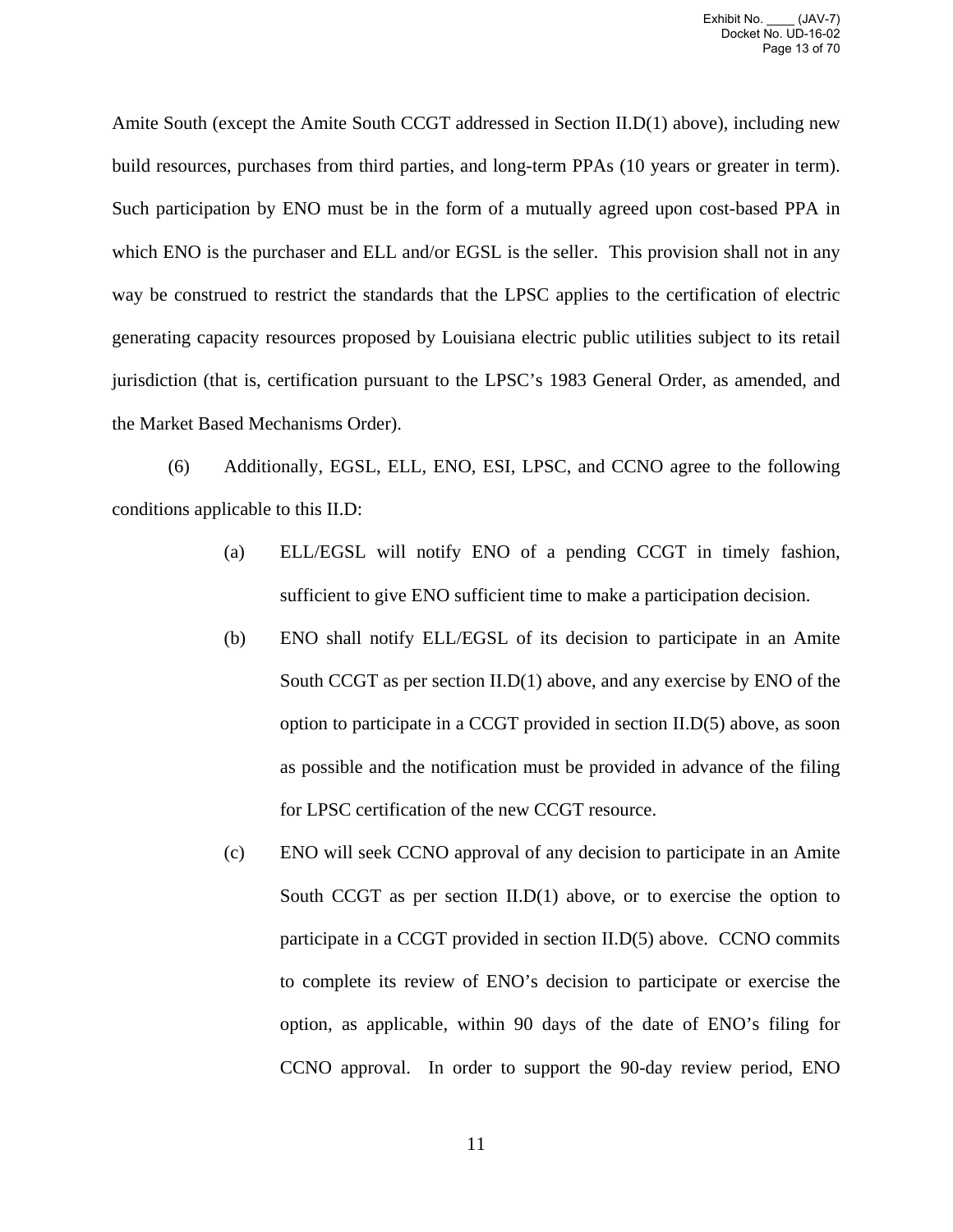commits that it will brief, and provide supporting analytics to, the CCNO Advisors in advance of making the filing regarding the decision to participate or exercise the option.

- (d) LPSC commits that it will permit ELL's and/or EGSL's filing for certification of the Amite South CCGT addressed in Section II.D(1) or the applicable resource(s) that are subject to the option as provided for in Section II.D(5) to move forward in parallel with CCNO's review proceeding.
- (e) The options conferred by Sections II.D(1) and II.D(5) will extinguish fifteen (15) years after the date of the Settlement Agreement.
- (f) The options conferred by Sections II.D(1) and II.D(5) will extinguish if the following three conditions occur: (a) ENO acquires Power Block 1 of the Union Power Station ("UPS"); (b) ENO actually receives credit in MISO for the energy and capacity from the unit; and (c) UPS Power Block 1 has been granted full Network Resource Interconnection Service ("NRIS").
- (g) The options conferred by Sections II.D(1) and II.D(5) shall be limited to a total of 500 MWs, inclusive of ENO's participation in the 2020 Amite South Resource.
- (h) The options conferred by Sections II.D(1) and II.D(5) shall terminate if ENO is sold to a non-affiliated company, becomes bankrupt, defaults on its obligations to make payments pursuant to any purchase power agreements resulting from the exercise of the option, or is municipalized.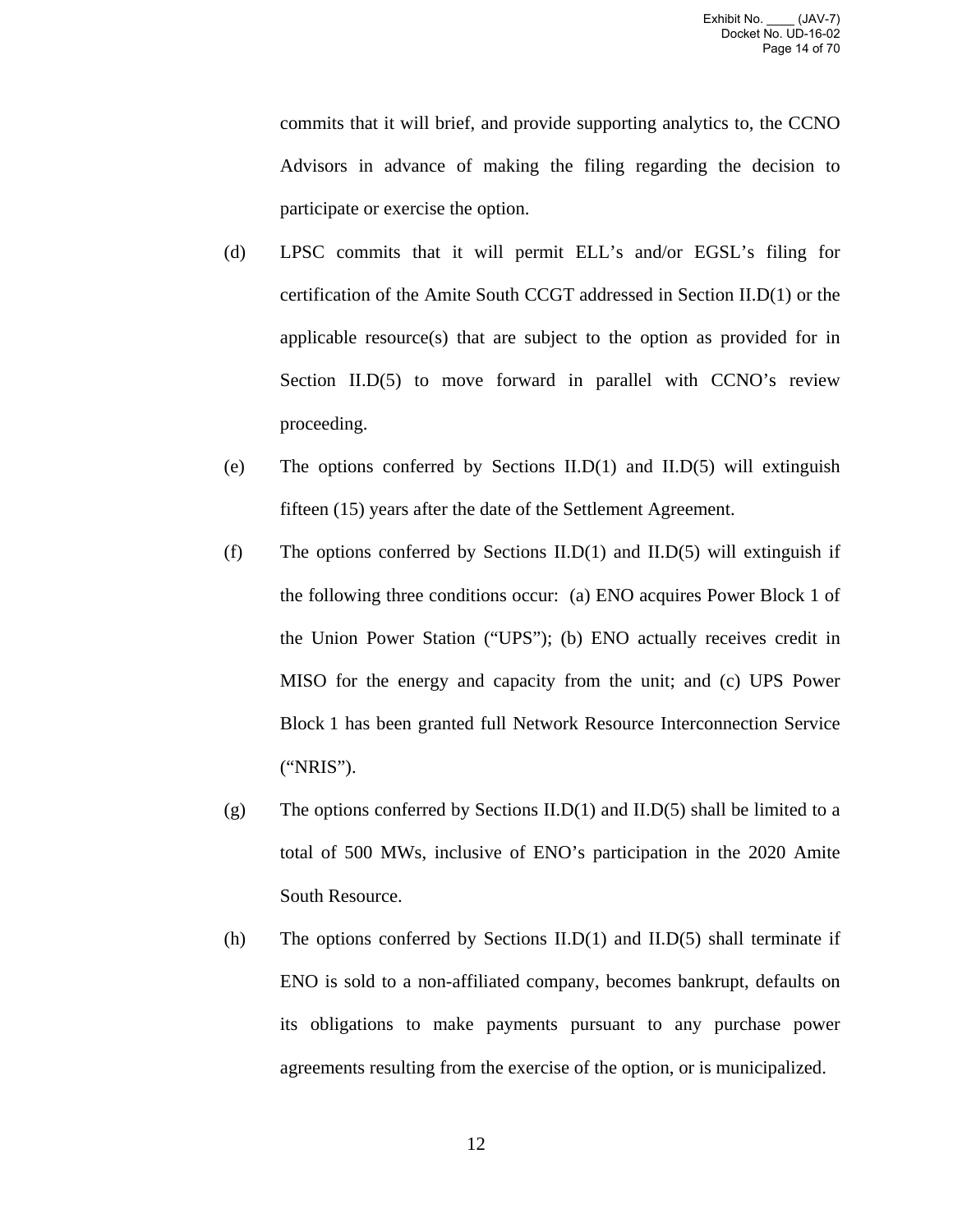- (i) With respect to the sharing of risk between ENO, on the one hand, and ELL and EGSL, on the other, pursuant to Section II.D herein, any PPA shall be subject to the same risk sharing provisions contained in the Reimbursement Agreement between ENO and ELL that was executed in connection with the certification of the Ninemile 6 project.
- (j) Should either the LPSC or the CCNO provide rate support (e.g., cash earnings on Construction Work in Progress) for a unit subject to a PPA entered into pursuant to the exercise of an option conferred under this Settlement Agreement during the period of construction of the applicable generating unit, EGSL and/or ELL shall ensure that a proportionate share of such rate support is fully credited to the jurisdiction that provided such rate support in establishing the net book investment to be included in rates in that jurisdiction when the unit becomes operational.

# **E. Agreements of Specified Parties with Respect to Certain Potential Future Generation in the City of New Orleans**

ENO and CCNO agree as follows:

(1) ENO will use reasonable diligent efforts to pursue the development of at least 120 MW of new-build peaking generation capacity within the City of New Orleans. As part of this commitment, ENO will fully evaluate Michoud or Paterson, along with any other appropriate sites in the City of New Orleans, as the potential site for a combustion turbine ("CT") or other peaking unit to be owned by ENO, or by a third party with an agreed-to PPA to ENO. This evaluation will take into consideration, among other material considerations, the results of the Michoud site analysis that was completed in connection with the Summer 2014 RFP.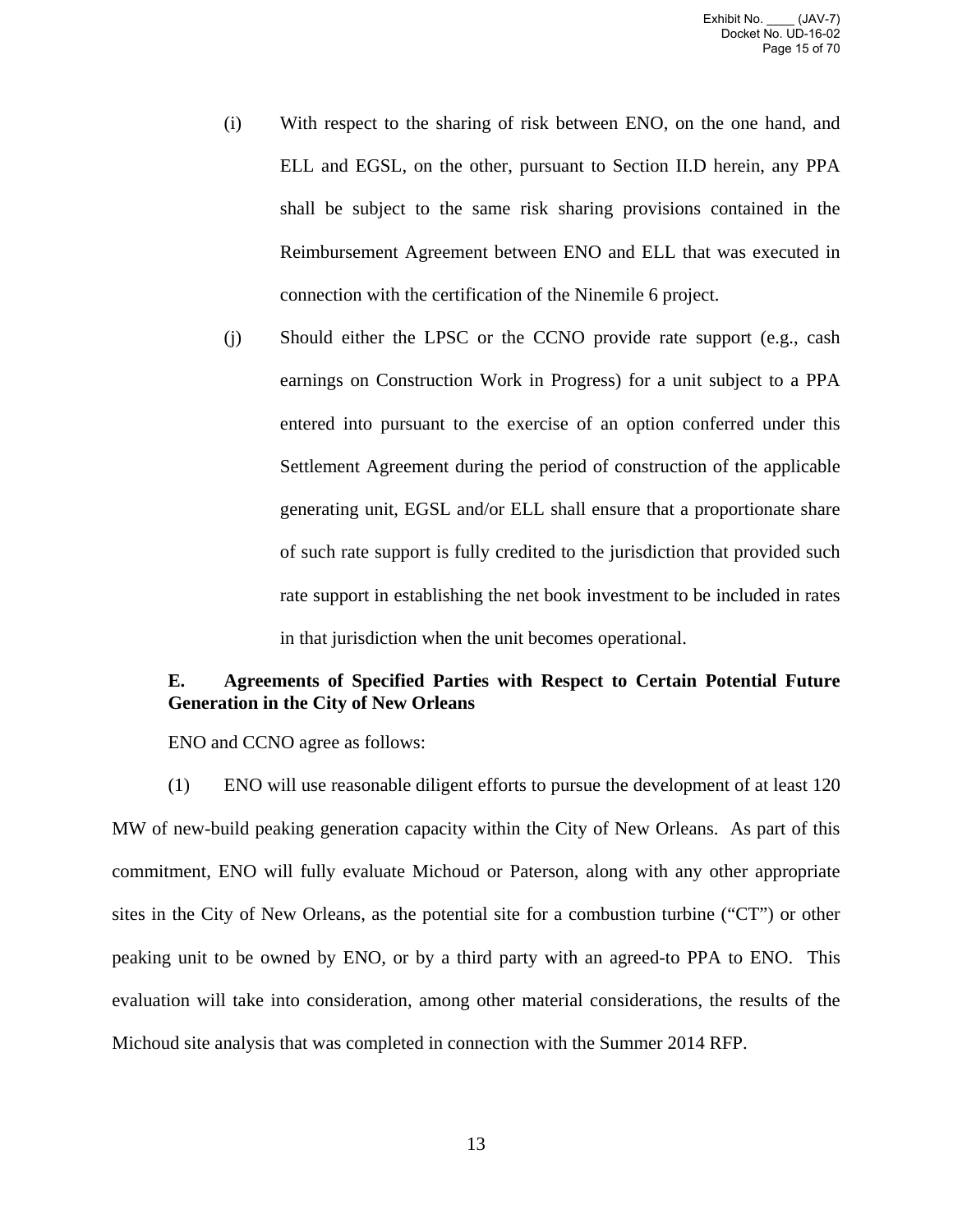(2) ENO commits to use diligent efforts to have at least one future generation facility located in the City of New Orleans.

(3) The commitments set forth in this Section II.E are subject to mutually satisfactory resolution of all material considerations, including, without limitation: (a) financial feasibility for ENO; (b) affordability for ENO customers; (c) economic feasibility in comparison to other potential projects, locations, or alternatives; (d) timely rate recovery; (e) regulatory jurisdiction over such facility(ies) to the extent not owned by ENO; and (f) consistency with sound utility practice and planning principles.

### **F. Required Regulatory Approvals**

This Settlement Agreement is conditioned upon the timely receipt of all required regulatory approvals, including but not limited to:

(1) FERC approval of this Settlement Agreement;

(2) FERC approval of the establishment of a separate TPZ for ENO under the MISO Tariff;

(3) FERC approval of the transmission payment arrangement among ENO, ELL, and EGSL in accordance with this Settlement Agreement;

(4) FERC approval of the amendment to the JPZ Agreement for the current Entergy Louisiana transmission pricing zone;

(5) Approval of the Settlement Agreement by the LPSC, CCNO, and PUCT; and

(6) FERC acceptance or approval, or the effectiveness of the filings described in Sections II.A(2) and II.B(4) above.

## **G. Other Agreements of All Settling Parties**

All Settling Parties agree as follows: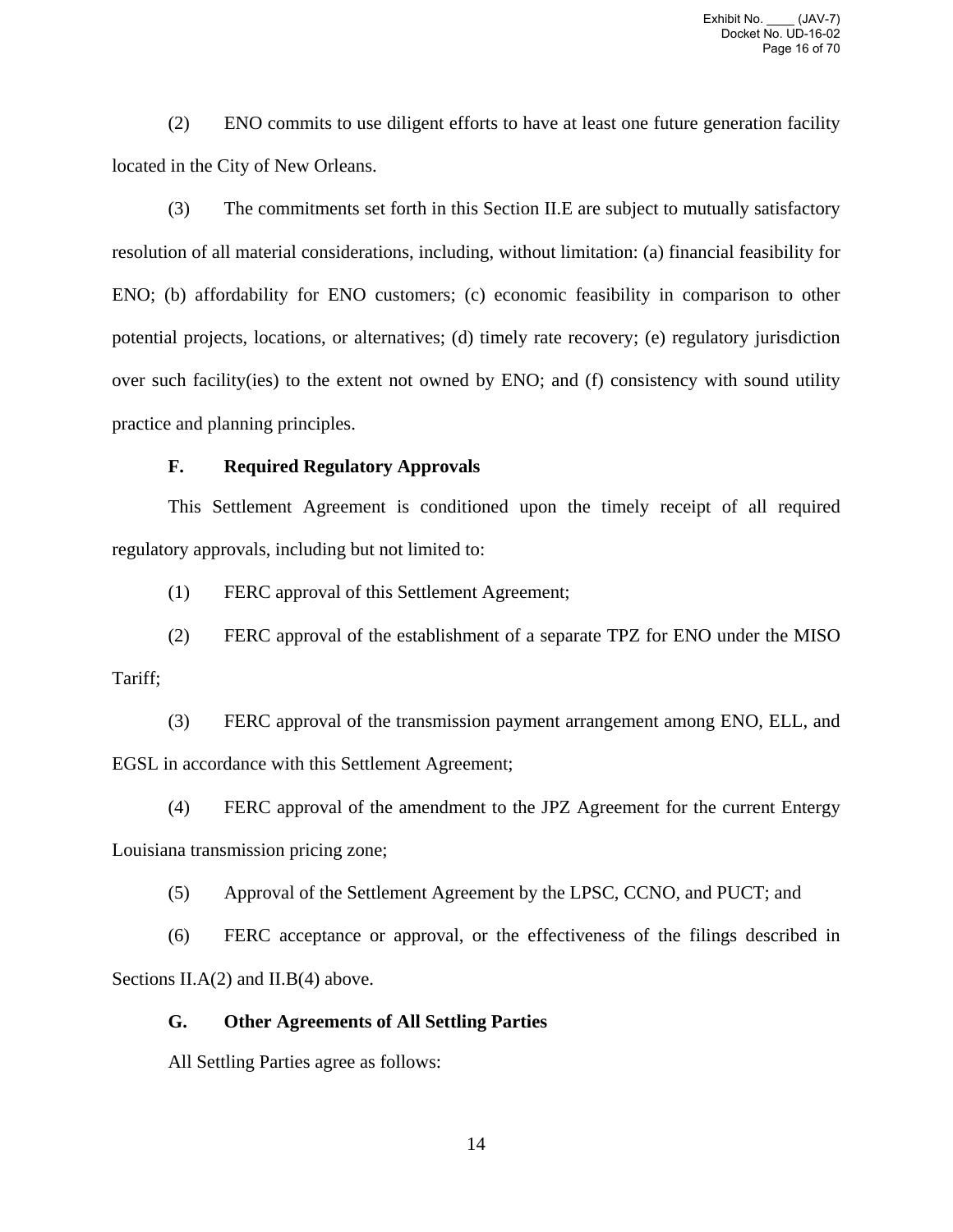(1) The Settling Parties irrevocably waive and release any rights, claims, remedies, or causes of action they may have against any other Settling Party arising out of or relating to the System Agreement that are not filed and served upon the applicable parties as of the filing of the Settlement Agreement, including but not limited to any claims or causes of action that would seek to extend any System Agreement obligations beyond the System Agreement Termination Date; provided, however, that nothing herein shall bar any action or proceeding to enforce the terms of this Settlement Agreement.

(2) There shall be no post‑withdrawal obligation to roughly equalize production costs for any cost incurred by any Operating Company after December 31, 2015. For the purpose of this provision, "cost incurred" means costs incurred for the production of electricity, not costs deferred from an earlier period that are subject to rough equalization in that earlier period. This Settlement Agreement shall have no effect on cost allocation disputes affecting costs incurred prior to January 1, 2016. The Entergy Operating Companies that are subject to rough production cost equalization ("RPCE") shall complete any FERC approved "rough equalization" payments and receipts based on the 2015 test year, by the System Agreement Termination Date or upon issuance of a final FERC order establishing the amount and timing of such payments, whichever is later.

(3) The termination of the System Agreement in accordance with this Settlement Agreement does not alone constitute lawful or valid grounds to deny or approve recovery, in retail rates, of System Agreement-related costs incurred prior to termination of the System Agreement, or to deny or approve recognition in retail ratemaking of obligations that may arise from the operation of the System Agreement prior to its termination.

15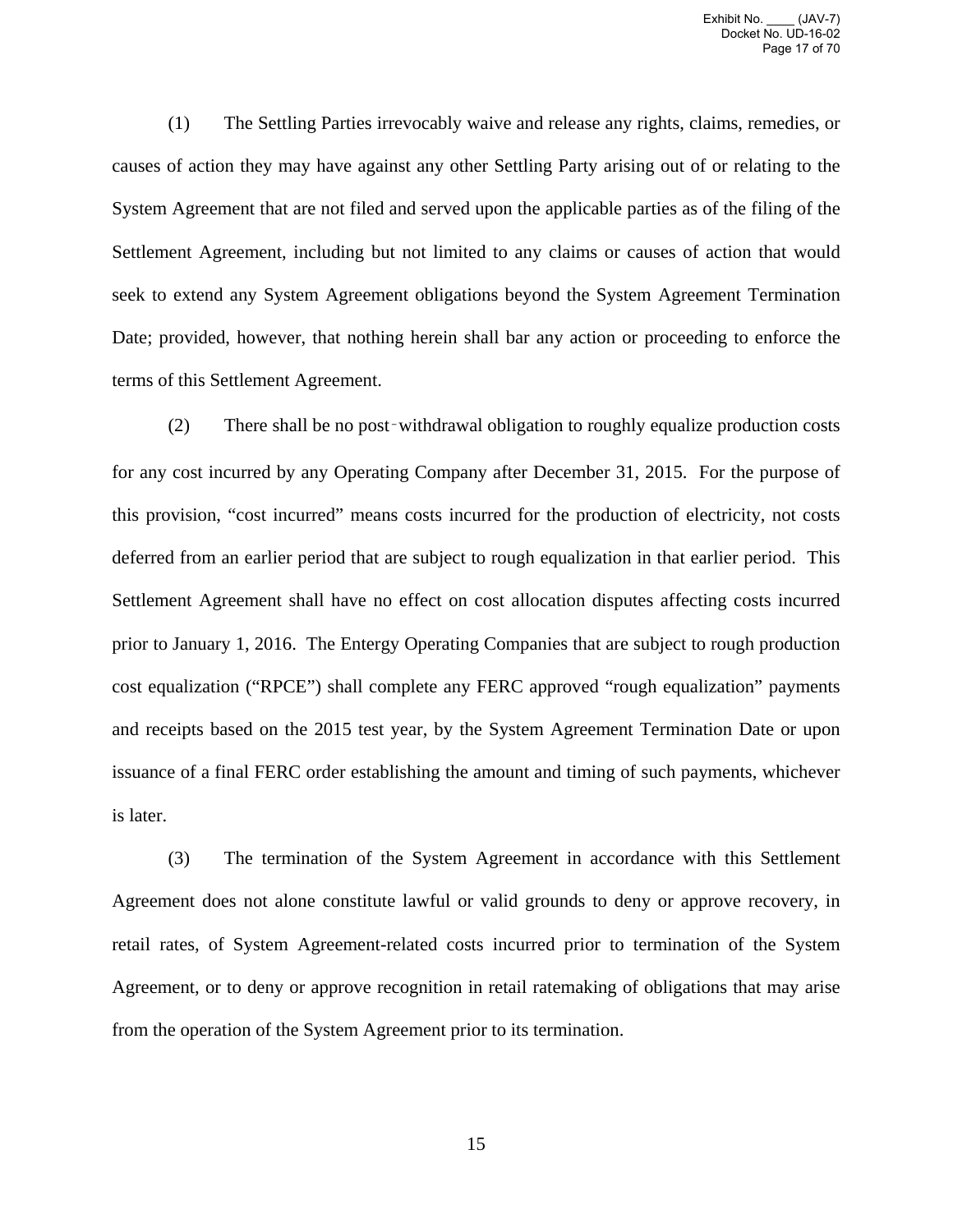(4) LPSC and CCNO agree to dismiss the following proceedings pending before the CCNO and LPSC relating to the System Agreement and TPZ issues: LPSC Docket No. U-29764 (upon the termination of the System Agreement); CCNO Docket Nos. UD-13-03 and UD-13-04.

(5) To the extent the terms of this Settlement Agreement differ from or are otherwise inconsistent with the terms or conditions of the applicable MISO change of control orders for the LPSC or CCNO, those Parties hereby waive and release any action or cause of action for noncompliance with such terms or conditions.

(6) On and after the System Agreement Termination Date, the MISO Tariff and any FERC-filed agreements relating thereto shall control the allocation of MISO costs to and among the Entergy Operating Companies as market participants in MISO. This Settlement Agreement will have no effect on disputes concerning the justness and reasonableness of reallocations through the System Agreement of MISO costs occurring prior to the System Agreement Termination Date.

(7) The Entergy Operating Companies that are parties to this Settlement Agreement shall provide a complete report to their respective retail regulators regarding costs that previously would have been billed through the System Agreement that the Operating Companies will seek to bill through other allocation and billing mechanisms. The Companies will provide the estimated amount of these costs, based on actual costs incurred in 2015, on or before June 30, 2016. The Companies will also provide the method by which they will seek to allocate and bill such costs post-termination of the System Agreement. Nothing herein shall modify the respective jurisdictions of the FERC and the retail regulators pursuant to the Federal Power Act and the Energy Policy Act of 2005, or any other applicable federal law, nor shall anything in this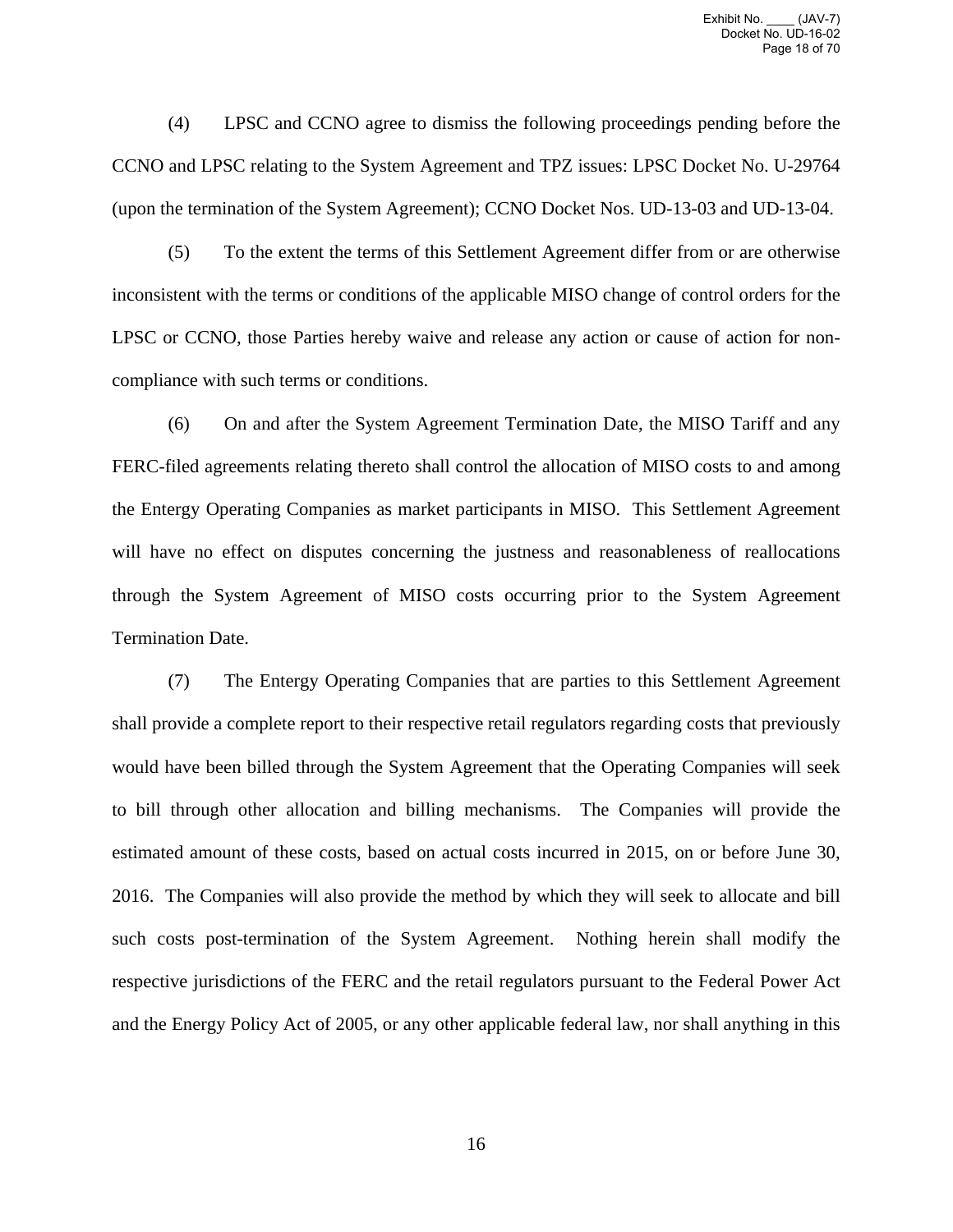Settlement Agreement be construed as modifying or waiving applicable law(s) or regulation(s) concerning the establishment of retail rates.

(8) EGSL, ELL, ENO and ETI shall inform their respective retail regulators of the individual Company operational and planning infrastructure that is established for each Company that would become effective on the System Agreement Termination Date. Each Company shall identify the person or persons whom it expects to be primarily active in and responsible for operational/planning decisionmaking for each Operating Company after termination of the System Agreement, and a description of the organization, if any, that an Operating Company may put in place to support supply resource planning for that Operating Company by March 31, 2016. Each Company shall make its identified individual(s) available to representatives of the retail regulators.

(9) Prior to the System Agreement Termination Date, each Operating Company shall provide an indicative estimate detailing its costs associated with individual Operating Company operational and planning activities.

(10) The costs of transition to a post‑System Agreement environment incurred by an individual Operating Company will not be allocated among the Operating Companies, but will be the responsibility of that Operating Company. Transition costs incurred by ESI on behalf of the Operating Companies participating in the System Agreement at the time the costs are incurred shall be allocated among those Operating Companies pursuant to the terms of the ESI Services Agreement.

(11) Nothing in this Settlement Agreement resolves any principle or establishes any precedent or settled practice.

17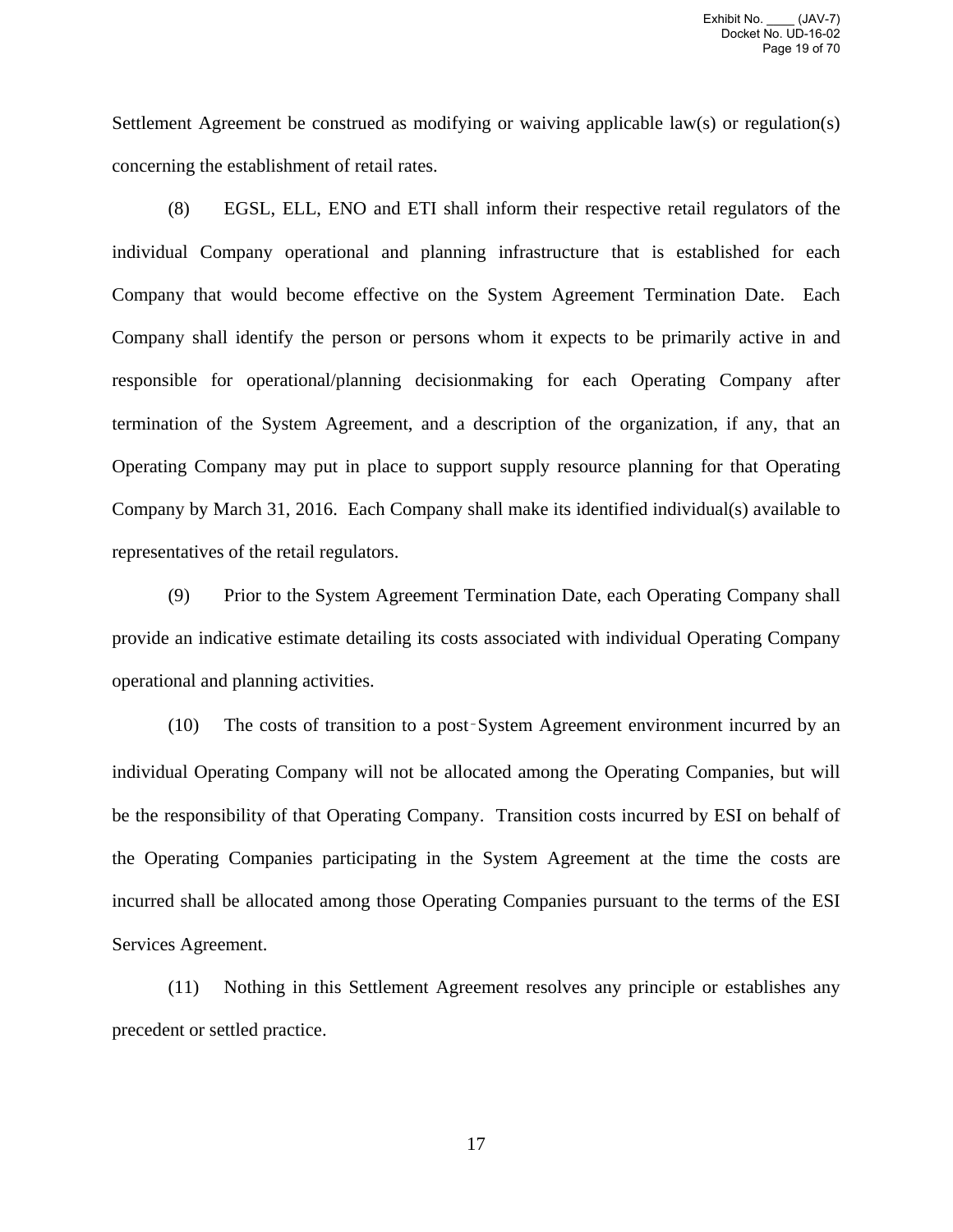(12) Nothing in this Settlement Agreement constitutes an admission by any Settling Party of the correctness or applicability of any claim, defense, rule, or interpretation of law, allegation of fact, principle, or method of ratemaking or cost-of-service determination. This Settlement Agreement is made upon the explicit understanding that it constitutes a negotiated agreement with respect to the rates, terms, and conditions at issue in these proceedings. Except as explicitly set forth herein, the Settling Parties shall not be considered as necessarily agreeing with or conceding the applicability of any principle, or any method of ratemaking or cost-ofservice determination, or design or rate schedule, or terms and conditions of service, or the application of any rule or interpretation of law that may underlie, or be thought to underlie, this Settlement Agreement. In any future negotiation or proceedings whatsoever (other than any proceeding involving the honoring, enforcement, or construction of this Settlement Agreement or the future application of the terms and conditions hereof, as applicable as set forth herein), the Parties shall not be bound or prejudiced by this Settlement Agreement.

(13) This Settlement Agreement is expressly contingent on the following: (i) all Parties to this Settlement Agreement shall cooperate in seeking its acceptance and approval by the FERC; (ii) no Settling Party shall seek additional terms and conditions for this Settlement Agreement beyond those contained herein; (iii) approval of the Settlement Agreement by the PUCT, LPSC, and CCNO without modification, unless such modification(s) are agreed to by the Settling Parties; (iv) approval of the Settlement Agreement by the FERC without modification, unless such modification(s) as the FERC may require are agreed to by the Settling Parties; and (v) approval by the FERC of the filings identified in Section II.A(2) that are submitted for FERC's approval without modification, unless such modification(s) as the FERC may require are agreed to by the Settling Parties. If any of these contingencies is not fulfilled, then: (i) this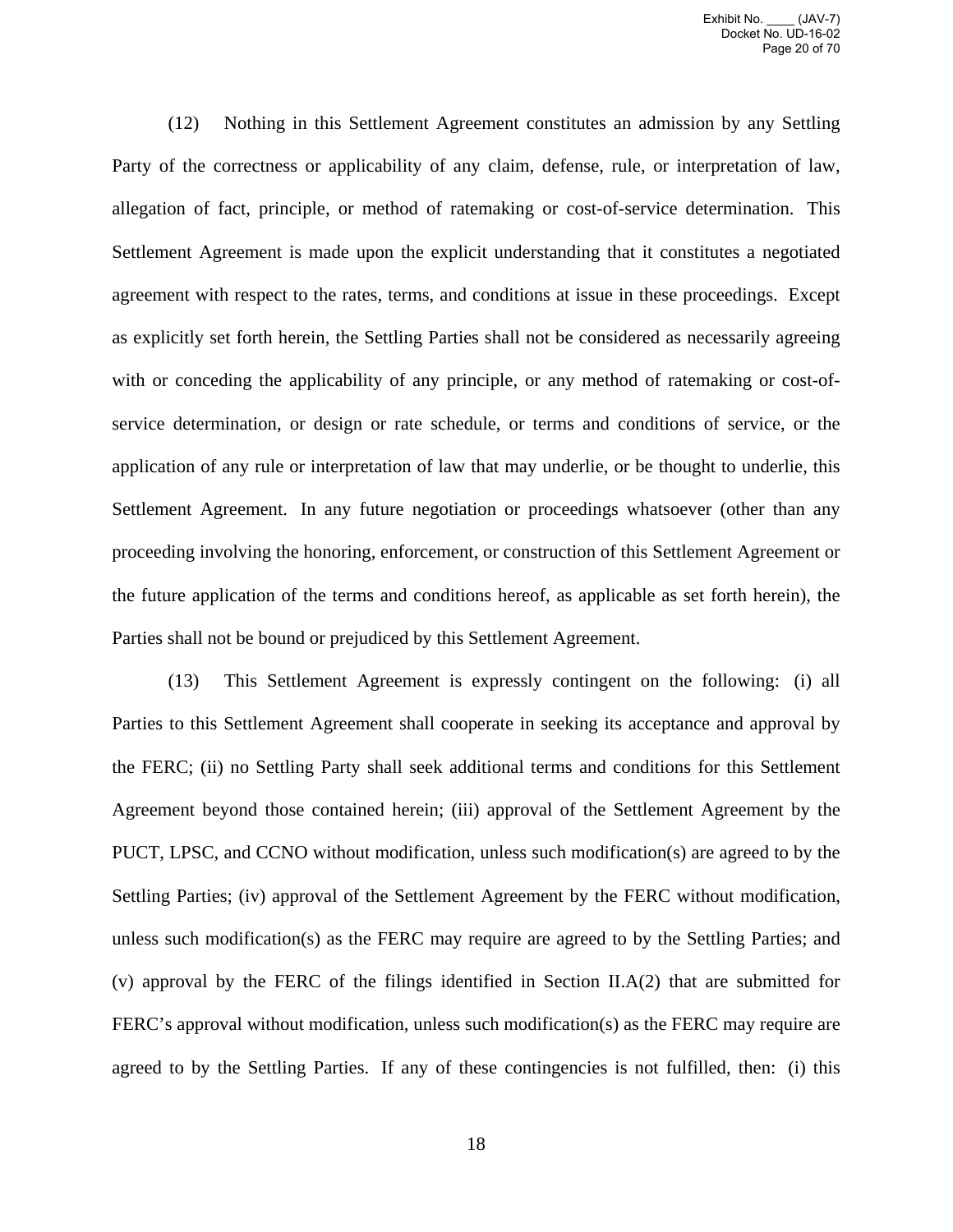Settlement Agreement shall not be binding on any Settling Party; (ii) the Settling Parties shall not be obliged to negotiate further, other than to discuss in good faith whether the FERC's required modification(s) are acceptable to them; (iii) all Settling Parties shall in that event be deemed to have reserved all their respective rights and remedies with respect to the issues in these proceedings; and (iv) this Settlement Agreement shall not be part of the record in such proceedings, and all discussions and negotiations thereon shall be privileged.

(14) This Settlement Agreement may only be amended by the agreement in writing of all the Settling Parties hereto. The standard of review for any modifications to this Settlement Agreement by Settling Parties shall be the public interest standard. The standard of review for any modifications to this Settlement Agreement by non-Settling Parties, including any modifications resulting from FERC acting *sua sponte*, will be the just and reasonable standard of review.

(15) If any regulatory approval of this Settlement Agreement conditions such approval upon a material modification of the terms hereof, then this Settlement Agreement shall be null and void, unless the Settling Parties, within 30 days of issuance of the FERC and/or retail regulator order (subject to extension by mutual agreement of all the Settling Parties) either: (i) unanimously accept the FERC's and/or retail regulator's modifications and conditions; or (ii) unanimously agree to modify the Settlement Agreement to address or obviate the FERC's and or retail regulator's concerns. Such unanimous acceptance or agreement pursuant to (i) or (ii) shall be filed in writing with the FERC within 5 business days of the Settling Parties' acceptance or agreement.

### Dated: August 14, 2015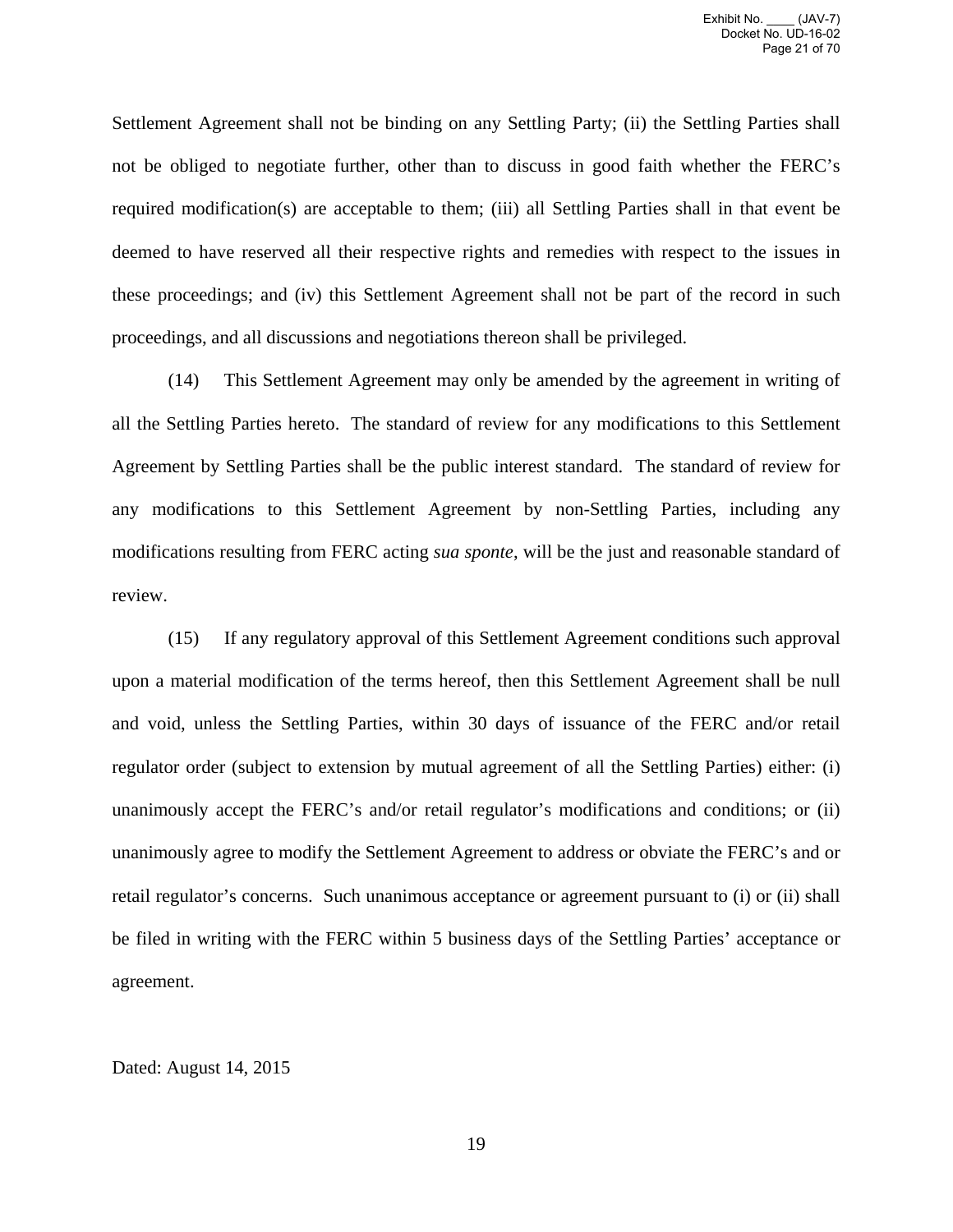# **Attachment 1**

# JSP PPAs

1. Docket No. ER03-753 – Service Schedule MSS-4 Agreement by and between ETI (Seller) and EGSL (Buyer) for Lewis Creek and Sabine Station (effective January 1, 2008);

2. Docket No. ER03-753 – Service Schedule MSS-4 Agreement by and between EGSL (Seller) and ETI (Buyer) for Louisiana Station, Willow Glen and Nelson #3 and #4 (effective January 1, 2008).

# Calcasieu PPA

Docket No. ER03-753 – Service Schedule MSS-4 Agreement by and between EGSL (Seller) and ETI (Buyer) for Calcasieu Generating Facility (effective April 1, 2008).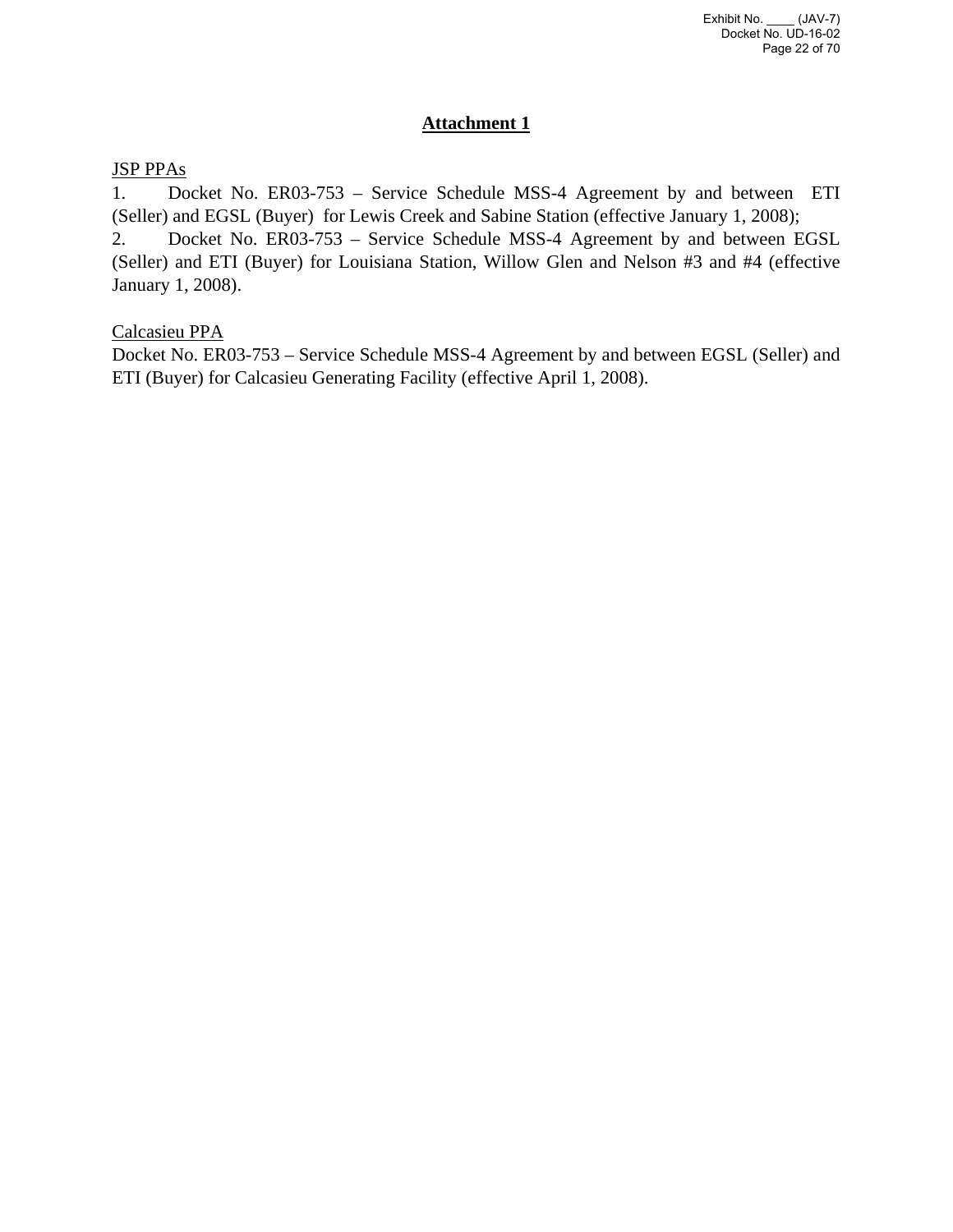# **Attachment 2\***

Surviving MSS-4 PPAs

1. Docket No. ER03-753 – Existing Service Schedule MSS-4 Agreement by and between EGSL (Seller) and ETI (Buyer) for the Perryville Generating Facility (effective January 1, 2008);

2. Docket No. ER03-753 – Existing Service Schedule MSS-4 Agreement by and between ELL (Seller) and EGSL (Buyer) for the Perryville Generating Facility (effective July 1,  $2005$ <sup>\*\*</sup>;

3. Docket No. ER03-753 – Existing Service Schedule MSS-4 Agreement between ETI (Seller) and EGSL (Buyer) for the Carville Energy Center (effective June 1, 2012);

4. Docket No. ER11-2562 – Existing Service Schedule MSS-4 Agreement by and between EGSL (Seller) and ETI (Buyer) for Riverbend 70 (effective January 1, 2008);

5. Docket No. ER03-583 – Existing Service Schedule MSS-4 Agreement between EGSL (Seller) and ELL (Buyer) for Riverbend 30 (effective January 1, 2008)\*\*;

6. Docket No. ER03-583 – Existing Service Schedule MSS-4 Agreement between EGSL (Seller) and ENO (Buyer) for Riverbend 30 (effective January 1, 2008);

7. Docket No. ER15-836-000 – Existing Service Schedule MSS-4 Agreement between ELL (Seller) and ENO (Buyer) for the Ninemile Point Electric Generating Station (effective December 24, 2014)

8. Docket No. ER15-836-000 – Existing Service Schedule MSS-4 Agreement between ELL (Seller) and EGSL (Buyer) for the Ninemile Point Electric Generating Station (effective December 24, 2014)\*\*; and

9. Docket No. ER03-753 – Existing Service Schedule MSS-4 Agreement by and between ELL (Seller) and EGSL (Buyer) for the Acadia Facility (effective January 14, 2013)\*\*.

\* The Settling Parties dispute the application of the ROE that will apply to replacement MSS-4 contracts, and the form revised contract included in Attachment 3 is not intended to take a position on that issue. It is included for informational purposes only.

\*\* If the business combination occurs prior to the System Agreement Termination Date, item numbers 2, 5, 8 and 9 shall terminate and no amendment shall be required.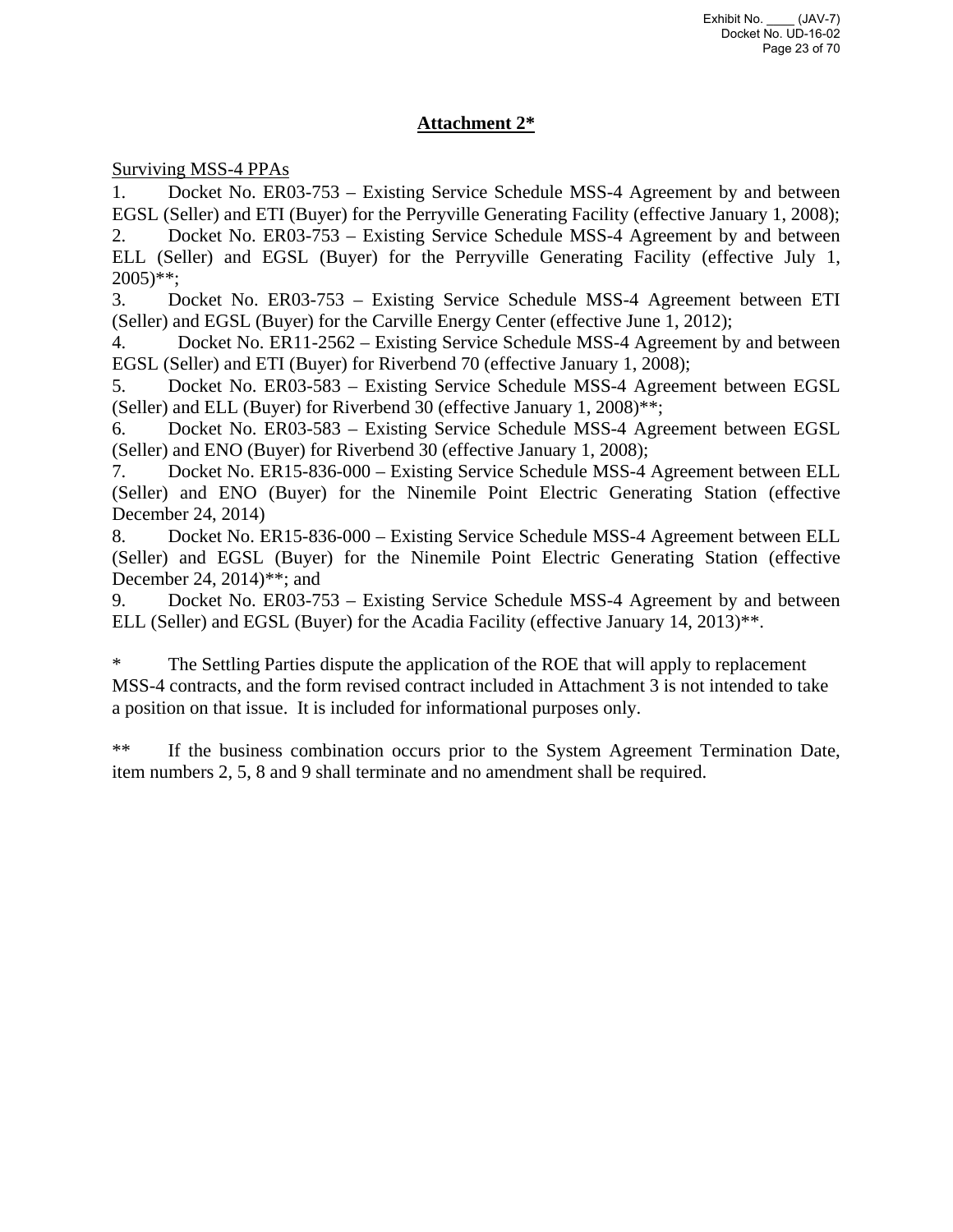# **Attachment 3**

# **FORM OF REVISIONS TO REMAINING PPAs\***

\* The Settling Parties dispute the application of the ROE that will apply to replacement MSS-4 contracts, and this form revised contract is not intended to take a position on that issue. It is included for informational purposes only.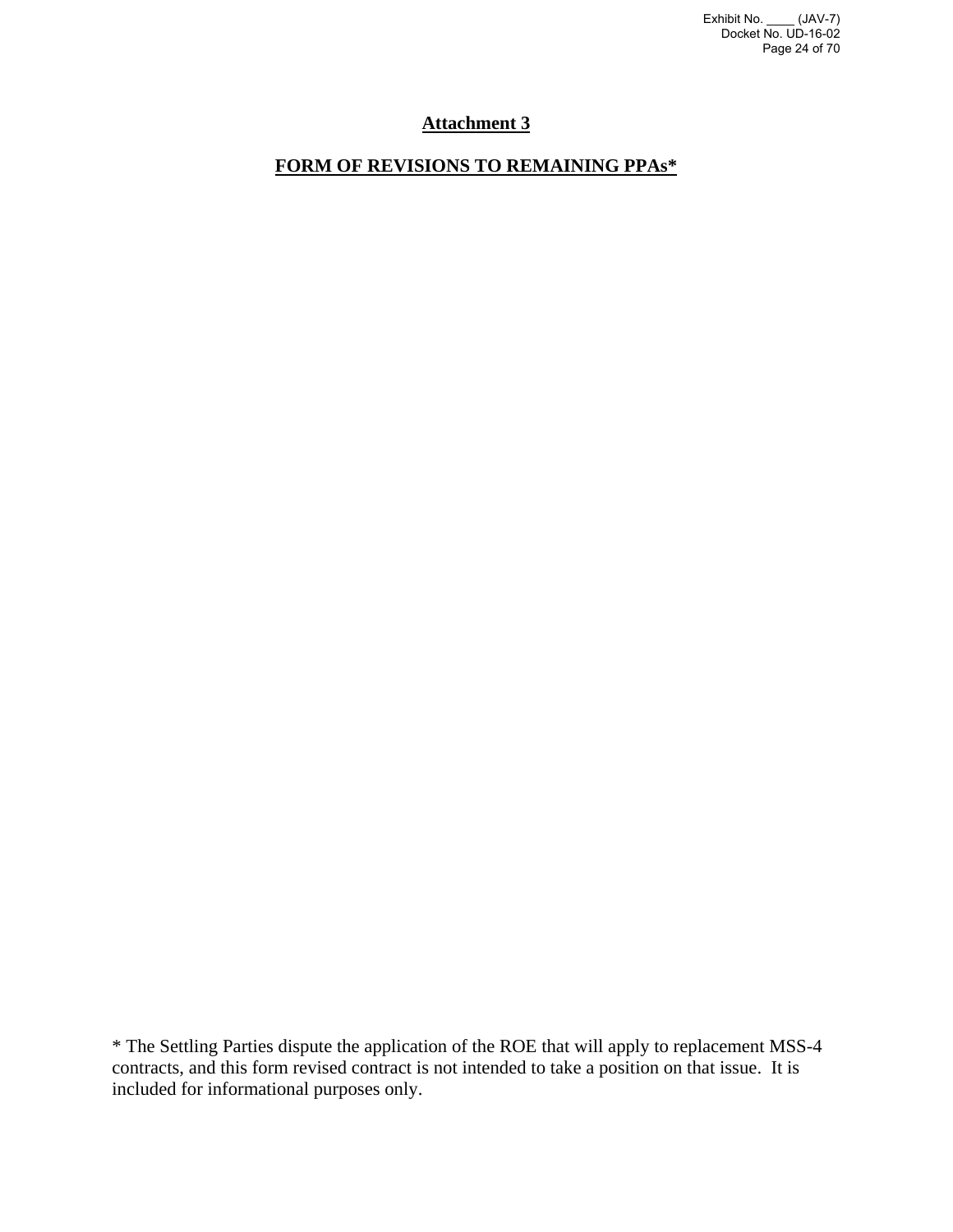#### **AGREEMENT**

This Agreement is dated as of June 1, 2012 between Entergy Texas, Inc. ("ETI" or "Seller") and Entergy Gulf States Louisiana, L.L.C. ("EGSL" or "Buyer," and together with Seller, each a "Party" and collectively the "Parties").

WHEREAS, Entergy Services, Inc., as agent for ETI, has entered into a power purchase agreement with Calpine Energy Services, L.P. for purchase by ETI of up to 485 megawatts ("MW") of capacity and energy from the Carville Energy Center located in St. Gabriel, Louisiana (the "Carville Facility") for a term of ten years, which, subject to the satisfaction of certain conditions precedent, is scheduled to commence on June 1, 2012 (the "Carville Contract"); and

WHEREAS, ETI desires to sell to EGSL, and EGSL desires to purchase from ETI, a portion of the capacity and associated energy purchased by ETI under the Carville Contract on the terms set forth herein ("Designated Power Purchase"); and

WHEREAS, the agreement among Entergy Arkansas, Inc., Entergy Louisiana, LLC, Entergy Mississippi, Inc., Entergy New Orleans, Inc. and Entergy Services, Inc. (hereinafter referred to as the "System Agreement") was filed with the FERC on April 30, 1982, and became effective on January 1, 1983, and amended to incorporate Entergy Gulf States, Inc., the predecessor in interest to EGSL and ETI, in 1993; and

WHEREAS, by Order dated July 20, 2007, the FERC approved the addition of EGSL and ETI as parties to the System Agreement; and

WHEREAS, pursuant to a Settlement Agreement approved by FERC in Docket Nos. ER14-75, *et al.*, on [date], the Entergy System Agreement will terminate effective August 31, 2016 at 11:59:59 PM Central Daylight Time; and

**Deleted:** the System Agreement contains a Service Schedule MSS-4 (as modified from time to time, "Service Schedule MSS-4") that provides the basis for making a power purchase and sale between the companies that are participants in the System **Agreement**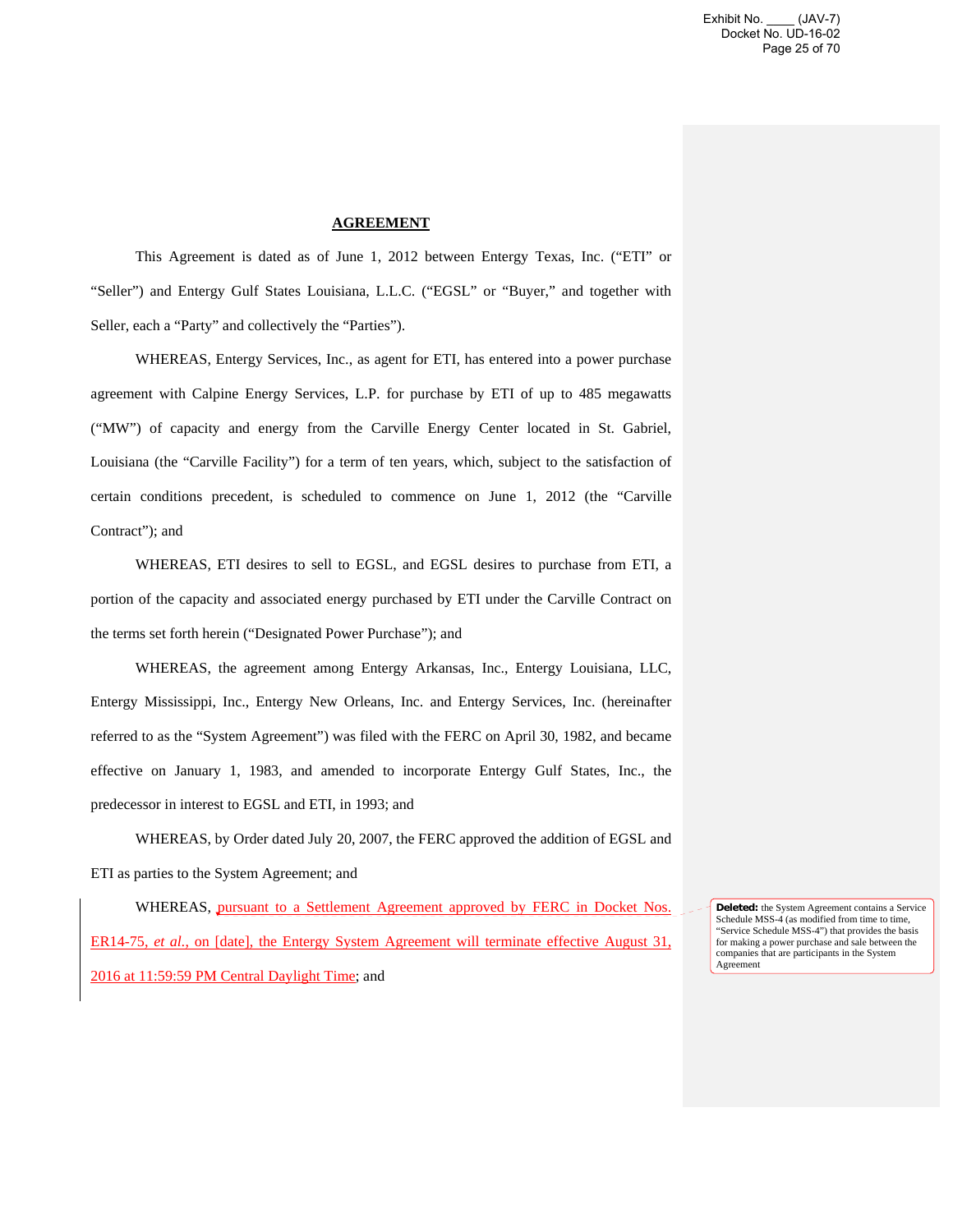Exhibit No. \_\_\_\_ (JAV-7) Docket No. UD-16-02 Page 26 of 70

WHEREAS, the Parties **previously** executed this Agreement to provide for the Designated Power Purchase pursuant to the terms and conditions of System Agreement Service Schedule MSS-4; and WHEREAS, upon termination of the System Agreement, the Parties intend to apply the terms and conditions of the Unit Power Sales and Designated Power Purchases Tariff accepted by FERC in Docket No. ER13-1508 ("Sales and Purchases Tariff"), which is designed to replicate System Agreement Service Schedule MSS-4 as the umbrella tariff for this Agreement; and WHEREAS, the Entergy Operating Committee has considered and approved the terms of this Agreement; THEREFORE, the Parties agree as follows: 1. Designated Power Purchase. Subject to the other terms of this Agreement and the **Deleted:** wish to **Deleted:** Service ScheduleMMS-4 **Deleted:** and the System Agreement

Sales and Purchases Tariff, ETI and EGSL hereby agree to the sale by ETI and purchase by EGSL of capacity and energy from the Carville Contract, as described herein, as the Designated Power Purchase on the terms set forth in subparagraphs A through F below.

> A. Term. The Designated Power Purchase hereunder shall become effective on the later of (i) the "Delivery Term Commencement Date" (as defined in the Carville Contract) or (ii) the first day of the month following the day on which the Designated Power Purchase Conditions Precedent (as defined below) are satisfied, and shall continue thereafter for the remainder of the term of the Carville Contract.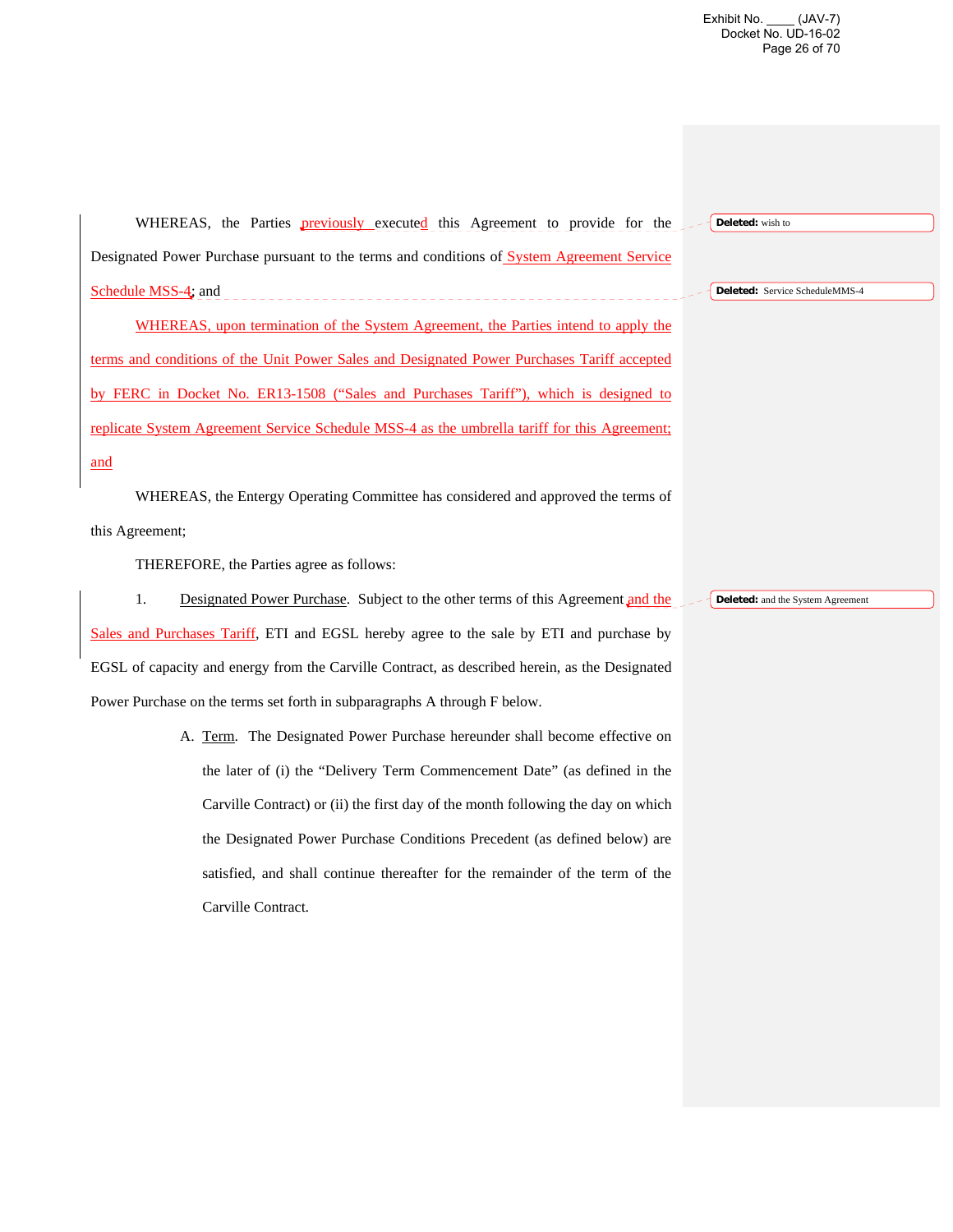- B. Designated Power Purchase. ETI agrees to sell and EGSL agrees to purchase a one-half (1/2) share of all capacity and associated energy provided by the Carville Energy Center under the terms of the Carville Contract.
- C. Pricing. The pricing of the capacity and energy to be sold and purchased pursuant to the Designated Power Purchase shall be as specified in the Sales and Purchases Tariff.
- D. Energy Entitlement. EGSL is entitled to receive on an hourly basis one-half (1/2) of the energy delivered to ETI pursuant to the Carville Contract.
- E. Termination. Neither Party shall have the right to terminate the Designated Power Purchase and sale required by this Agreement without the express written consent of the other Party.
- F. Designated Power Purchase Conditions Precedent. The effectiveness of the Designated Power Purchase shall be subject to (i) EGSL receiving all regulatory approvals associated with the Designated Power Purchase on terms deemed satisfactory to EGSL in its sole and absolute discretion and (ii) the condition that all Required Buyer Governmental Approvals (as defined in the Carville Contract) shall have been obtained, shall not have been granted or issued subject to any terms or conditions unsatisfactory to ETI in its sole and absolute discretion, and shall be final and not subject to appeal or otherwise subject to challenge.

2. Notices. Unless specifically stated otherwise herein, any notice to be given hereunder shall be sent by Registered Mail, postage prepaid, to the Party to be notified at the address set forth below, and shall be deemed given when so mailed.

**Deleted:** Service Schedule MSS-4 of the System Agreement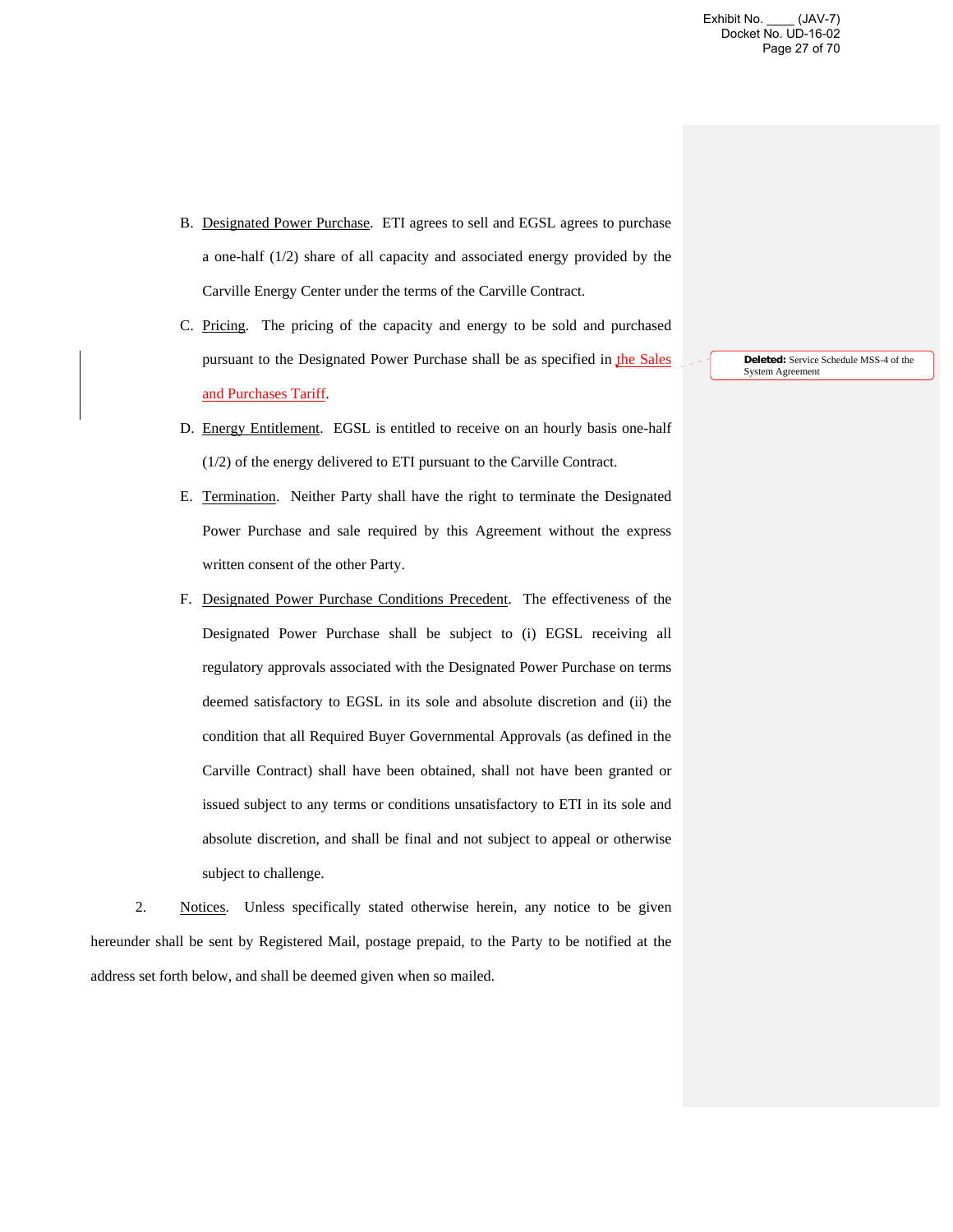Exhibit No. \_\_\_\_ (JAV-7) Docket No. UD-16-02 Page 28 of 70

To ETI: Entergy Texas, Inc. 350 Pine Street Beaumont, TX 77701 ATTN: Chief Executive Officer

To EGSL: Entergy Gulf States Louisiana, L.L.C. 446 North Blvd. Baton Rouge, LA 70802 ATTN: Chief Executive Officer

3. Nonwaiver. The failure of either Party to insist upon or enforce, in any instance, strict performance by the other of any of the terms of this Agreement or to exercise any rights herein conferred shall not be considered as a waiver or relinquishment to any extent of its rights to assert or rely upon any such terms on any future occasion.

4. Amendments. No waiver, alteration, amendment or modification of any of the provisions of this Agreement shall be binding unless in writing and signed by a duly authorized representation of both Parties.

5. Entire Agreement. This Agreement, which is entered into in accordance with the authority of the Sales and Purchases Tariff, constitutes the entire agreement between the Parties with respect to the subject matter hereof and supersedes all previous and collateral agreements or understandings with respect to the subject matter hereof.

6. Severability. It is agreed that if any clause or provision of this Agreement is held by the courts or other legal authority with jurisdiction to be illegal or void, the validity of the remaining portions and provisions of the Agreement shall not be affected, and the rights and obligations of the Parties shall be enforced as if the Agreement did not contain such illegal or void clauses or provisions.

**Deleted:** <#>Potential Changes. EGSL and ETI recognize that in the future it is possible that the System Agreement, including Service Schedule MSS-4, could be terminated. In such a case, EGSL and ETI agree that they will use reasonable best efforts to develop and implement a substitute successor PPA, if needed, to permit EGSL to continue to receive its 50 percent share of the Carville capacity and energy for the full ten-year term of that contract on substantially the same terms, to the extent possible, as the current ETI MSS-4 PPA.¶

**Deleted:** Service Schedule MSS-4 of the System Agreement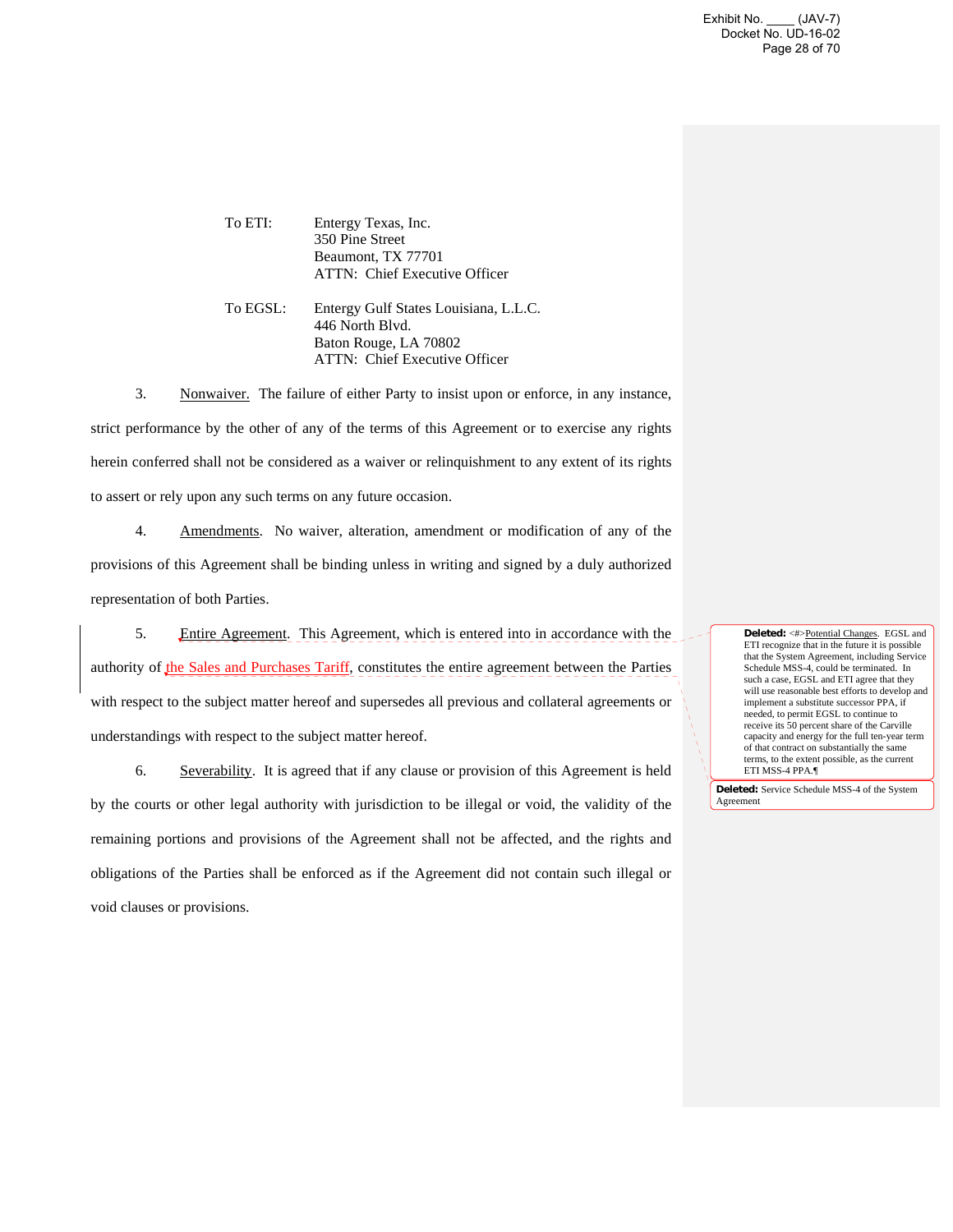Exhibit No. \_\_\_\_ (JAV-7) Docket No. UD-16-02 Page 29 of 70

WITNESS OUR SIGNATURES as of the date first listed above.

ENTERGY TEXAS, INC.

TITLE:

ENTERGY GULF STATES LOUISIANA, L.L.C.

BY:

TITLE: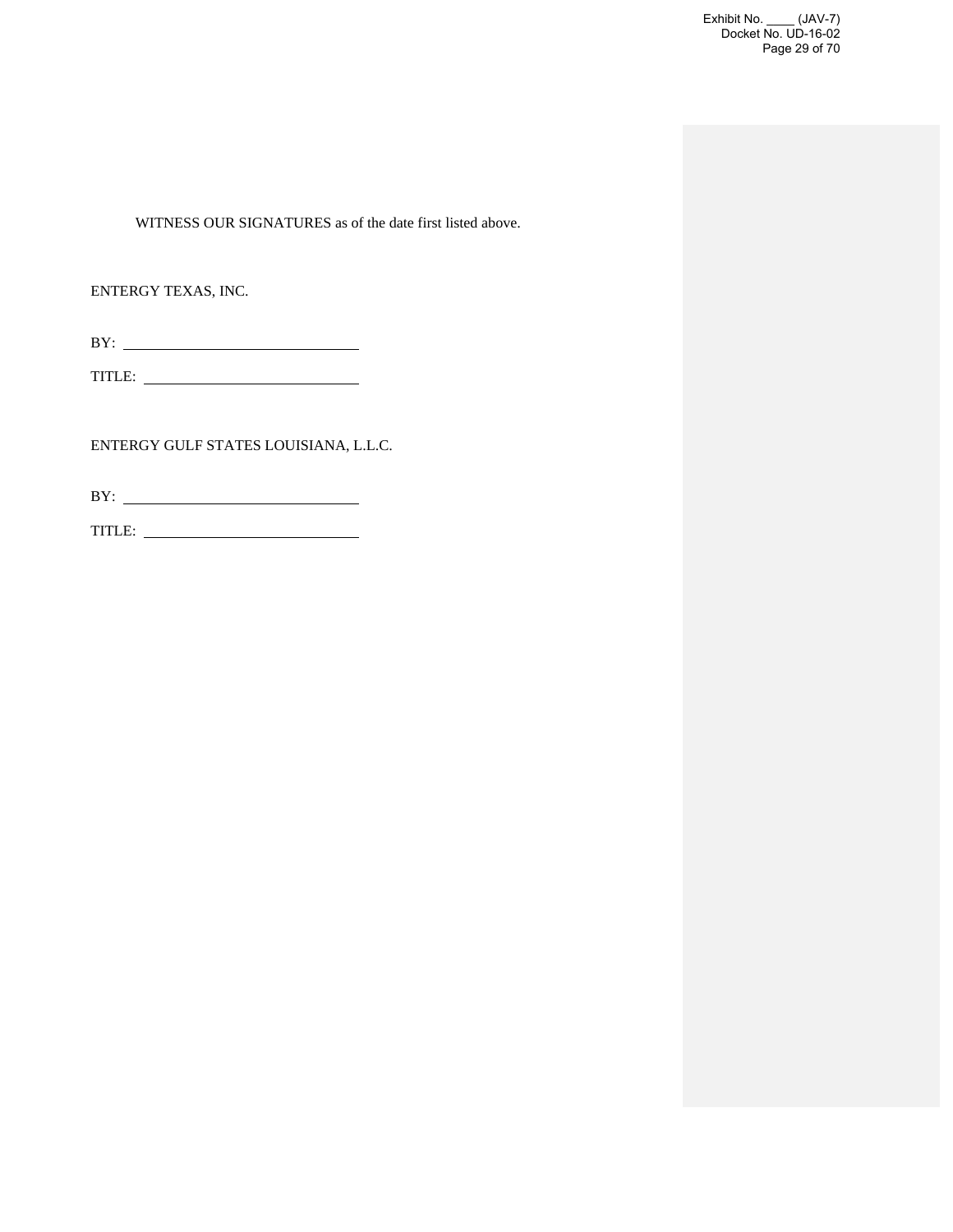## UNITED STATES OF AMERICA BEFORE THE FEDERAL ENERGY REGULATORY COMMISSION

| Entergy Arkansas, Inc.                | Docket Nos. ER14-75-000 |
|---------------------------------------|-------------------------|
|                                       | ER14-75-001             |
| Entergy Gulf States Louisiana, L.L.C. | ER14-76-000             |
|                                       | ER14-76-001             |
| Entergy Louisiana, LLC                | ER14-77-000             |
|                                       | ER14-77-001             |
| Entergy Mississippi, Inc.             | ER14-78-000             |
|                                       | ER14-78-001             |
| Entergy New Orleans, Inc.             | ER14-79-000             |
|                                       | ER14-79-001             |
| Entergy Texas, Inc.                   | ER14-80-000             |
|                                       | ER14-80-001             |
|                                       | (Consolidated)          |
| Entergy Texas, Inc.                   | ER14-128-000            |
| Entergy Louisiana, LLC                | ER14-1328-000           |
| Entergy Gulf States Louisiana, L.L.C. | ER14-1329-000           |

## **EXPLANATORY STATEMENT IN SUPPORT OF SETTLEMENT AGREEMENT**

Pursuant to Rule 602 of the Rules of Practice and Procedure of the Federal Energy Regulatory Commission (the "Commission"), 18 C.F.R. § 385.602 (2015), Entergy Services, Inc. ("ESI"), as agent for the Entergy Operating Companies,<sup>1</sup> hereby submits this Explanatory

<sup>&</sup>lt;sup>1</sup> The Entergy Operating Companies that are participating in this Settlement are: Entergy Gulf States Louisiana, L.L.C., Entergy Louisiana, LLC, Entergy New Orleans, Inc. and Entergy Texas, Inc.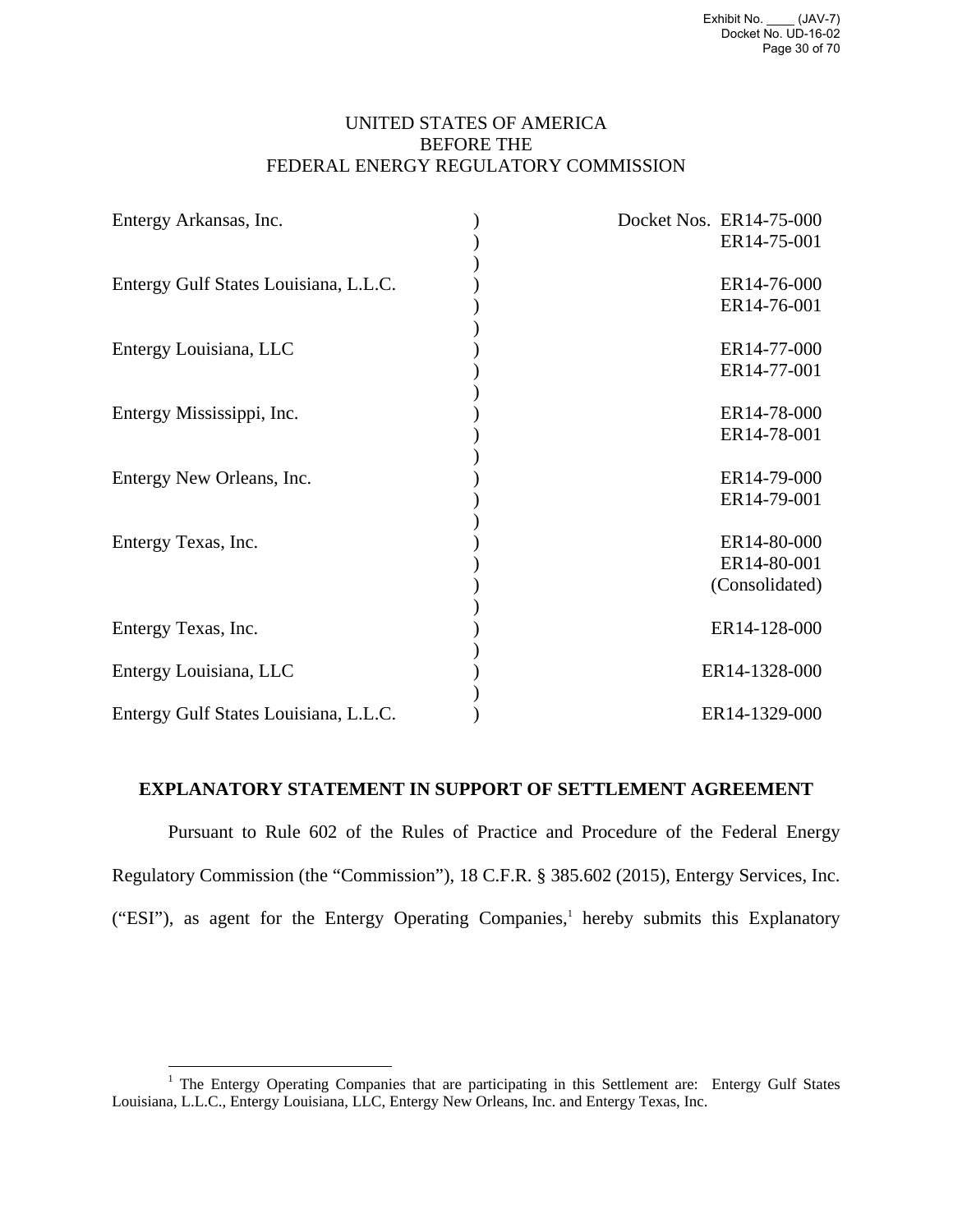Statement in support of the concurrently-filed Settlement Agreement that resolves all outstanding issues among Settling Parties<sup>2</sup> in the above-captioned proceedings.

### **I. INTRODUCTION**

On October 11, 2013, pursuant to section 205 of the Federal Power Act ("FPA"),<sup>3</sup> ESI, as agent and on behalf of the Entergy Operating Companies, submitted a proposed amendment to revise section 1.01 of the Entergy System Agreement ("System Agreement")<sup>4</sup> by changing the notice period for an Operating Company to terminate its participation in the System Agreement from 96 months (8 years) to 60 months (5 years) ("Notice Filing"). ESI requested an effective date of October 12, 2013 for the Notice Filing. The Notice Filing was originally submitted in Docket Nos. ER14-75-000, ER14-76-000, ER14-77-000, ER14-78-000, ER14-79-000, and ER14-80-000.

<sup>&</sup>lt;sup>2</sup> ESI is authorized to represent that the following parties collectively and individually support this Settlement Agreement as in the public interest, and are "Settling Parties": Entergy Texas, Inc. ("ETI"), Entergy Louisiana, LLC ("ELL"), Entergy Gulf States Louisiana, L.L.C. ("EGSL"), Entergy New Orleans, Inc. ("ENO") (ETI, ELL, EGSL, and ENO are also referred to herein as the "Entergy Operating Companies" or the "Operating Companies"), and ESI. ELL and EGSL are presently pursuing a transaction to combine their respective assets and liabilities into one consolidated utility operating company. It is currently expected that this transaction may be closed during the period of performance of this Settlement Agreement. It is understood by the Settling Parties that references to ELL and/or EGSL in the Settlement Agreement should be construed to encompass the eventual combined entity as appropriate.

The Louisiana Public Service Commission ("LPSC"), the Council for the City of New Orleans ("CCNO") and the Public Utility Commission of Texas ("PUCT") actively participated in settlement negotiations and are included as Settling Parties, but cannot vote on approval of the Settlement Agreement until certain procedures before them, including further approvals, have been completed. The Staffs and outside counsel for the LPSC, CCNO, and PUCT have negotiated this Settlement Agreement, but are not authorized to bind such entities. This filing is being made so that each entity may initiate such proceedings as are necessary to allow each to duly consider and act on the Settlement Agreement without being constrained by the confidentiality applicable to ongoing settlement negotiations. The statement of LPSC's, CCNO's, and PUCT's support for the Settlement Agreement, and references to each of these entities as a Settling Party, is thus conditioned on each of these entities voting to approve the Settlement Agreement. By October 31, 2015, counsel for LPSC, CCNO, and PUCT each agree to provide the Commission with a report regarding the final status of whether the LPSC, CCNO, and the PUCT have approved the Settlement Agreement, and if not, the status and anticipated timing to complete such approval process.

<sup>3</sup> 16 U.S.C. § 824d.

<sup>&</sup>lt;sup>4</sup> The System Agreement is a FERC-approved rate schedule filed with and subject to the exclusive jurisdiction of the Commission. The System Agreement allocates among the participating Entergy Operating Companies the benefits and costs of coordinated operations of those Entergy Operating Companies' generation and bulk transmission facilities. The System Agreement is administered by the Operating Committee, which is comprised of the presidents of the Operating Companies and a representative from Entergy Corporation.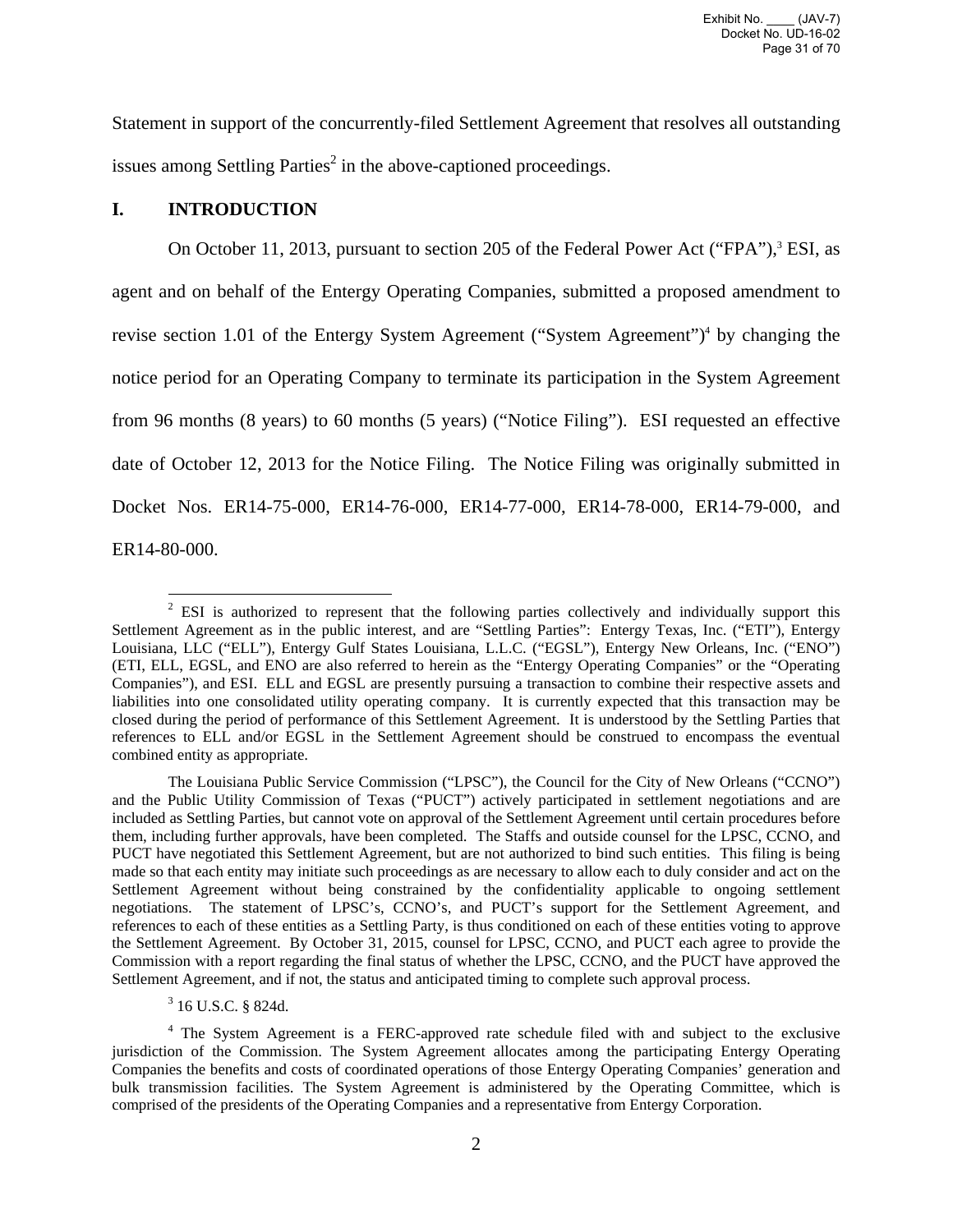On October 18, 2013, pursuant to FPA section 205, ETI filed in Docket No. ER14-128- 000 a notice to withdraw from the System Agreement with a requested effective date of October 18, 2018, or an effective date consistent with the Commission's ruling on the Notice Filing. On February 14, 2014, ELL and EGSL filed in Docket Nos. ER14-1328-000 and ER14-1329-000 notices to withdraw from the System Agreement, with a requested effective date of February 14, 2019, or an effective date consistent with the ruling in the Notice Filing. These notices to withdraw are referred to as the "Withdrawal Filings."

Comments and interventions in the Notice Filing dockets were due on or before November 12, 2013. Timely interventions and protests were filed by the PUCT, CCNO, and LPSC. PUCT supported a shortened notice requirement, as requested by the Notice Filing, but argued that sixty months would still be too long. CCNO and LPSC argued that the proposed sixty-month notice period was not adequately supported. CCNO asked the Commission to either reject the Notice Filing or to set it for hearing. LPSC sought a hearing to address the reasonableness of the System Agreement in the MISO environment, among other issues, and sought consolidation of the Notice Filing dockets with ETI's Withdrawal Filing. The Arkansas Public Service Commission ("APSC") and the Mississippi Public Service Commission filed late interventions. On November 26, 2013, ESI filed a motion for leave to answer and answer to the State Commissions' protests. On December 9, 2013, PUCT filed a motion for leave to answer and answer to ESI's November 26 answer. On December 11, 2013, CCNO filed a motion for leave to respond and response to ESI's November 26 answer. On April 1, 2014, CCNO filed a motion for leave to file supplemental response and renewed motion for hearing.

Comments and interventions addressing ETI's Withdrawal Filing were due on November 8, 2013. Each of the active State Commissions filed timely interventions and comments. PUCT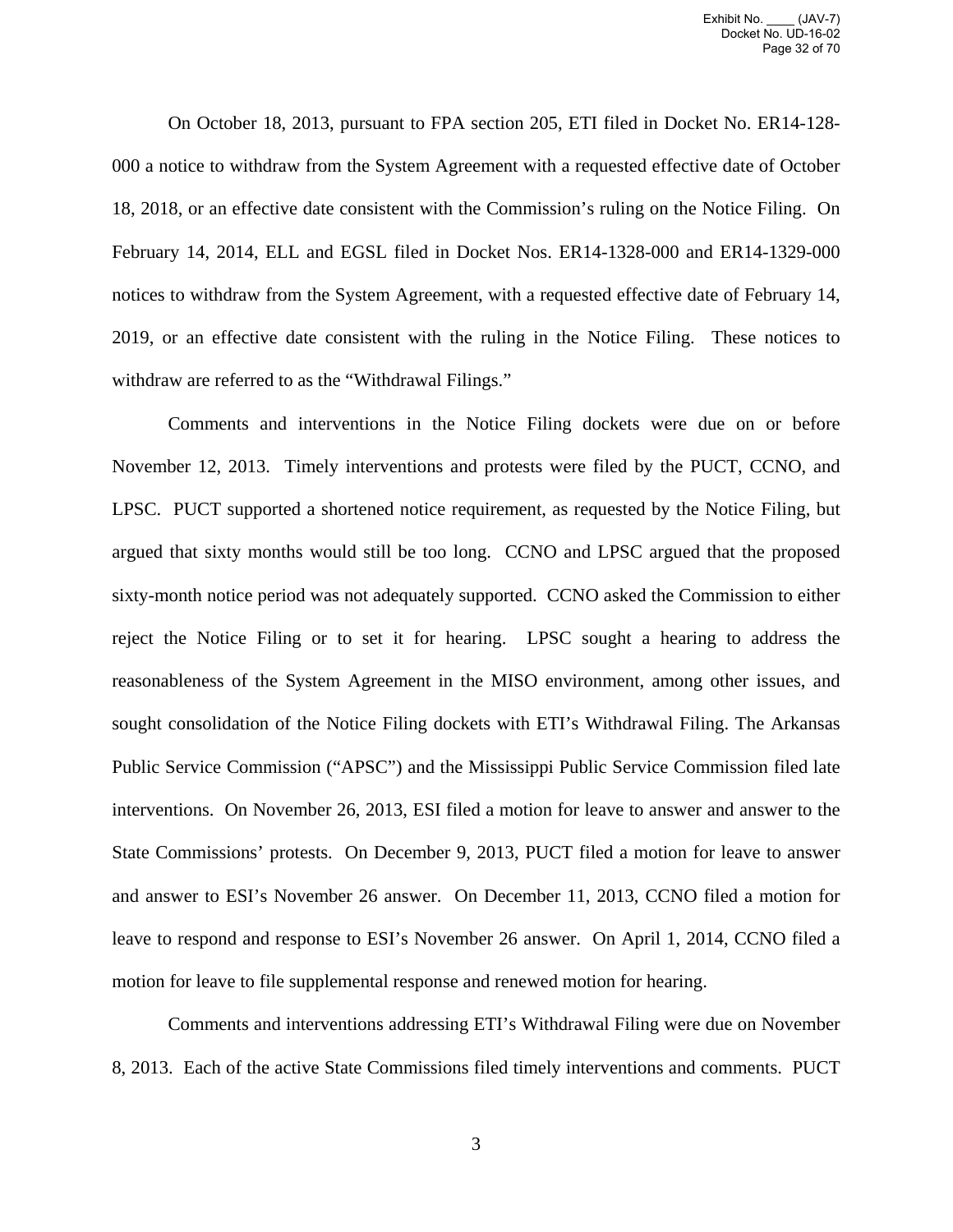supported ETI's Withdrawal Filing. CCNO and LPSC protested ETI's Withdrawal Filing. LPSC sought to consolidate ETI's Withdrawal Filing with the Notice Filing and two other dockets (Docket Nos. ER13-432-000 and ER14-73-000). The APSC filed a late conditional intervention and objected to the LPSC's request to consolidate the ETI Withdrawal Filing with Docket Nos. ER13-432-000 and ER14-73-000. On November 25, 2013, ETI filed a motion for leave to answer and answer to CCNO and LPSC's protests.

Comments and interventions addressing ELL's and EGSL's Withdrawal Filings were due on March 7, 2014. CCNO filed a timely intervention and comments, seeking either acceptance of ELL's and EGSL's Withdrawal Filings with an effective date of ninety-six months or consolidation of ELL's and EGSL's Withdrawal Filings with the Notice Filing dockets and ETI's Withdrawal Filing. On March 24, 2014, ELL and EGSL filed an answer to CCNO's comments. On April 1, 2014, CCNO filed a motion for leave to answer and answer to ELL's and EGSL's answer.

On December 18, 2014, the Commission issued an order (1) accepting the Notice Filing, effective October 12, 2013, subject to refund, (2) establishing hearing and settlement judge procedures, and (3) consolidating the Notice Filing proceedings for the purpose of settlement, hearing and decision. *Entergy Arkansas, Inc.*, 149 FERC ¶ 61,262 at P 1 (2014). The Commission also (4) "conditionally accept[ed] the Withdrawal Filings, to be effective on the dates requested in the respective filings, subject to the outcome of the Notice Filing proceedings." *Id.*

On January 5, 2015, the Chief Administrative Law Judge appointed the Honorable John P. Dring to serve as Settlement Judge in the proceeding. The parties and the Commission's Trial Staff participated in a formal settlement discussion with Judge Dring on January 22, 2015, April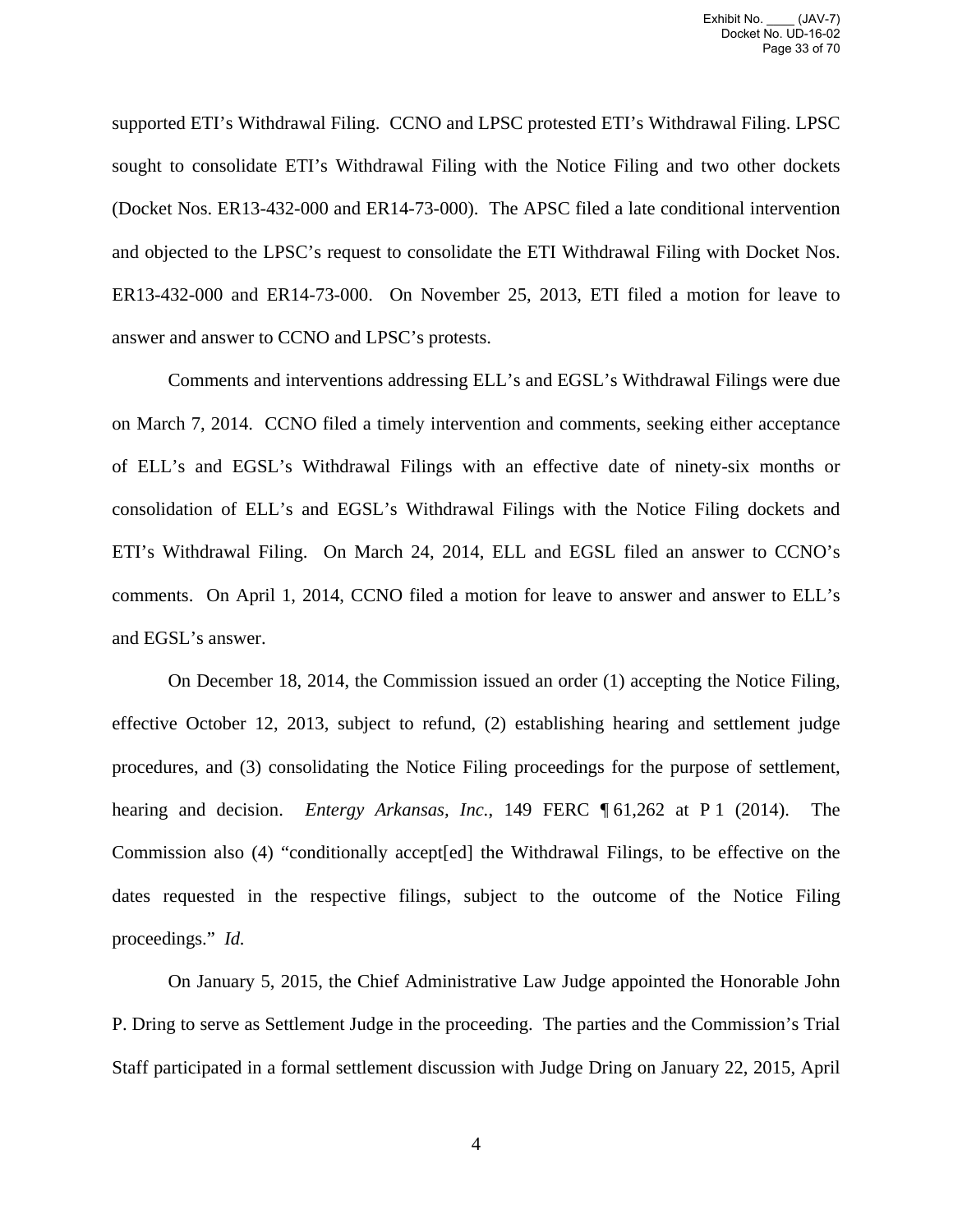2, 2015, June 3, 2015, and July 9, 2015. Following the July 9, 2015 Settlement Conference, representatives of the Settling Parties reached agreement on a settlement in principle, subject to the final approval of the LPSC, CCNO, and PUCT. The terms of that settlement in principle are detailed below.

## **II. TERMS OF THE SETTLEMENT**

Although provisions of the Settlement Agreement control, essential terms of the Settlement Agreement are summarized below:

In Section II.A, the Settling Parties agree that the System Agreement will terminate on August 31, 2016 at 11:59:59 PM Central Daylight Time (the "System Agreement Termination Date"); the Settling Parties agree to make and support additional regulatory filings, and to execute any further agreements that are reasonably necessary to effectuate the Settlement Agreement.

In Section II.B, ETI, EGSL, PUCT, and LPSC agree that certain cross-power purchase agreements ("PPAs") between ETI and EGSL, as set forth specifically in Attachment 1 to the Settlement Agreement, will be terminated on the date of the System Agreement's termination. ETI, EGSL, PUCT, and LPSC further agree to release all claims regarding the termination of the specified PPAs.

In Section II.C, EGSL, ELL, ENO, LPSC, and CCNO agree that a separate transmission pricing zone ("TPZ") shall be established for ENO, to be effective upon the date of the System Agreement's termination, and ENO will no longer be a part of the joint Louisiana TPZ or the Joint Pricing Zone Agreement currently in effect between EGSL, ELL, and ENO for the joint Louisiana TPZ. Pursuant to this Section, ENO will also pay a settlement payment to ELL/EGSL in 180 monthly installments of \$183,333.33 per month.

5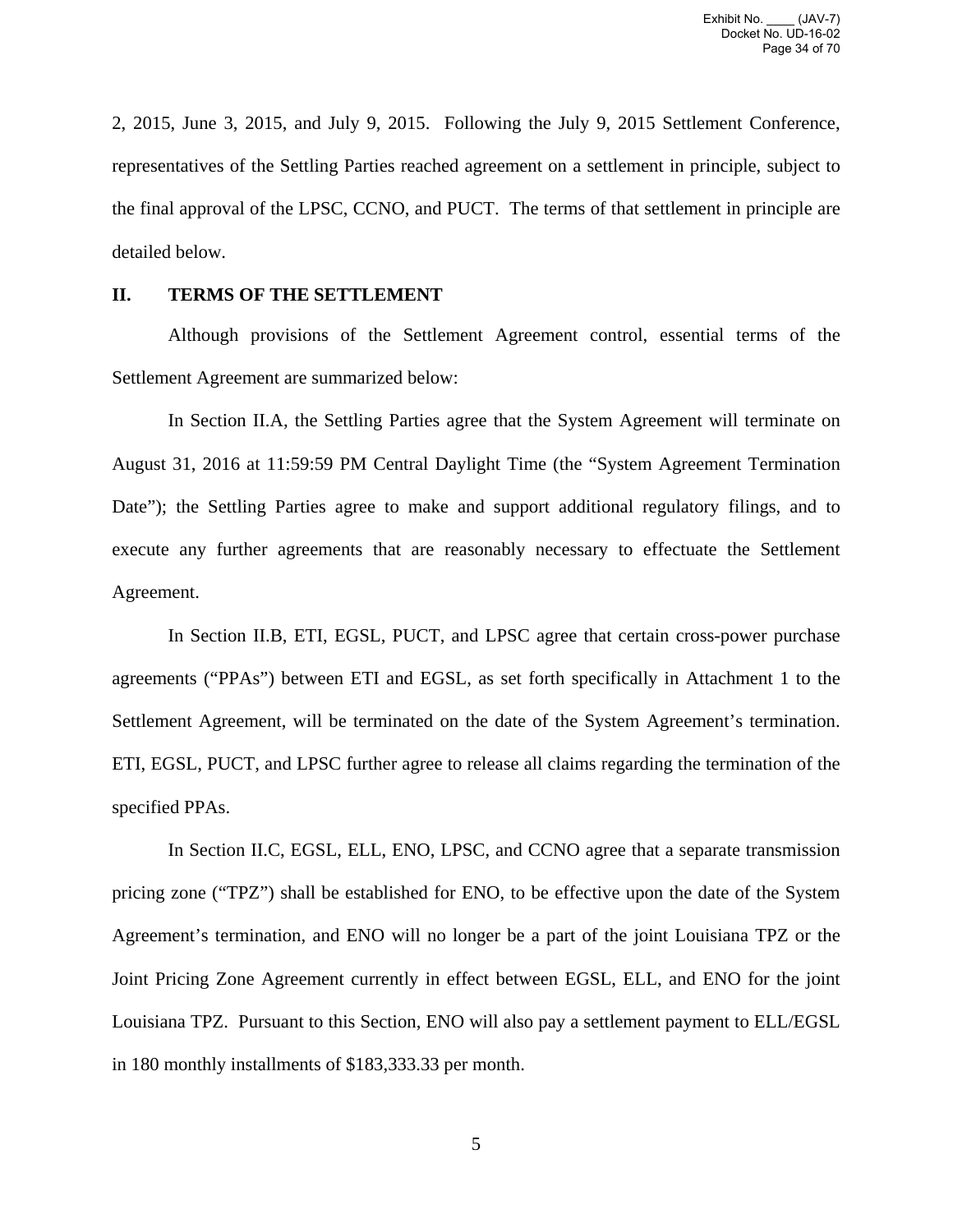In Section II.D, EGSL, ELL, ENO, ESI, LPSC, and CCNO agree that ENO will have two different types of options to purchase limited shares of certain specified ELL and/or EGSL future resources. Section II.D also describes the conditions on ENO's exercise of the options, including a fifteen-year limit on the availability of the options, and a 500 MW cap on the total amount of capacity that ENO may procure under the options.

In Section II.E, ENO and CCNO agree that ENO will commit to use reasonable, diligent efforts to pursue the development of at least 120 MW of new-build peaking generation capacity within the City of New Orleans, and that ENO will commit to use diligent efforts to have at least one future generation facility located in the City of New Orleans. As a condition to these commitments by ENO, both ENO and CCNO agree to mutually satisfactory resolution of all material considerations.

In Section II.F, all Settling Parties agree to certain regulatory approvals as conditions on the Settlement.

In Section II.G, all Settling Parties agree to various procedural aspects of the Settlement including rights reserved under the Settlement, the scope of the settlement, waiver and amendment under the Settlement, and approval and effectiveness of the Settlement. Specifically, Section II.G(14) provides that the just and reasonable standard applies to the Settlement for non-Settling Parties, and the public interest standard applies to Settling Parties to the Settlement.

### **III. RESPONSES TO STANDARD SETTLEMENT QUESTIONS**

By order dated October 23, 2003, the Chief Administrative Law Judge requires that five questions be answered as part of every Explanatory Statement submitted in support of a proposed settlement agreement. The questions, and specific responses applicable to the Settlement Agreement, are as follows.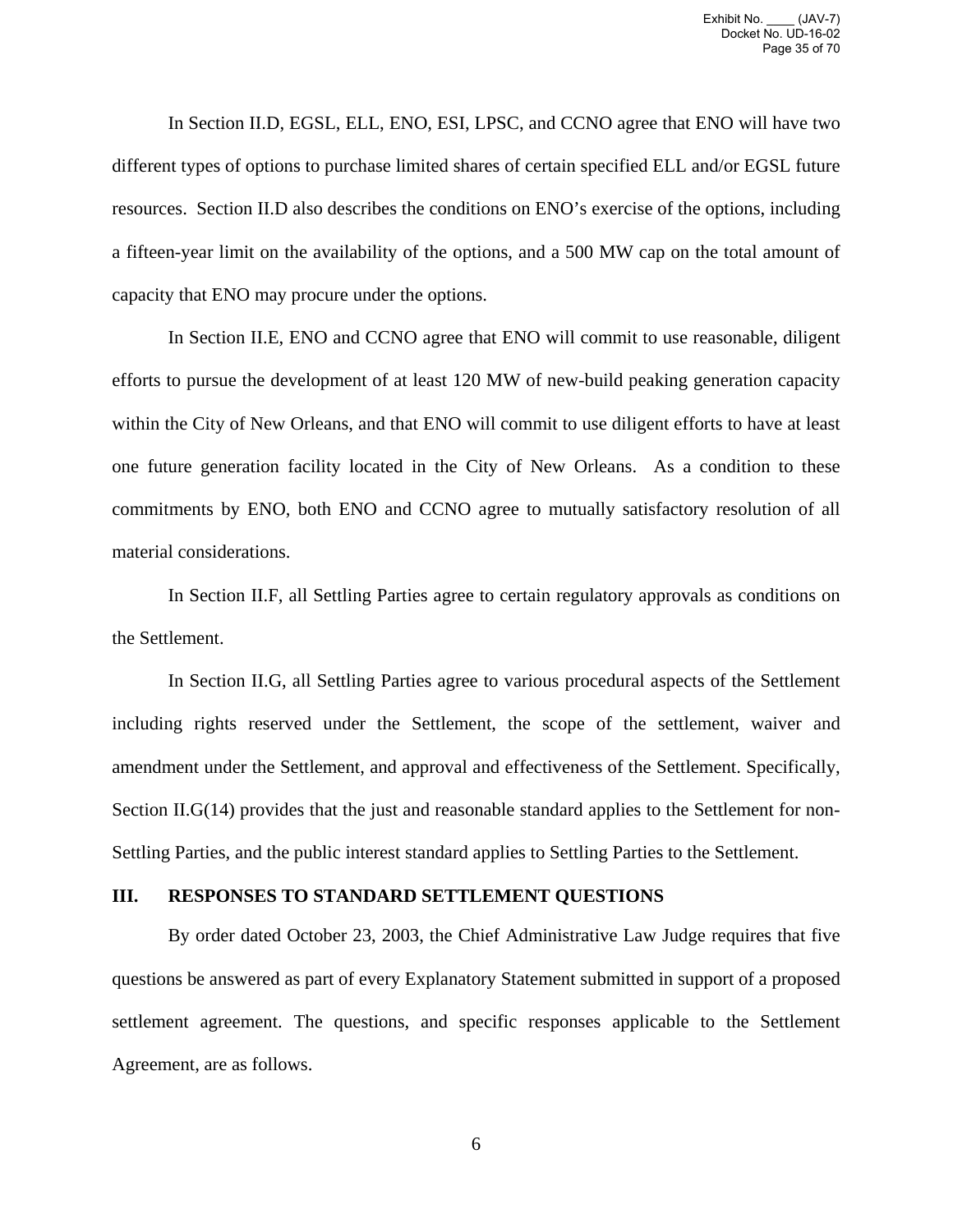# **A. What are the issues underlying the settlement and what are the major implications?**

The issues underlying the Settlement Agreement are related to the termination of the System Agreement. The Parties agree that the Settlement Agreement resolves all issues relating to the Notice Filing and the Withdrawal Filings in Docket Nos. ER14-75-000, ER14-75-001, ER14-76-000, ER14-76-001, ER14-77-000, ER14-77-001, ER14-78-000, ER14-78-001, ER14- 79-000, ER14-79-001, ER14-80-000, ER14-80-001, ER14-128-000, ER14-1328-000, and ER14- 1329.

## **B. Do any of the issues raise policy implications?**

The Parties believe that none of the issues settled in this proceeding raises policy implications or requires the Commission to re-examine or change any existing policy or procedure.

## **C. Could other pending cases be affected by the settlement agreement?**

No, the Settlement Agreement will not affect other pending cases.

# **D. Does the settlement involve issues of first impression, or are there any previous reversals on the issues involved?**

The Settlement Agreement does not involve issues of first impression, nor are there any

previous reversals on the issues underlying the Settlement Agreement.

# **E. Is the Settlement Agreement subject to the just and reasonable standard or the** *Mobile-Sierra* **standard?**

The standard of review for any modifications to this Settlement Agreement by Settling Parties shall be the public interest standard. With respect to the Settlement Agreement, the standard of review for any modifications by non-Settling Parties, including any modifications resulting from the Commission acting *sua sponte*, will be the just and reasonable standard of review.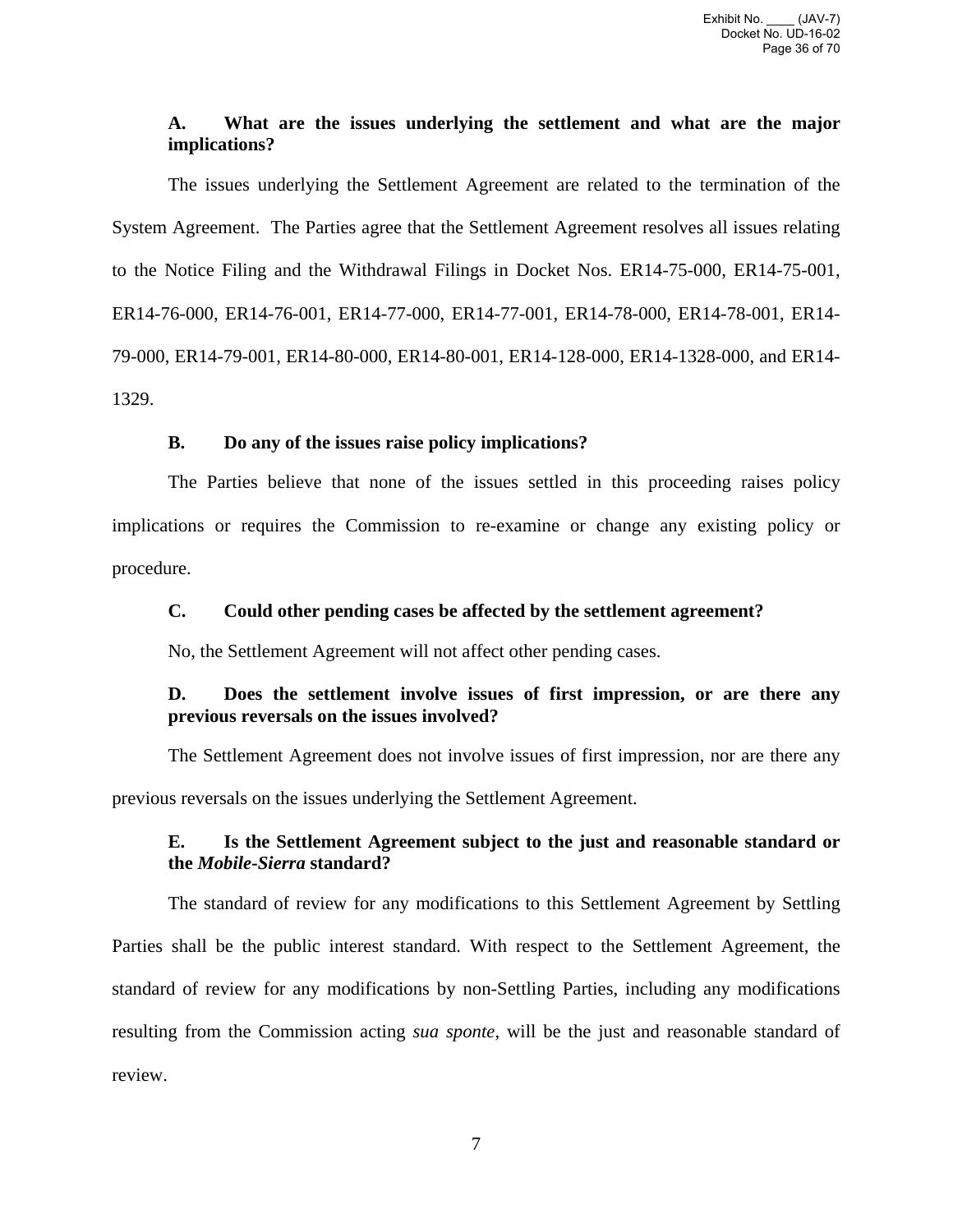Exhibit No. \_\_\_\_ (JAV-7) Docket No. UD-16-02 Page 37 of 70

## **IV. CONCLUSION**

As discussed above and in the Settlement Agreement, ESI believes that the Settlement Agreement resolves all issues in the instant proceedings and urges the Commission to accept the Settlement Agreement without condition or modification.

Respectfully Submitted,

/s/

Karis Anne Gong Parnham Senior Counsel ENTERGY SERVICES, INC. 101 Constitution Avenue, N.W. Suite 200 East Washington, DC 20001 202-530-7338 kparnha@entergy.com

*Attorney for Entergy Services, Inc.* 

Dated: August 14, 2015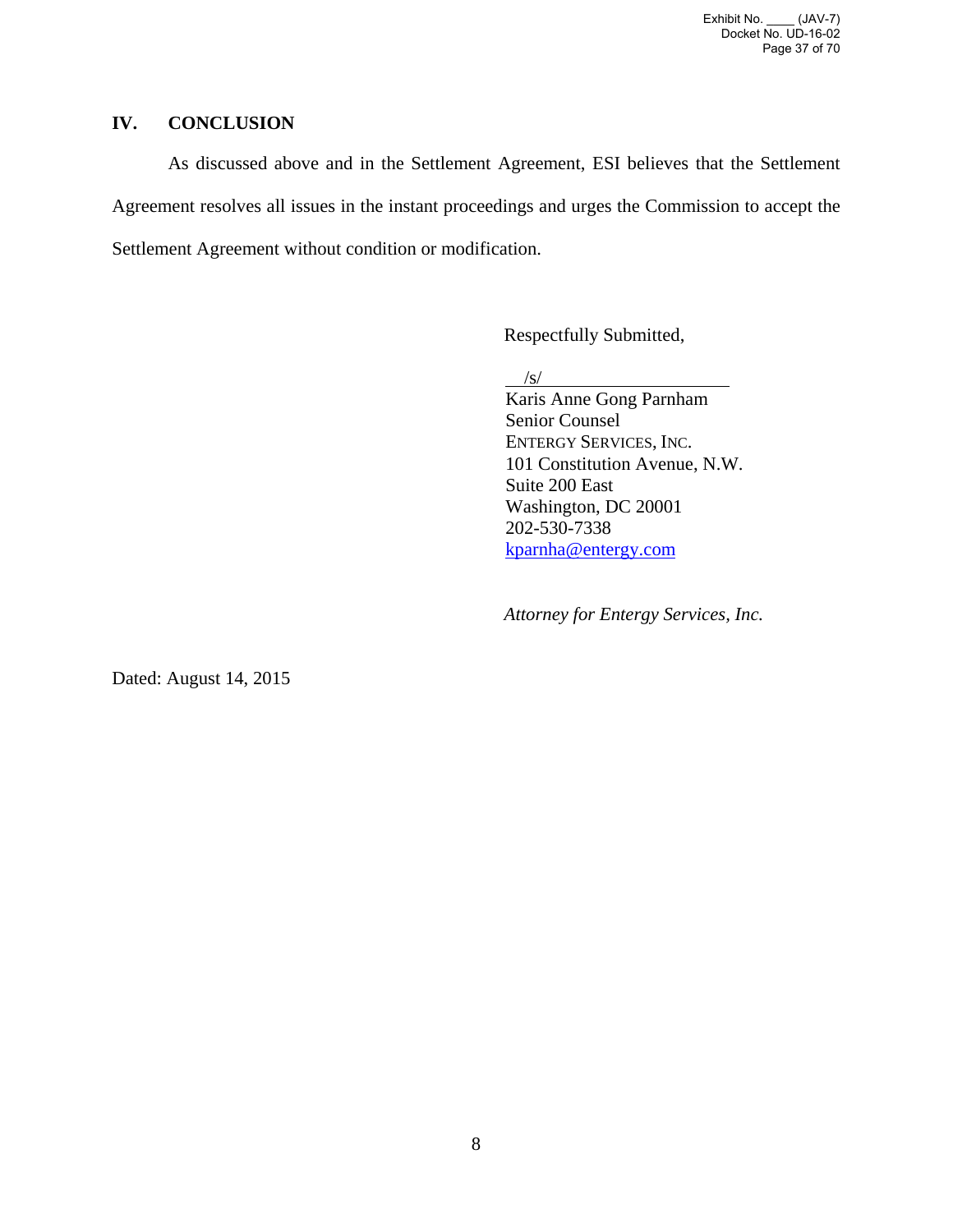Exhibit No. \_\_\_\_ (JAV-7) Docket No. UD-16-02 Page 38 of 70

### DRAFT

### FEDERAL ENERGY REGULATORY COMMISSION WASHINGTON, D.C. 20426

 $\_$ , 2015

In Reply Refer To: Docket Nos. ER14-75-000, ER14- 75-001, ER14-76-000, ER14-76-001, ER14-77-000, ER14-77-001, ER14- 78-000, ER14-78-001, ER14-79-000, ER14-79-001, ER14-80-000, ER14- 80-001, ER14-128-000, ER14-1328- 000, and ER14-1329

Entergy Services, Inc. ATTN: Karis Gong Parnham Attorney for Entergy Services, Inc. 101 Constitution Ave., NW Suite 200 East Washington, D.C. 20001

Re: *Entergy Arkansas, Inc., et al.* – Docket Nos. ER14-75-000, ER14-75-001, ER14-76-000, ER14-76-001, ER14-77-000, ER14-77-001, ER14-78-000, ER14-78-001, ER14-79-000, ER14-79-001, ER14-80-000, ER14-80-001, ER14-128-000, ER14-1328-000, and ER14- 1329

Dear Ms. Parnham:

On August 14, 2015, on behalf of Entergy Services, Inc. ("Entergy Services"), you filed in the above-referenced dockets a Settlement Agreement relating to the termination of the Entergy System Agreement. You also submitted an Explanatory Statement concerning the Settlement Agreement.

Comments in support of the Settlement Agreement were filed by [INSERT]. On [INSERT], the presiding administrative law judge certified the settlement to the Federal Energy Regulatory Commission as uncontested.

The subject settlement is in the public interest and is hereby approved. The Commission's approval of the Settlement Agreement does not constitute approval of, or precedent regarding, any principle or issue in this proceeding. The Commission retains the right to investigate the rates, terms, and conditions under the just and reasonable and not unduly discriminatory or preferential standard of Section 206 of the Federal Power Act, 16 U.S.C. § 824e. Any modifications to the Settlement Agreement by the Settling Parties shall be subject to the public interest standard of review. Any modifications to the Settlement Agreement by the Commission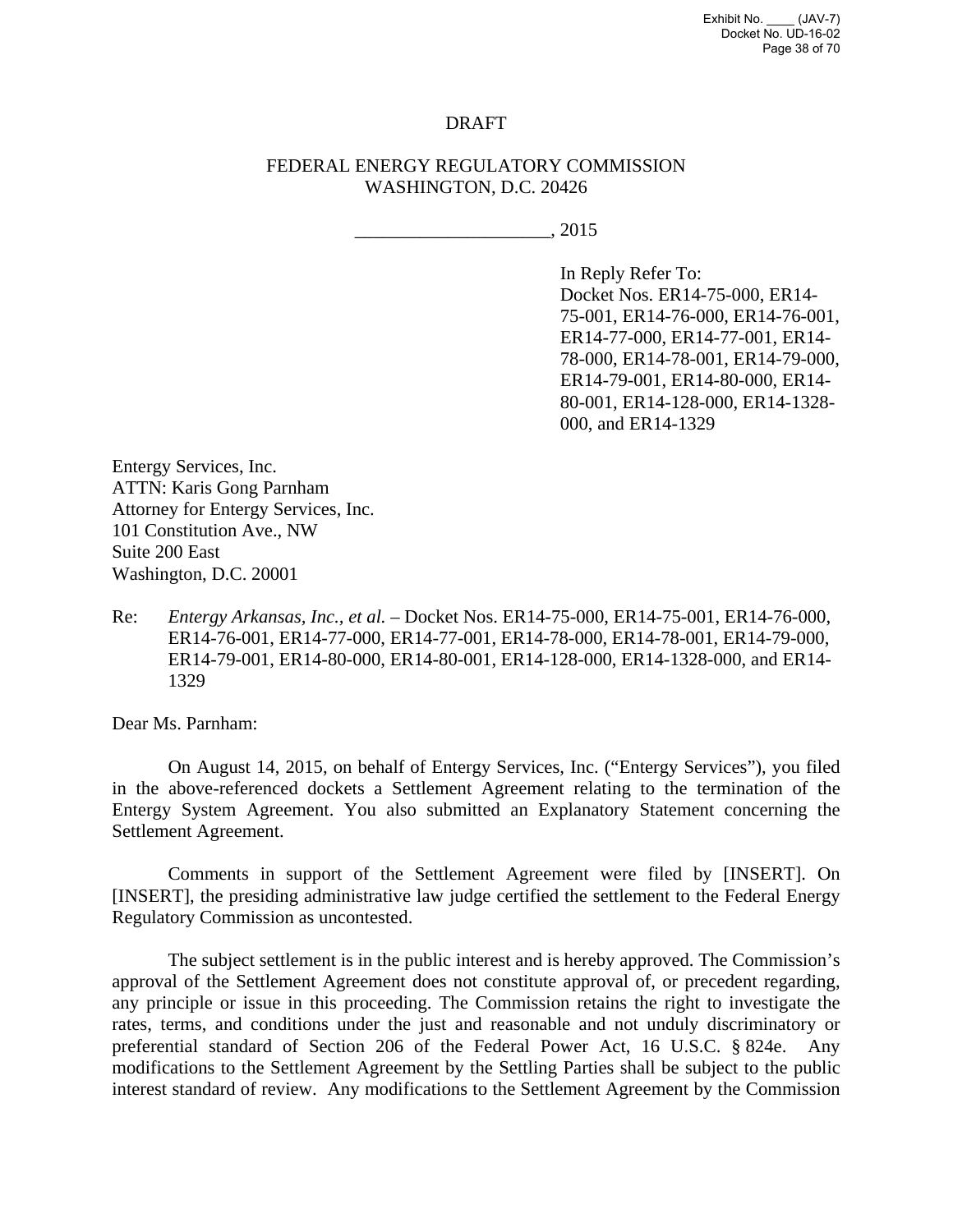acting *sua sponte* or by third parties shall be subject to the just and reasonable standard of review.

By direction of the Commission.

Secretary

cc: All Parties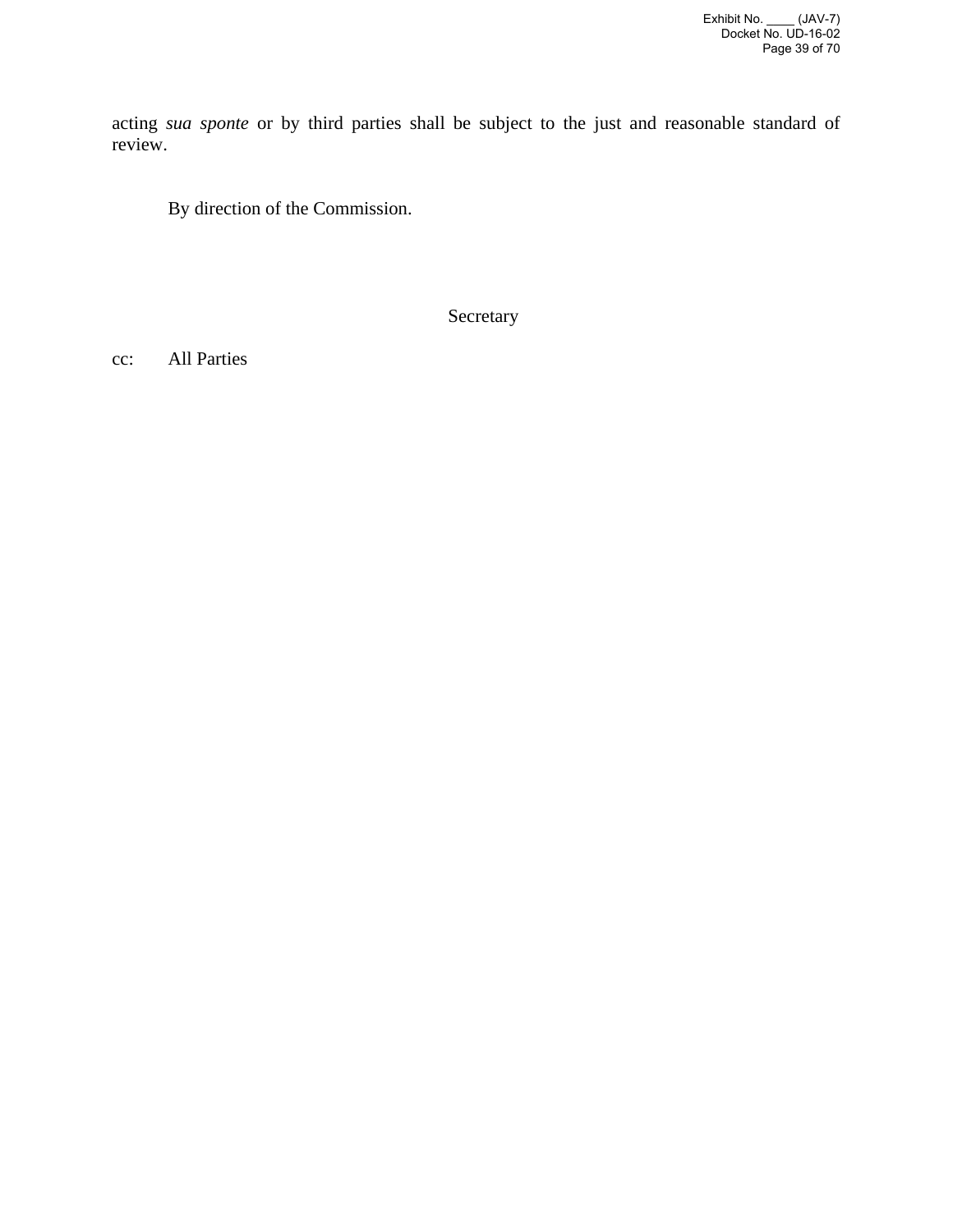# **EXHIBIT A**

# *Pro Forma* **Redline Entergy System Agreement Section 1.01**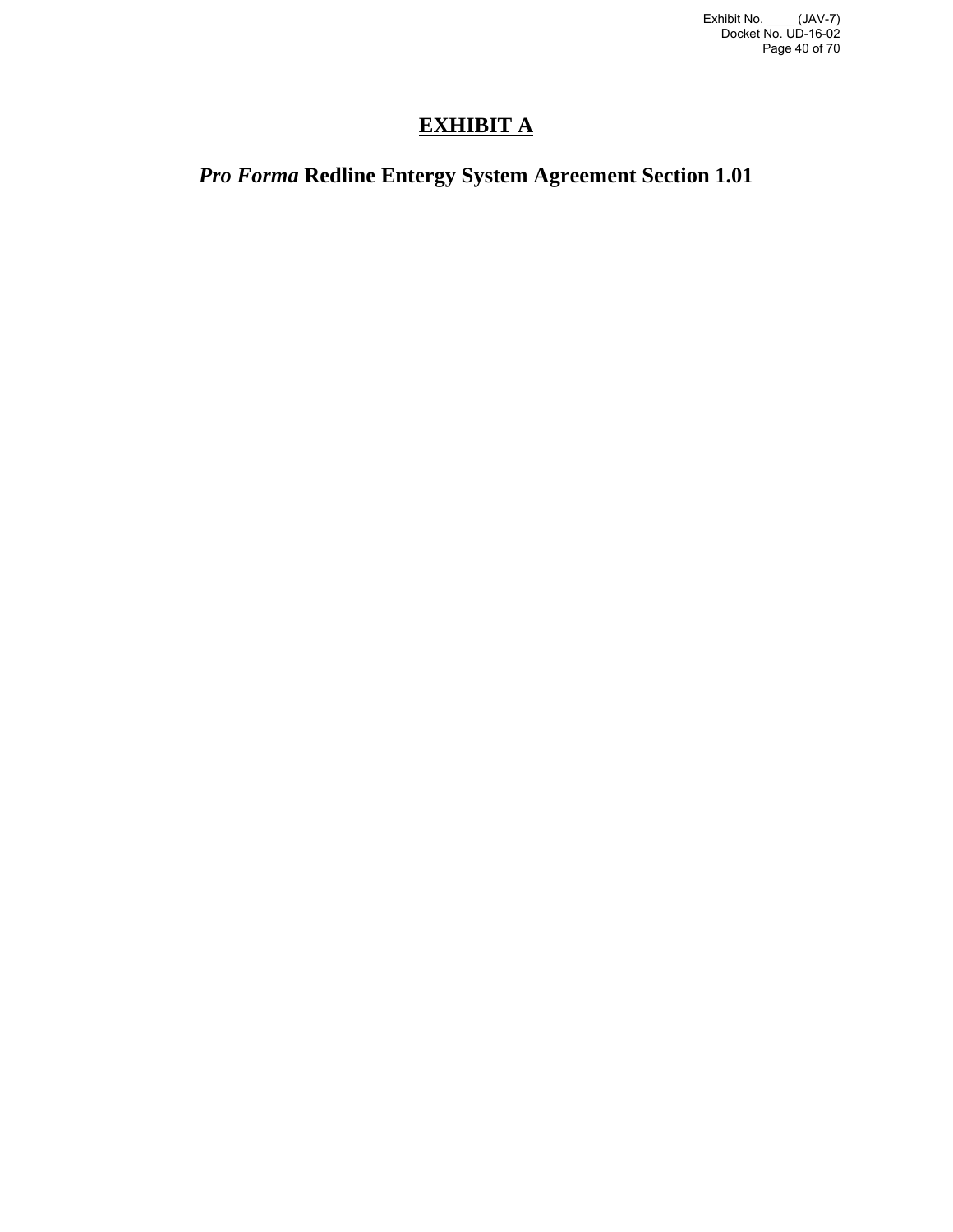## **REDLINE VERSION OF SECTION 1.01**

1.01 This agreement shall become effective on August 1, 1982, or such later date as may be fixed by any requisite regulatory approval or acceptance for filing and shall continue in full force and effect until terminated by mutual agreement of the Companies. Notwithstanding this, any Company may terminate its participation in this Agreement by ninety-six (96) months written notice to the other companies hereto; and effective upon and after the date of implementation of retail open access in Texas, ETI shall terminate its participation in this Agreement, except as to Service Schedule MSS-2 (Transmission Equalization), consistent with Section 2.02 below. **This agreement shall terminate effective August 31, 2016 at 12:59:59 PM Central Daylight Time.**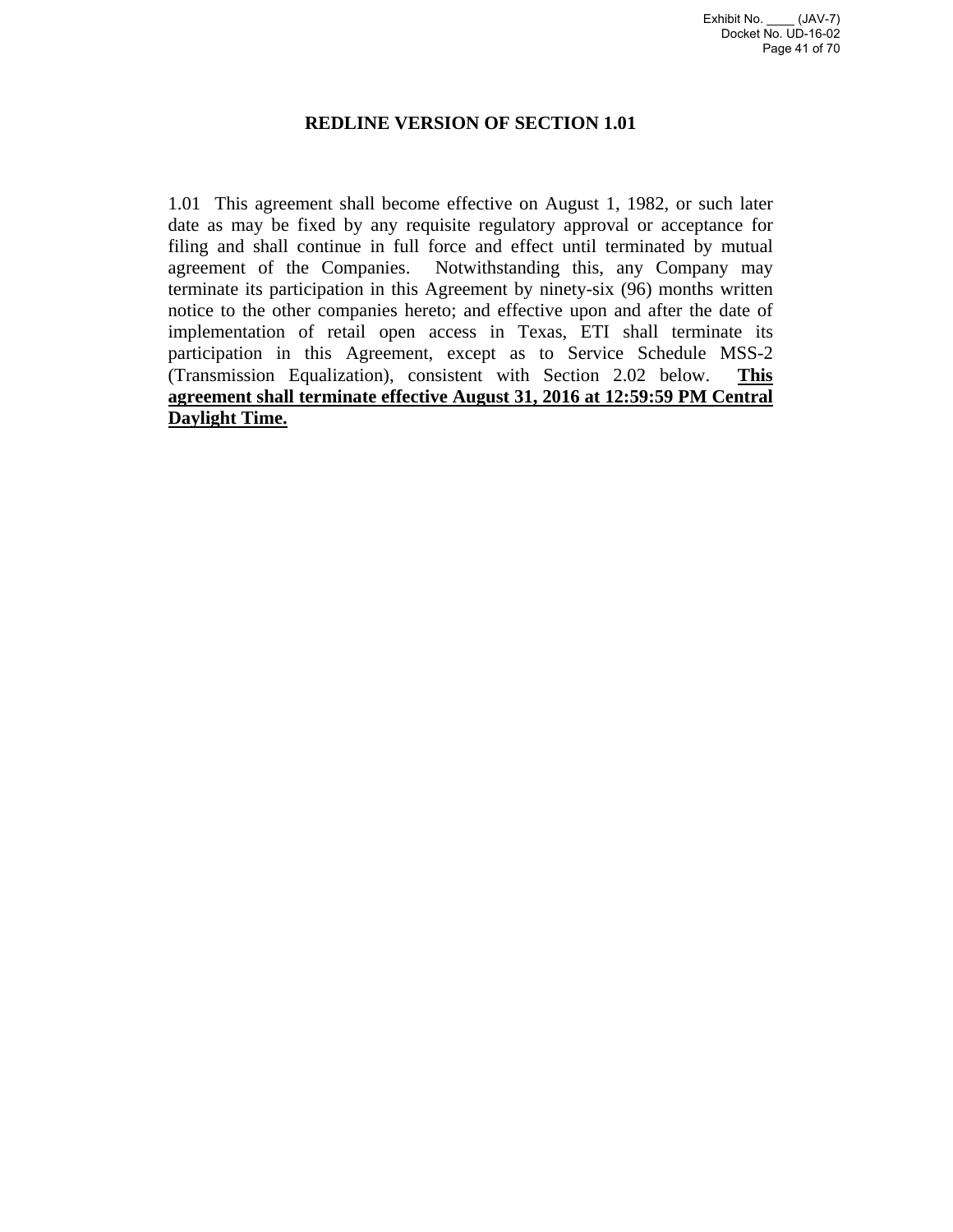# **EXHIBIT B**

# *Pro Forma* **Clean Entergy System Agreement Section 1.01**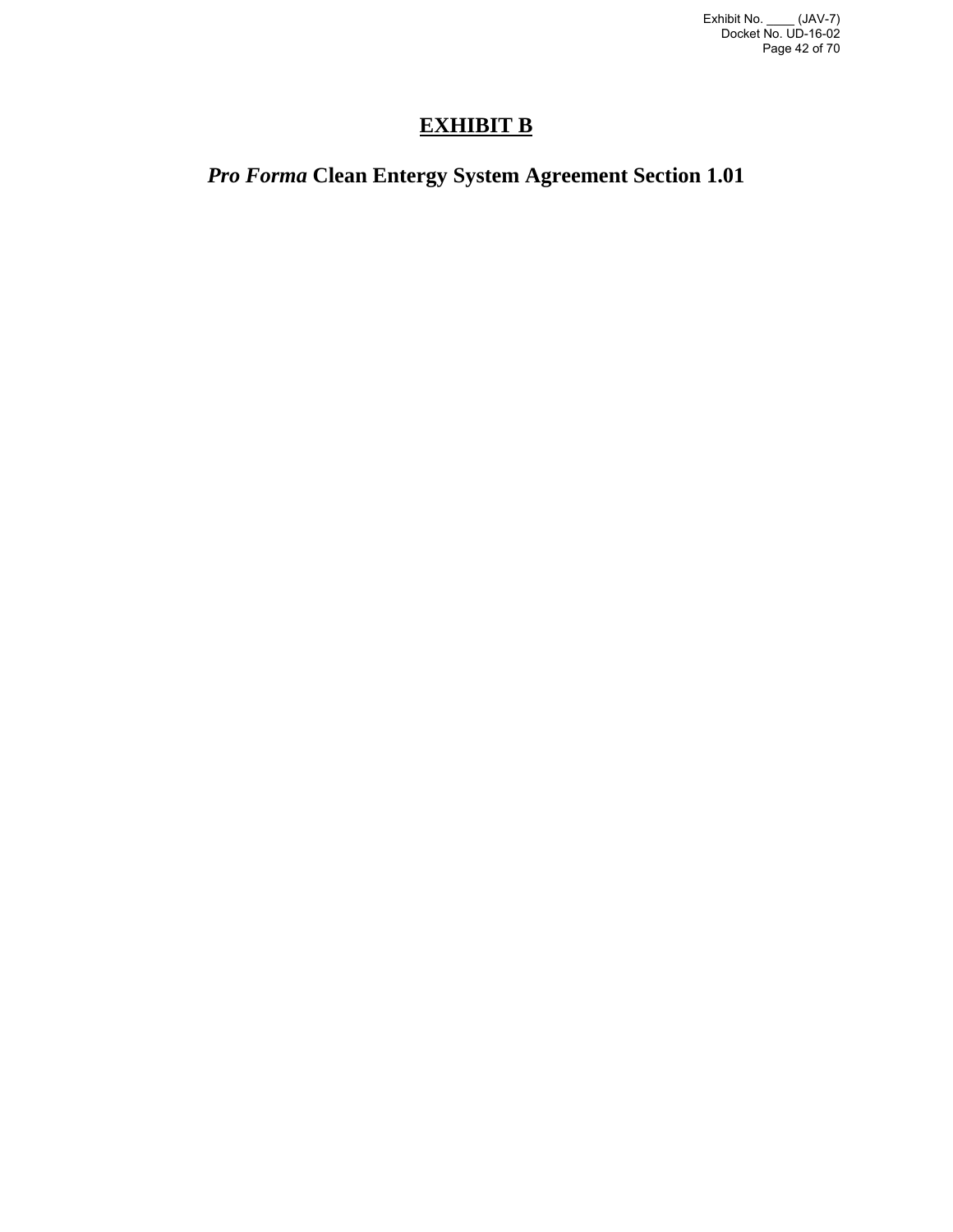## **CLEAN VERSION OF SECTION 1.01**

1.01 This agreement shall become effective on August 1, 1982, or such later date as may be fixed by any requisite regulatory approval or acceptance for filing and shall continue in full force and effect until terminated by mutual agreement of the Companies. Notwithstanding this, any Company may terminate its participation in this Agreement by ninety-six (96) months written notice to the other companies hereto; and effective upon and after the date of implementation of retail open access in Texas, ETI shall terminate its participation in this Agreement, except as to Service Schedule MSS-2 (Transmission Equalization), consistent with Section 2.02 below. This agreement shall terminate effective August 31, 2016 at 12:59:59 PM Central Daylight Time.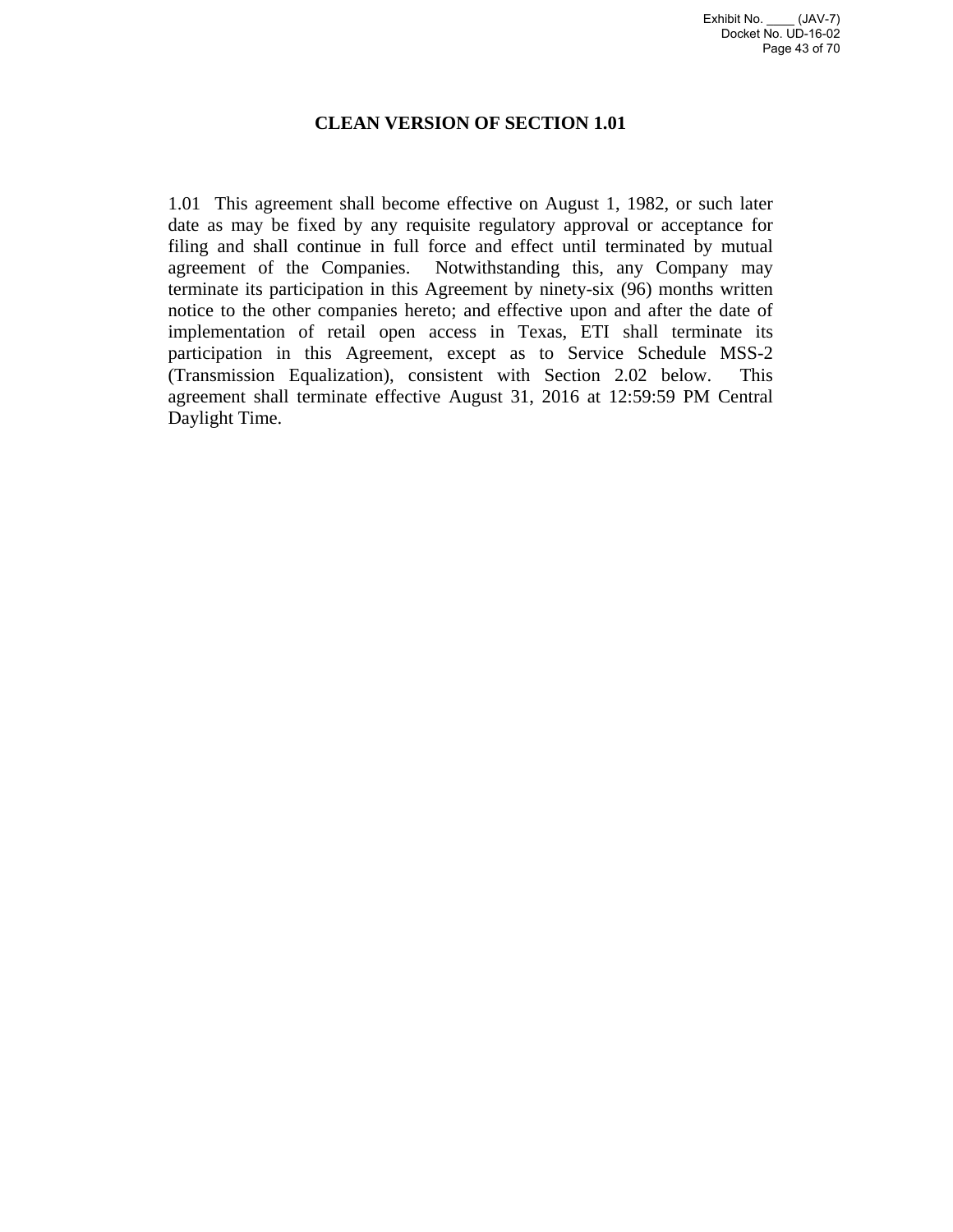# **EXHIBIT C**

# **Form of Amended Notice of Termination of ETI**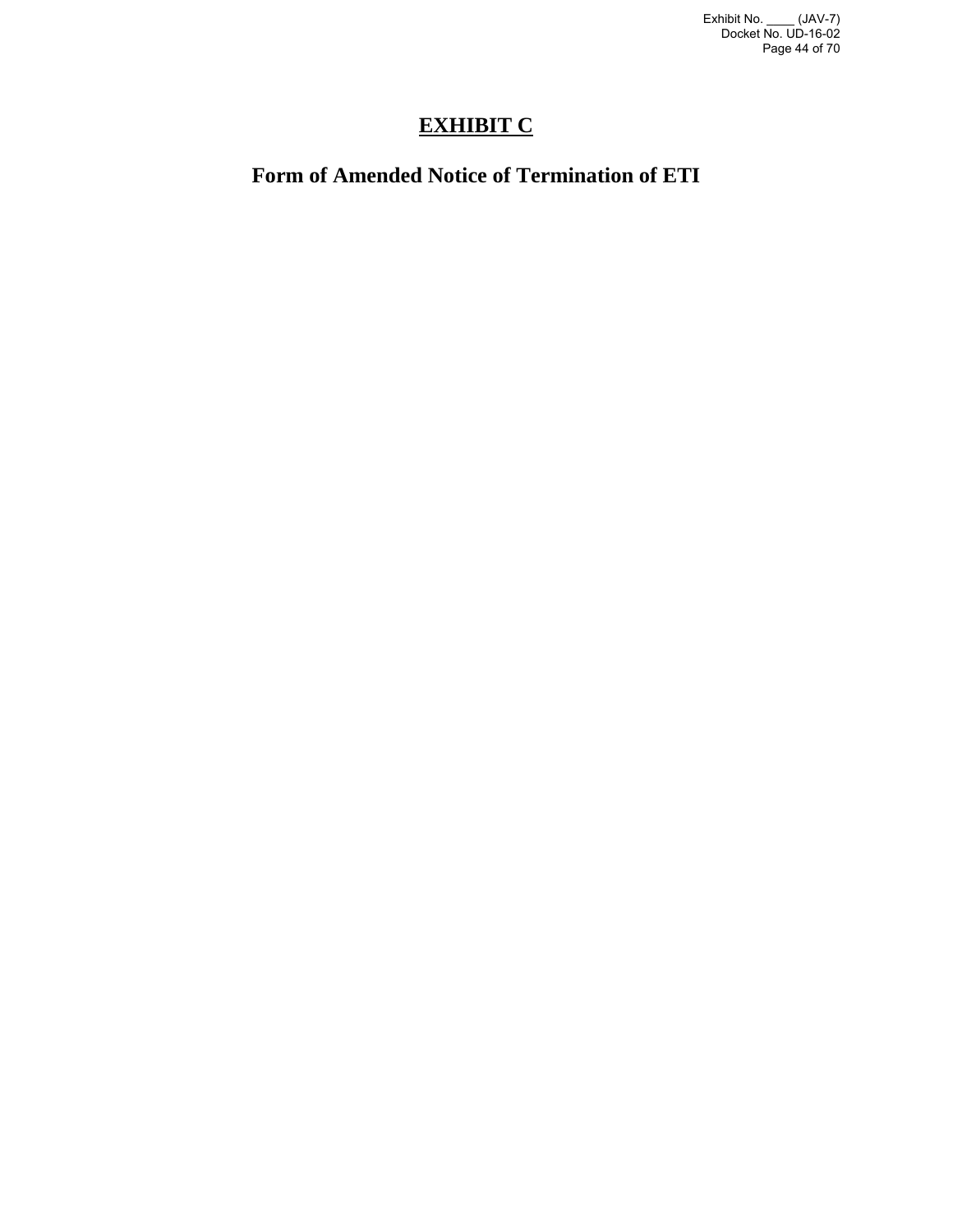[Date]

Mr. Philip R. May President and CEO, Entergy Louisiana, LLC President and CEO, Entergy Gulf States Louisiana, L.L.C. 4809 Jefferson Highway Jefferson, LA 70121

Charles Rice President and CEO, Entergy New Orleans, Inc. 1600 Perdido Street, Building 505 New Orleans, LA70012

## **RE: Amended Notice of Entergy Texas, Inc. of Entergy System Agreement Termination**

Dear Colleagues:

 On October 18, 2013, pursuant to the Public Utility Commission of Texas's Final Order entered in Docket No. 40346 on October 26, 2012, Entergy Texas, Inc. ("ETI") provided its notice to exit the Entergy System Agreement by September 1, 2016 unless otherwise ordered by the Public Utility Commission of Texas.

On [insert], 2015, FERC approved a Settlement Agreement that amended the System Agreement. Pursuant to the Settlement Agreement, Section 1.01 of the System Agreement now provides that it will terminate effective August 31, 2016 at 11:59:59 PM Central Daylight Time. The Settlement Agreement further provides that the Settling Parties, including ETI, shall make filings that are necessary to effectuate the purposes of the Agreement including this amended notice of termination.

Therefore, pursuant to the Settlement Agreement and the amended System Agreement, ETI hereby provides amended written notice that it will terminate its participation in the System Agreement. ETI's exit from the System Agreement will be effective August 31, 2016 at 11:59:59 Central Daylight Time. This notice supersedes the prior notice of termination issued October 18, 2013.

Sincerely,

Sallie T. Rainer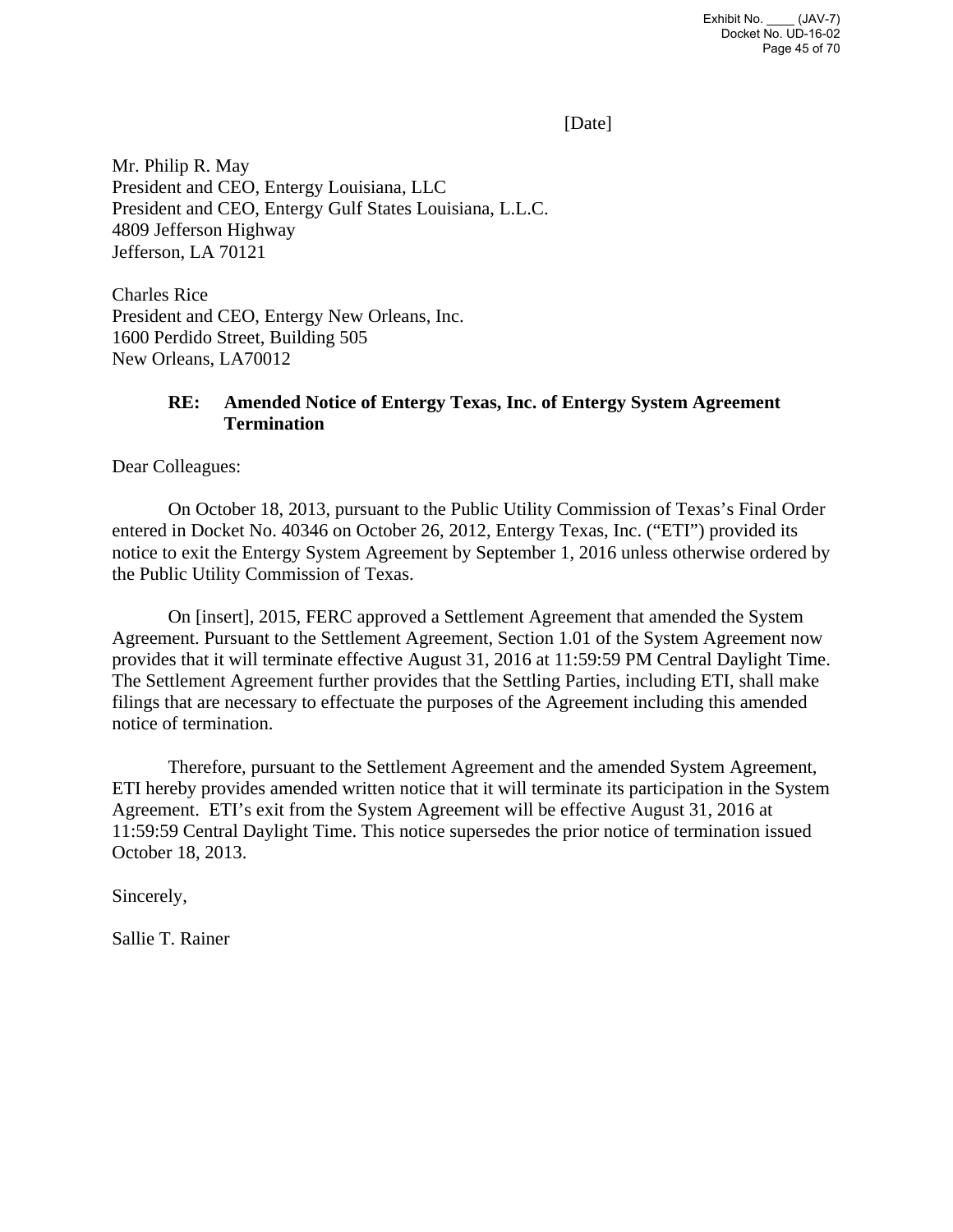# **EXHIBIT D**

# **Form of Amended Notice of Termination of ELL/EGSL**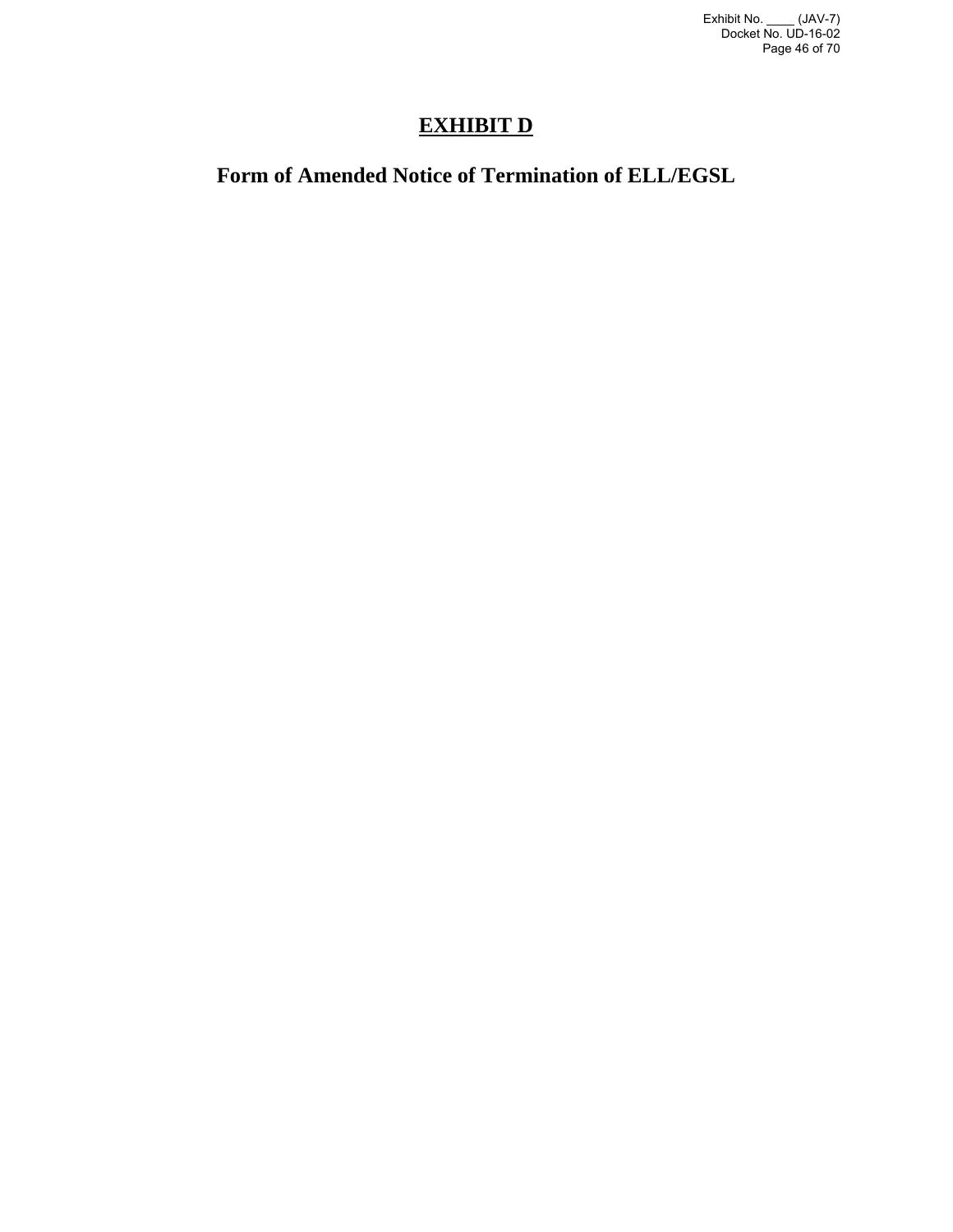[Date]

Ms. Sallie T. Rainer President and CEO, Entergy Texas, Inc. 9425 Pinecroft The Woodlands, TX 77380

Mr. Charles Rice, Jr. President and CEO, Entergy New Orleans, Inc. 1600 Perdido Street, Building 505 New Orleans, LA 70112

## **RE: Amended Notice of Entergy Louisiana, LLC and Entergy Gulf States Louisiana, L.L.C., of Entergy System Agreement Termination**

Dear Colleagues:

 On February 14, 2014, Entergy Louisiana, LLC ("ELL") and Entergy Gulf States Louisiana, L.L.C. ("EGSL") (collectively, the "Companies") provided notice to exit the Entergy System Agreement by October 12, 2013.

On [insert], 2015, FERC approved a Settlement Agreement that amended the System Agreement. Pursuant to the Settlement Agreement, Section 1.01 of the System Agreement now provides that it will terminate effective August 31, 2016 at 11:59:59 PM Central Daylight Time. The Settlement Agreement further provides that the Settling Parties, including ELL and EGSL, shall make filings that are necessary to effectuate the purposes of the Agreement including this amended notice of termination.

Therefore, pursuant to the Settlement Agreement and the amended System Agreement, the Companies hereby provide amended written notice that they will terminate their participation in the System Agreement. The Companies' exit from the System Agreement will be effective August 31, 2016 at 11:59:59 Central Daylight Time. This notice supersedes the prior notice of termination issued February 14, 2014.

Sincerely,

Philip R. May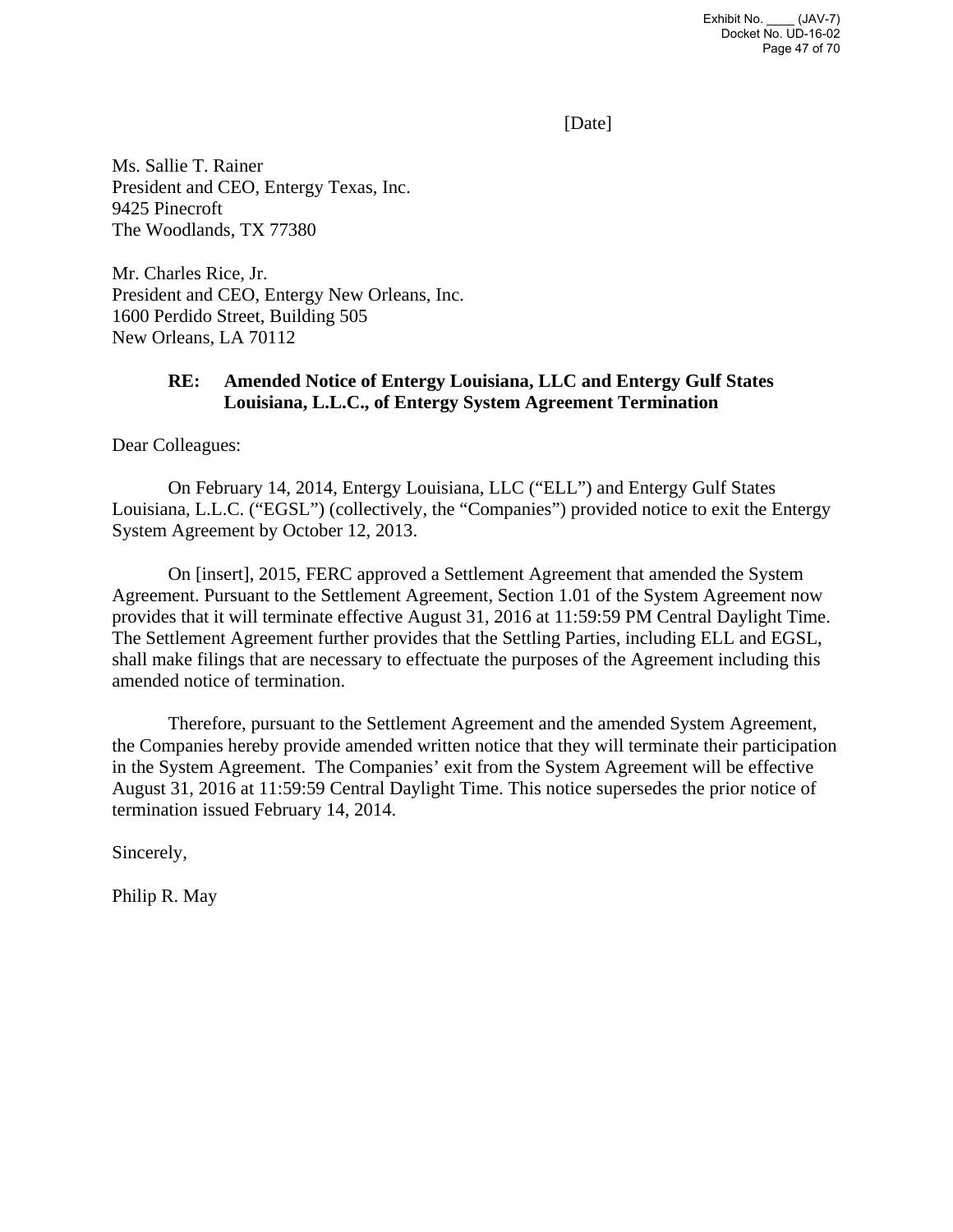# **EXHIBIT E**

# **Form of Second Amended Joint Pricing Zone Revenue Allocation Agreement**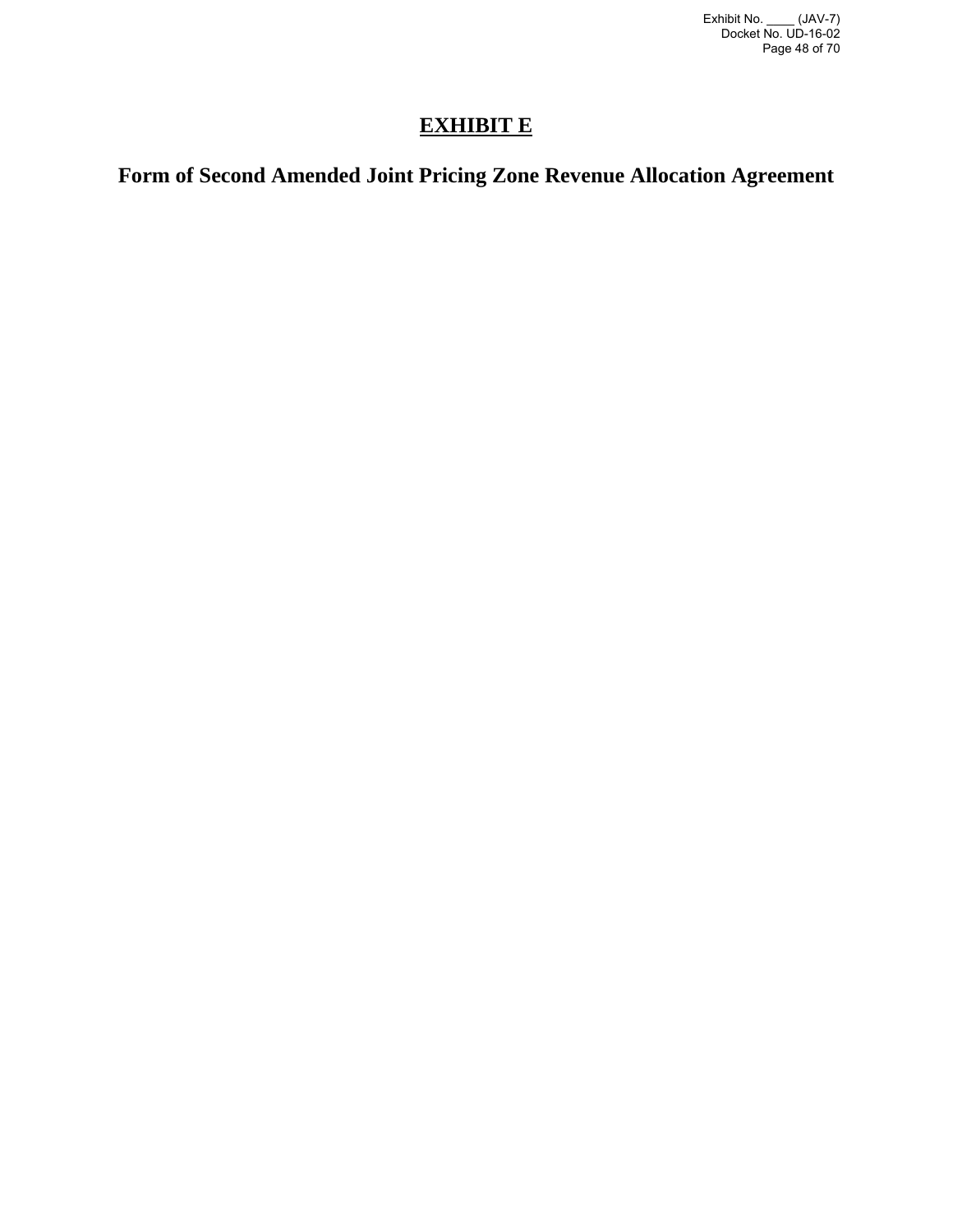Exhibit No. \_\_\_\_ (JAV-7) Docket No. UD-16-02 Page 49 of 70

**Deleted: ¶**

### **SECOND AMENDED JOINT PRICING ZONE REVENUE ALLOCATION AGREEMENT AMONG ENTERGY GULF STATES LOUISIANA, L.L.C. AND ENTERGY LOUISIANA, LLC**

This Second Amended Joint Pricing Zone Revenue Allocation Agreement, including all appendices and other attachments hereto ("Second Amended Agreement"), is made and entered into as of [insert], by and among Entergy Gulf States Louisiana, L.L.C. ("EGSL"), a limited liability company organized under Louisiana law and Entergy Louisiana, LLC ("ELL"), a limited liability company organized under Texas law. EGSL and ELL are sometimes referred to in this Agreement in the singular as "Party" and in the collective as "Parties."

#### **RECITALS**

WHEREAS, on December 13, 2012, the Board of Directors of the Midcontinent Independent System Operator, Inc. ("MISO") approved EGSL's and ELL's application to integrate into MISO as Transmission Owners; and

WHEREAS, the Parties completed integration with MISO on December 19, 2013; and

WHEREAS, the Parties jointly participate in a single transmission pricing zone; and

WHEREAS, the revenue requirements for the Parties' transmission facilities are included in the rates for the Louisiana Zone under the Tariff; and

WHEREAS, MISO collects revenues for a transmission pricing zone and remits those revenues to a single Transmission Owner regardless of the number of Transmission Owners within that transmission pricing zone; and

WHEREAS, for the Louisiana Zone, MISO will distribute those revenues to ELL as the Designee; and

WHEREAS, the Parties are parties to the Joint Pricing Zone Revenue Allocation Agreement ("Agreement") dated October 14, 2013; and

WHEREAS, the Parties desired in the Amended Agreement, executed May 12, 2014, to amend the Agreement to further establish the allocation of those revenues between or among the Parties and related rights and obligations; and

WHEREAS, on {}, the Parties, Entergy New Orleans, Inc. ("ENOI"), and Entergy Texas, Inc. entered into a Settlement Agreement ("Settlement Agreement") to resolve all disputes associated Federal Energy Regulatory Commission ("FERC") Docket Nos. ER14-75-000, ER14- 75-001, ER14-76-000, ER14-76-001, ER14-77-000, ER14-77-001, ER14-78-000, ER14-78-001, ER14-79-000, ER14-79-001, ER14-80-000, ER14-80-001, ER14-128-000, ER14-1328-000, and ER14-1329; and

| Deleted:,                                                                                                                                                                     |
|-------------------------------------------------------------------------------------------------------------------------------------------------------------------------------|
| Deleted: AND ENTERGY NEW ORLEANS,<br>INC.                                                                                                                                     |
|                                                                                                                                                                               |
| <b>Comment [A1]:</b> The Second Amended<br>Agreement will be executed as of the effective date<br>of the separate Transmission Pricing Zone for<br><b>Entergy New Orleans</b> |
| <b>Deleted:</b> May 12, 2014                                                                                                                                                  |
| Deleted: :                                                                                                                                                                    |
| <b>Deleted:</b> ; and Entergy New Orleans, Inc.<br>("ENOI"), a corporation organized under Louisiana<br>law                                                                   |
| Deleted: .                                                                                                                                                                    |
| Deleted: .                                                                                                                                                                    |
| Deleted: and ENOI                                                                                                                                                             |
| Deleted: .                                                                                                                                                                    |
| <b>Deleted:</b> , and ENOI's                                                                                                                                                  |

**Deleted:** this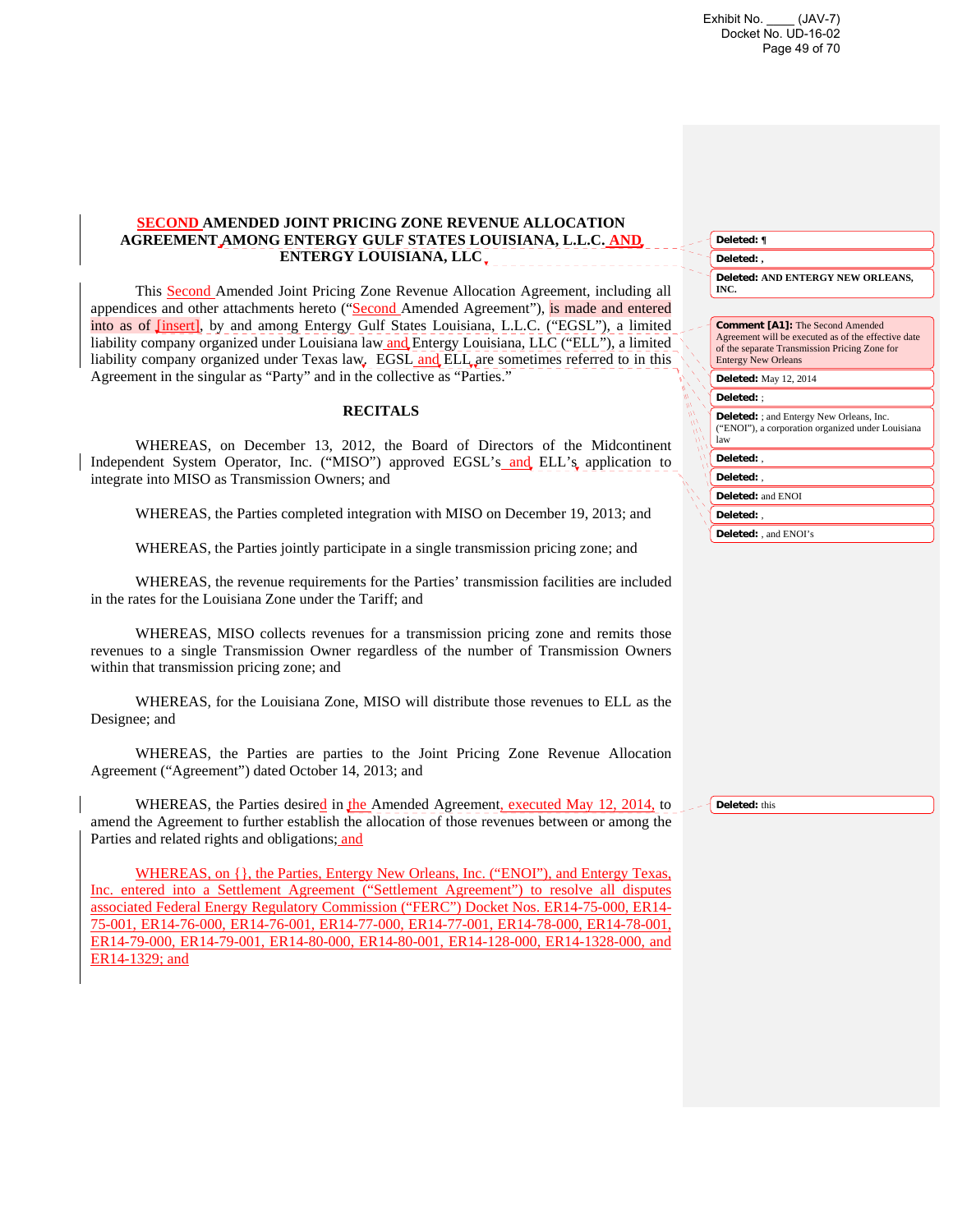**Deleted:** 

WHEREAS, as part of that Settlement Agreement, the Parties have agreed that a separate transmission pricing zone shall be established for ENOI under the MISO Tariff,

WHEREAS, ENOI was previously a Party to the original version of the Agreement and the Amended Agreement, but will not be a Party to this Second Amended Agreement; and

NOW, THEREFORE, in consideration of the mutual covenants set forth herein, the receipt and sufficiency of which is hereby acknowledged, the Parties, intending to be legally bound, agree as follows:

#### **ARTICLE I DEFINITIONS**

Capitalized terms used in this Second Amended Agreement shall have the meanings set forth below or, if not set forth below but set forth in the Tariff, capitalized terms shall have the meaning set forth in the Tariff:

**Agreement**: As defined in the Recitals.

**Allocation Percentage**: A Party's share of the Zonal Revenue Requirement, as determined by dividing such Party's Revenue Requirement by the total Zonal Revenue Requirement for the applicable period. The Allocation Percentage shall be subject to adjustment from time to time pursuant to section 3.1 of this Second Amended Agreement

**Amended Agreement**: As defined in the initial paragraph hereof.

**Attachment O**: Attachment O to the Tariff.

**Bundled Load:** The aggregate usage by customers that purchase electric services as a single service or customers that purchase electric services under a retail tariff rate schedule that includes energy and delivery components, as distinguished from customers that purchase transmission service as a separate service.

**Designee**: The entity designated as such in Section 2.2 of this Second Amended Agreement.

 **Directly Assigned Revenues**: The transmission revenues collected by or on behalf of MISO and actually distributed by or on behalf of MISO to the Designee for the Louisiana TPZ. Directly Assigned Revenues consist of all revenues collected under MISO Tariff Schedules 1, 7, 8, 9, 41, 42, and 47 and actually distributed by MISO to the Louisiana TPZ. For the avoidance of doubt, Directly Assigned Revenues do not include any revenues not distributed by MISO to the Designee.

**Effective Date**: As defined in Section 4.1 hereof.

**EGSL**: As defined in the initial paragraph hereof.

**Formatted:** Font: Not Bold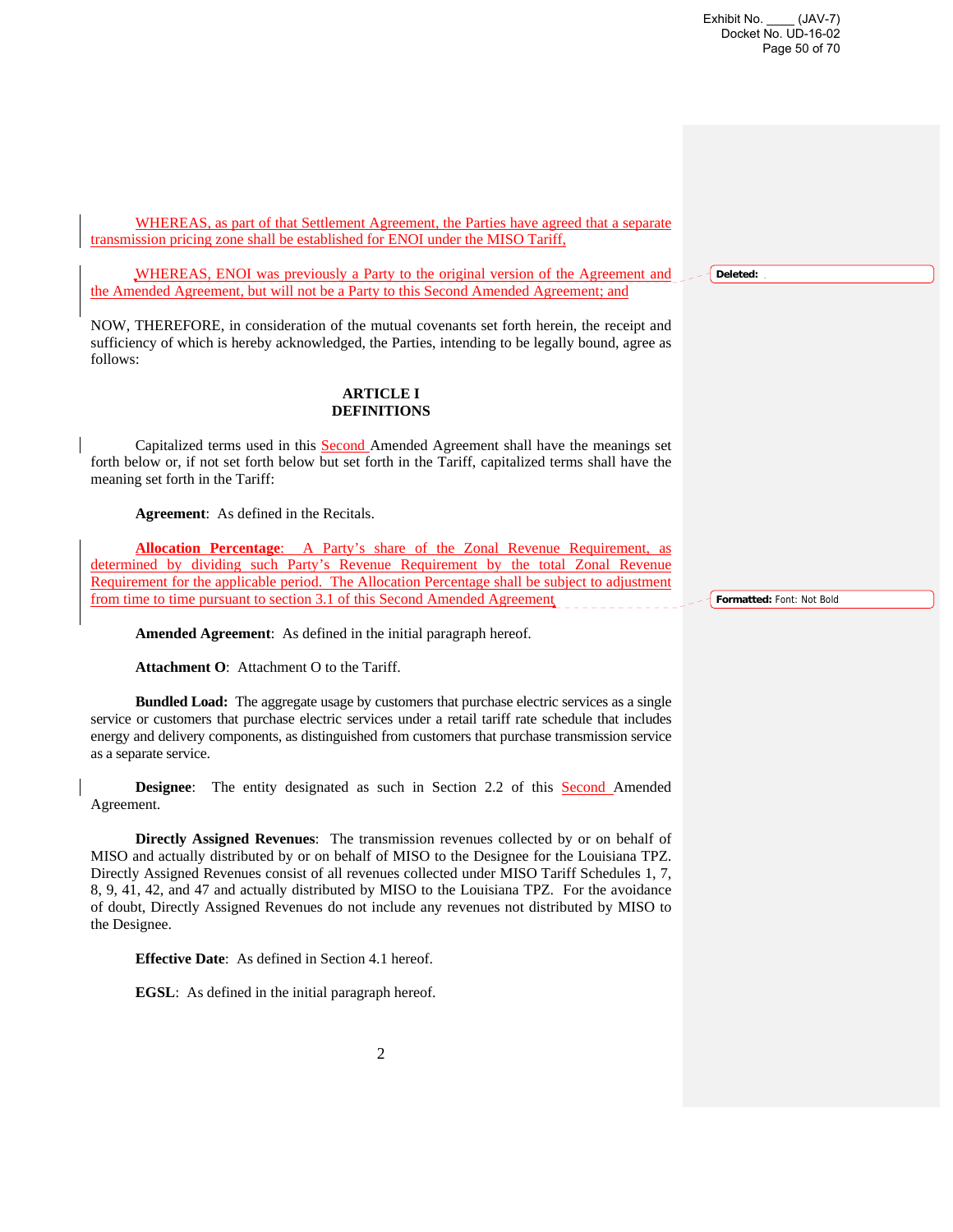**ELL**: As defined in the initial paragraph hereof.

**Entergy System Agreement**: The agreement on file with FERC as Rate Schedule No. 8.

**FERC** or **Commission**: The Federal Energy Regulatory Commission or its successor.

**FPA**: The Federal Power Act, 16 U.S.C. §§ 791a-825r, *as amended by* Pub. L. No. 109- 58, 119 Stat. 594 (2005).

**Louisiana Zone** or **Louisiana TPZ**: The joint transmission pricing zone listed as Zone 29 in Schedule 9 of the Tariff.

**MISO**: As defined in the Recitals. MISO includes any successor(s) thereof.

**MISO Agreement**: Agreement of Transmission Facilities Owners to Organize the Midcontinent Independent System Operator, Inc., a Delaware Non-Stock Corporation, on file with the FERC, or any successor agreement.

**Party** or **Parties**: As defined in the initial paragraph hereof.

**Revenue Requirement**: With respect to EGSL, the Annual Net Transmission Revenue Requirement for EGSL's transmission facilities in the Louisiana TPZ, as specified in EGSL's Attachment O. With respect to ELL, the Annual Net Transmission Revenue Requirements for ELL's transmission facilities in the Louisiana TPZ, as specified in ELL's Attachment O.

**Revenue Share**: Each Party's share of the Directly Assigned Revenues determined in accordance with Section 3.2 of this Second Amended Agreement.

**System**: The interconnected coordinated systems of the Participating Operating Companies.

**Tariff**: The Open Access Transmission, Energy and Operating Reserve Markets Tariff for Midcontinent Independent System Operator, Inc. on file with the Commission, or any successor tariff.

**Transmission Owner**: A party to the MISO Agreement that meets the criteria for the term "Owner" set forth therein.

**Zonal Revenue Requirement**: The sum of the Parties' Revenue Requirements plus the Attachment O revenue requirements of any other Transmission Owners in the Louisiana Zone.

#### **ARTICLE II RELATIONSHIP BETWEEN MISO AND THE PARTIES**

2.1 **Relationship between MISO and the Parties**. MISO, as the independent system operator of a regional transmission system that operates the facilities in the Louisiana **Deleted:** ¶ **ENOI**: As defined in the initial paragraph hereof. **Formatted:** Indent: First line: 0"

**Deleted: ¶ Deleted:** ¶ **Load Responsibility**:As defined in Section 3.3 of this Amended Agreement. **Formatted:** Indent: First line: 0.5", Line spacing: single

**Deleted:** ¶

**Participating Operating Companies**: Any entity that participates in the Entergy System Agreement during the term of this Agreement, it being expected that such Participating Operating Companies will initially consist of EGSL, ELL, ENOI, Entergy Mississippi, Inc., and Entergy Texas, Inc.¶

**Formatted:** Space After: 12 pt, Line spacing: single

**Deleted: Responsibility Ratio**: As defined in Section 3.2 of this Amended Agreement.¶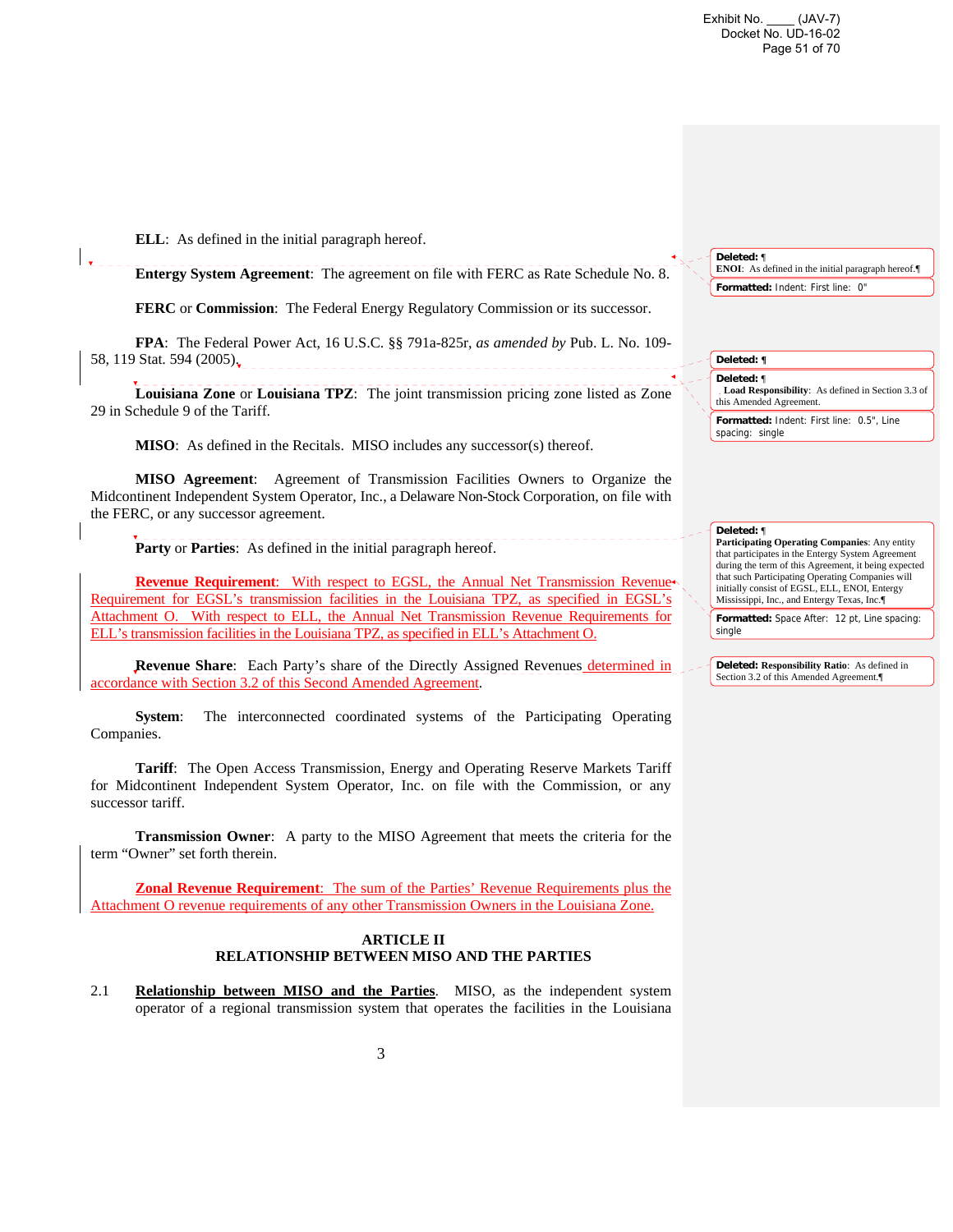Zone and as the Tariff administrator, is obligated to distribute revenues as provided under the Tariff and the MISO Agreement.

- 2.2 **Relationship between ELL and EGSL**. ELL shall serve as the Designee. As the Designee, ELL shall allocate and distribute revenues as provided under this Second Amended Agreement. ELL's receipt and remittance of EGSL's Revenue Shares pursuant to this Second Amended Agreement shall be performed as a collection agent on behalf of EGSL. ELL shall not retain any portion of EGSL's Revenue Shares.
- 2.3 **Bundled Load Exemption**. The Parties agree that as permitted under the Tariff (x) the Parties are not obligated to pay MISO the rates for Schedules 1 and 9 of the MISO Tariff for transmission and ancillary services they receive within the Louisiana TPZ and (y) the Parties are not obligated to pay MISO the rates for any other Schedules under the MISO Tariff that Transmission Owners are not obligated to pay for service associated with serving Bundled Load.

#### **ARTICLE III REVENUE DISTRIBUTION METHOD**

- 3.1 **Allocation Percentages**. On an annual basis, or as otherwise necessary to reflect changes to the Attachment O template or zonal transmission facilities, EGSL and ELL shall each update their respective Attachment O templates. Following the effectiveness of any change to a Party's Revenue Requirement, ELL will use the Attachment O data for each Party's Revenue Requirement to re-determine the Zonal Revenue Requirement. Based on this information, ELL will calculate an Allocation Percentage for each Party reflecting that Party's pro rata share of the Zonal Revenue Requirement. ELL shall provide this calculation to EGSL within thirty (30) days of a change in the Attachment O template or other change to a Party's Revenue Requirement.
- 3.2 **Calculation of Parties' Revenue Shares**. To determine EGSL's Revenue Share for any month during the term of this Agreement, ELL shall multiply EGSL's Allocation Percentage for such month by the Directly Assigned Revenues for such month:

EGSL's Revenue Share = EGSL's Allocation Percentage x Directly Assigned Revenues

- 3.3 **Monthly Payment**. ELL shall make monthly payments to EGSL on or before 20 days after receiving the Directly Assigned Revenues for the applicable month.
- 3.4 **Data and Record Requirements**. ELL shall maintain records substantiating all revenues that it distributes to EGSL under this Second Amended Agreement. EGSL shall maintain records substantiating all information that Party provides to ELL and documenting all amounts that it receives from ELL under this **Second** Amended Agreement. The Parties shall maintain such records for six (6) years, unless FERC record retention requirements establish a retention requirement longer than six (6) years for a Party; if so, the FERC retention requirements shall apply.

#### **Deleted: Allocation of Directly Assigned Revenues**

**Deleted:** Each Party's allocation of Directly Assigned Revenues for a month shall be calculated as the product of (a) the Directly Assigned Revenues for that month and (b) the Party's Responsibility Ratio for the month.

#### **Deleted: Responsibility Ratio**

**Formatted:** List Paragraph, Left, No bullets or numbering

**Formatted:** Indent: Left: 0.5", Hanging: 2", No bullets or numbering

#### **Formatted:** No bullets or numbering

**Deleted:** A Party's Responsibility Ratio for a month shall be the ratio obtained by dividing the Load Responsibility of that Party for that month by the sum of the Load Responsibilities of the Parties for that month.¶

<#>**Calculation of Load Responsibility**. A Party's Load Responsibility for a month shall be calculated as the average of the sum of the Party's twelve monthly hourly loads coincident with the System's monthly peak hour load for the period ended with the current month measured in megawatts. Hourly load shall be defined as the sum of the hourly MW values for each of the Load Zones associated with a Party plus Behind the Meter Generation injections and necessary adjustments due to Financial Schedules. To the extent that a Party has engaged in a partial or full requirements sale to a third party, the load associated with that sale will be included in that Party's hourly load if it is not included in the Load Zone associated with that Operating Company.¶

### **Deleted:** and ENOI **Deleted:** and ENOI

**Deleted:** and ENOI

¶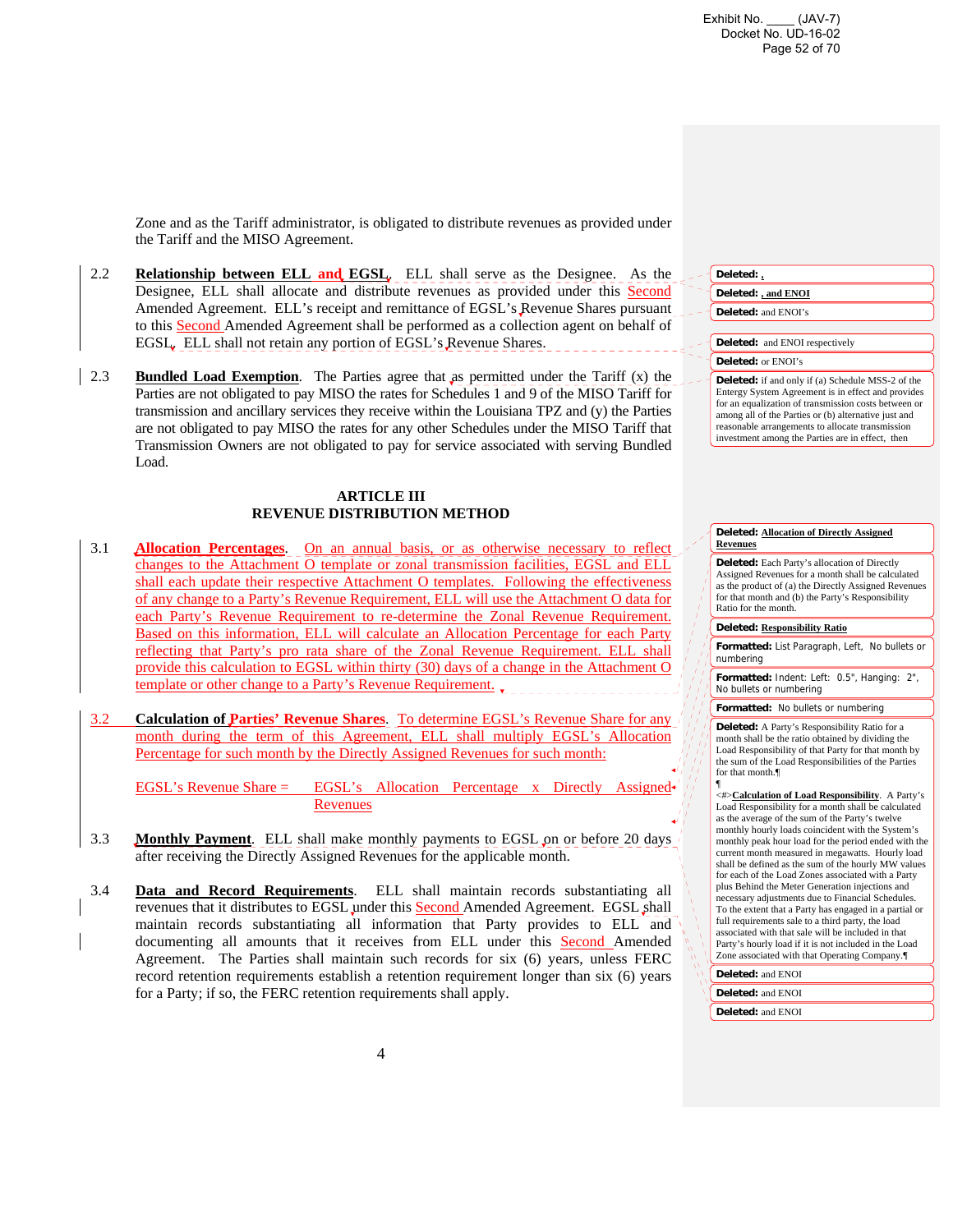### **ARTICLE IV TERM AND WITHDRAWAL**

- 4.1 **Effective Date**. This Second Amended Agreement is effective as of June 1, 2014 (the "Effective Date"). The effectiveness of this **Second** Amended Agreement is subject to the terms of Section 8.9.
- 4.2 **Term**. This Second Amended Agreement shall remain in effect for a period of five (5) years after the Effective Date and, unless terminated in accordance with this Second Amended Agreement, shall continue in effect thereafter so long as (a) MISO allocates revenues under Schedules 1, 7, 8, 9, 41, 42, and 47 to ELL as the Designee and (b) the Parties, or their designees under Section 8.3 hereof, are Transmission Owners with transmission facilities included in the Louisiana Zone. Starting on the third anniversary of the Effective Date, a Party may terminate this **Second** Amended Agreement by providing two (2) years' prior written notice of its intent to terminate this Second Amended Agreement.
- 4.3 **Withdrawal from MISO**. If a Party is withdrawing from MISO, such Party may, upon sixty (60) days' prior written notice to the other Parties, terminate this Second Amended Agreement, provided that such termination may not take effect prior to the Party's withdrawal from MISO. Nothing in this Second Amended Agreement shall be construed as affecting the rights of any Party to (a) make a unilateral application to FERC to withdraw from MISO or (b) challenge a withdrawal from MISO by another Party.
- 4.4 **Material Changes to Tariff or MISO Agreement**. In the event that the Commission approves a change to the Tariff or the MISO Agreement that has a material adverse effect upon a Party's rights, obligations, costs, risks, and/or liabilities under this Second Amended Agreement, the Parties shall, upon the request of the adversely affected Party, negotiate in good faith to amend this **Second** Amended Agreement as necessary to provide for a just and reasonable allocation of revenues hereunder. If the Parties are unable to reach agreement on an amendment to this **Second** Amended Agreement resulting from such a change as provided above, a Party may seek to amend the **Second** Amended Agreement in accordance with Section 8.7 of this Second Amended Agreement.
- 4.5 **Rights And Obligations Upon Termination of this Second Amended Agreement.** Upon termination of this **Second** Amended Agreement, the Parties' rights and obligations hereunder shall terminate, subject to financial settlement for the period ending on the date of termination.
- 4.6 **Effect of Business Combination.** The Parties acknowledge that the Entergy Operating Companies have proposed a series of transactions (the "Business Combination") in which ELL and EGSL will combine their assets and liabilities into a single successor company, Entergy Louisiana Power, LLC ("Entergy Louisiana Power"). Upon the effective date of the Business Combination, this Second Amended Agreement shall terminate, and Entergy will treat the transmission revenues for retail ratemaking as ordered by the LPSC.

**Formatted:** List Paragraph, Left, No bullets or numbering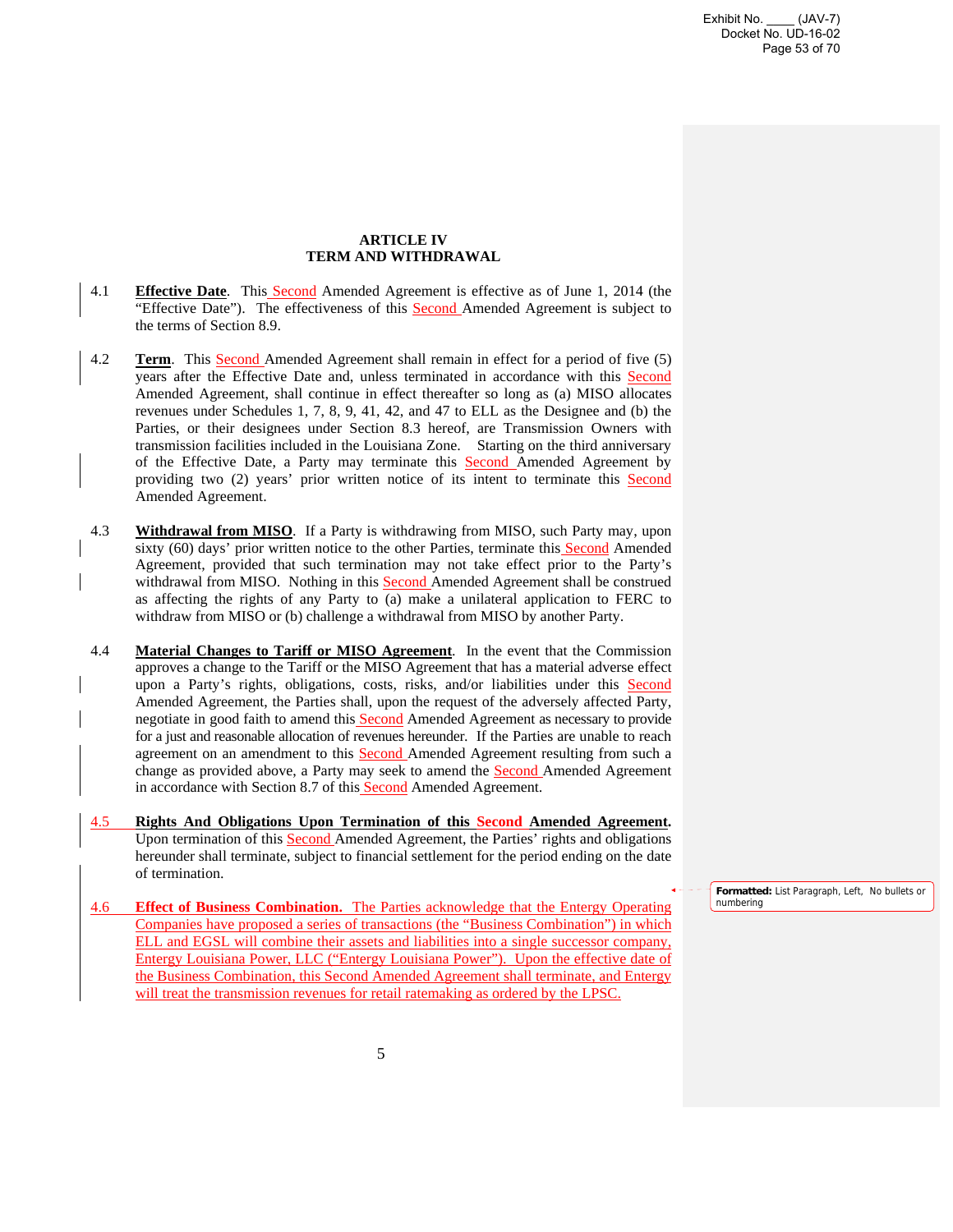Exhibit No. \_\_\_\_ (JAV-7) Docket No. UD-16-02 Page 54 of 70

**Formatted:** List Paragraph, Left, No bullets or numbering **Formatted:** Indent: Left: 0.5", No bullets or numbering

### **ARTICLE V OTHER CHARGES**

 Except as specifically provided in this Second Amended Agreement, revenues collected by or on behalf of MISO or distributed by MISO to any Transmission Owner will not be distributed under this Second Amended Agreement.

#### **ARTICLE VI AMENDMENT**

- 6.1 **Amendment.** This **Second** Amended Agreement may be amended only by a written instrument duly executed by all Parties. No modification to any of the provisions herein will be binding on any Party unless approved in writing by all Parties.
- 6.2 **Renegotiation If Exemptions Do Not Apply.** If the exemptions from payments under Section 2.3 of this Second Amended Agreement do not apply, or if the Parties are not otherwise exempted from paying MISO the rates for any Schedule under the MISO Tariff that Transmission Owners are not obligated to pay for service associated with serving Bundled Load, then the Parties shall negotiate in good faith to amend this Second Amended Agreement as necessary to provide for a just and reasonable allocation of revenues hereunder. If the Parties do not agree to any amendments required to provide for a continued just and reasonable allocation of revenues hereunder, a Party may seek to amend the Amended Agreement in accordance with Section 8.7 of this Second Amended Agreement.

#### **ARTICLE VII DISPUTE RESOLUTION**

- 7.1 **Dispute Resolution Process.** Any dispute or controversy relating to this Second Amended Agreement shall be referred to one or more designated representative(s) of each Party for resolution on an informal basis as promptly as practicable. A Party may initiate this process by providing written notice of the dispute to the other Parties. In the event that the Parties are unable to resolve the dispute within sixty (60) days, the dispute may be referred to formal alternative dispute resolution processes if mutually agreeable to the Parties. If no satisfactory resolution is reached, the processes set forth in this provision shall terminate. Upon the expiration of sixty (60) days from the date notice of a dispute is given pursuant to this provision, such dispute or controversy may be submitted to FERC or any court having jurisdiction under applicable law.
	- 7.2 **Reimbursement.** Any amount owed by a Party upon the resolution of a dispute shall be paid within ten (10) days following resolution of that dispute, including interest from the original due date at a rate equal to the FERC interest rate in effect for each day on which interest accrues, unless otherwise agreed by the Parties.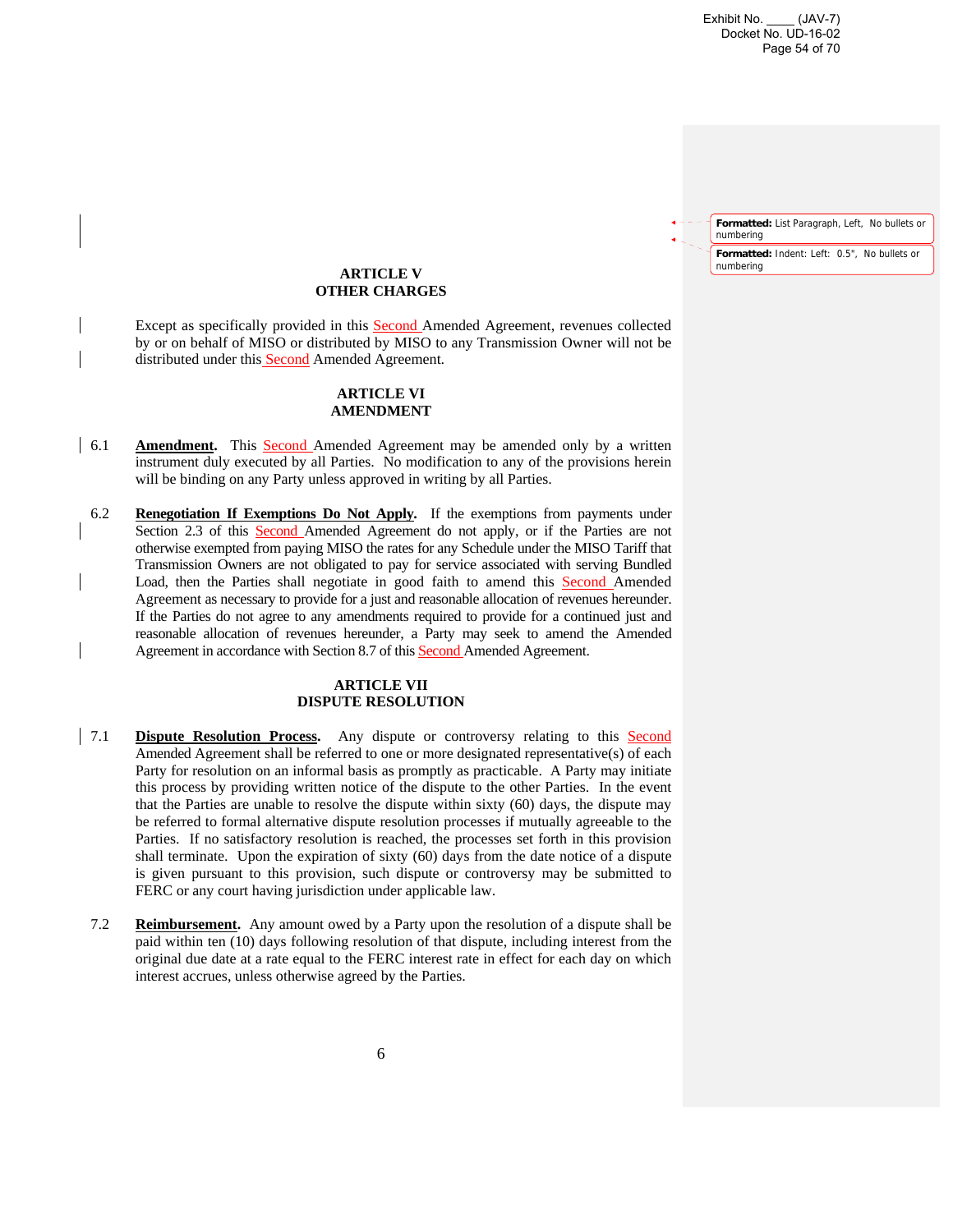#### **ARTICLE VIII MISCELLANEOUS PROVISIONS**

- 8.1 **Descriptive Headings**. The descriptive headings in this Second Amended Agreement have been inserted for convenience of reference and shall not affect the construction of this Second Amended Agreement.
- 8.2 **Governing Law and Venue**. This Second Amended Agreement shall be interpreted and enforced according to the laws of the State of Louisiana, except to the extent preempted by the laws of the United States of America, and without regard to any principle of conflicts of law that may require or permit the application of the laws of any other jurisdiction. Any action arising hereunder that involves questions of state law shall be instituted and litigated in the courts of Louisiana.
	- 8.3 **Successors and Assigns**. This Second Amended Agreement shall inure to the benefit of, and be binding upon, the Parties' respective successors and assigns. This Second Amended Agreement may not be assigned by a Party without the prior written consent of the other Parties; provided, however, that a Party may, without the consent of the other Parties, transfer, assign, or delegate its rights, liabilities, and interests in and under this Second Amended Agreement to an affiliate of that Party. In addition, either Party may, without the consent of the other Parties, transfer assign, or delegate its rights, liabilities, and interests in and under this Second Amended Agreement to an entity that is being transferred all or a portion of (a) such Party's obligation to serve retail load pursuant to a change in law or (b) all or substantially all of the Party's transmission facilities within the Louisiana Zone, effective upon such transfer or assignment.
	- 8.4 **Delivery of Notices**. All notices hereunder shall be sufficiently given for all purposes hereunder if in writing and delivered personally, sent by documented overnight delivery service or, to the extent receipt is confirmed, by United States mail or facsimile to the appropriate address or number as set forth below.

Notices to ELL shall be addressed as follows, unless changed in writing by ELL:

VP, Regulatory Affairs Entergy Gulf States Louisiana, L.L.C. 4809 Jefferson Hwy Jefferson, LA 70121

Notices to EGSL shall be addressed as follows, unless changed in writing by EGSL:

VP, Regulatory Affairs Entergy Louisiana L.L.C. 4809 Jefferson Hwy Jefferson, LA 70121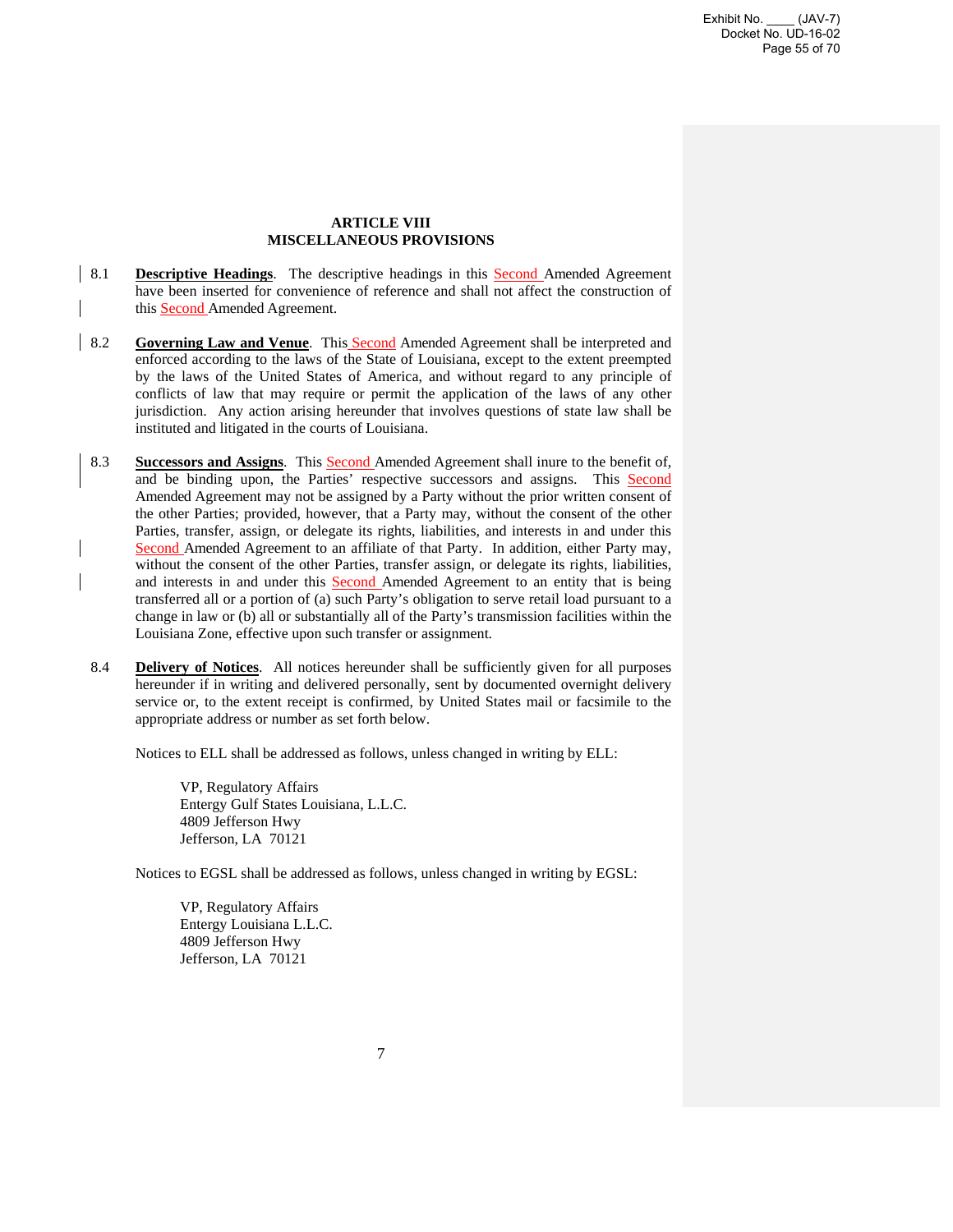Exhibit No. \_\_\_\_ (JAV-7) Docket No. UD-16-02 Page 56 of 70

Notice given by overnight delivery or mail shall be effective upon actual receipt. Notice given by facsimile shall be effective upon actual receipt if received during the recipient's normal business hours, or at the beginning of the recipient's next business day after receipt if not received during the recipient's normal business hours. All notices by facsimile shall be confirmed by the Party giving such notice promptly after transmission in writing by certified mail or overnight delivery to the recipient Party(ies).

- 8.5 **Entire Agreement; Waiver**. This Second Amended Agreement constitutes the entire agreement among the Parties with respect to the subject matter of this Second Amended Agreement and supersedes all negotiations, representations, warranties, commitments, offers, contracts and communications, written or oral, occurring, made, or entered into prior to the date first written above with respect to the matters contained herein. A Party's waiver or failure to insist upon strict compliance with an obligation, covenant, agreement, or term in this Second Amended Agreement shall not operate as a waiver of, or estoppel with respect to, any subsequent or other failure.
- 8.6 **Counterparts**. This Second Amended Agreement may be executed in counterparts, including counterparts delivered by facsimile in accordance with Section 8.4, all of which shall constitute one agreement and have the same force and effect as an original instrument.
- 8.7 **FERC Section 205 and 206 Rights**. Nothing contained in this Second Amended Agreement shall limit in any way the ability of a Party to exercise its rights under Section 205 of the FPA. The standard of review for changes to this **Second** Amended Agreement proposed by any Party shall be the "just and reasonable" standard of review, provided that such standard of review shall not be the public interest application of the "just and reasonable" standard of review set forth in *United Gas Pipe Line Co. v. Mobile Gas Service Corp.*, 350 U.S. 332 (1956), and *Federal Power Commission v. Sierra Pacific*  Power Co., 350 U.S. 348 (1956). Changes to this **Second** Amended Agreement proposed by a non-Party shall be subject to the most stringent standard of review permissible under applicable law.
- 8.8 **Audit Rights**. Any Party may conduct, at its own expense, audits of any other Party's books and records that relate to this **Second** Amended Agreement. Such audits will be conducted at reasonable, mutually agreed-upon times, and the Parties will cooperate in good faith to effectuate such audits.
- 8.9 **Regulatory Approval**. This Second Amended Agreement is subject to regulatory approval by FERC. In the event that FERC disapproves or refuses to accept this Second Amended Agreement in whole or in part, this **Second** Amended Agreement shall cease to be effective, except that the Parties shall be obligated to attempt expeditiously and in good faith to negotiate a substitute agreement that addresses the reasons for such refusal or disapproval. In negotiating a substitute agreement, a Party will not be required to accept any change that would reasonably be expected to result in a material change to the expected economic outcome of such Party under this **Second** Amended Agreement.

#### **Deleted:** ¶

Notices to ENOI shall be addressed as follows, unless changed in writing by ENOI:¶

**¶** VP, Regulatory Affairs¶ Entergy New Orleans, Inc.¶ 1600 Perdido Street¶ New Orleans, LA 70112¶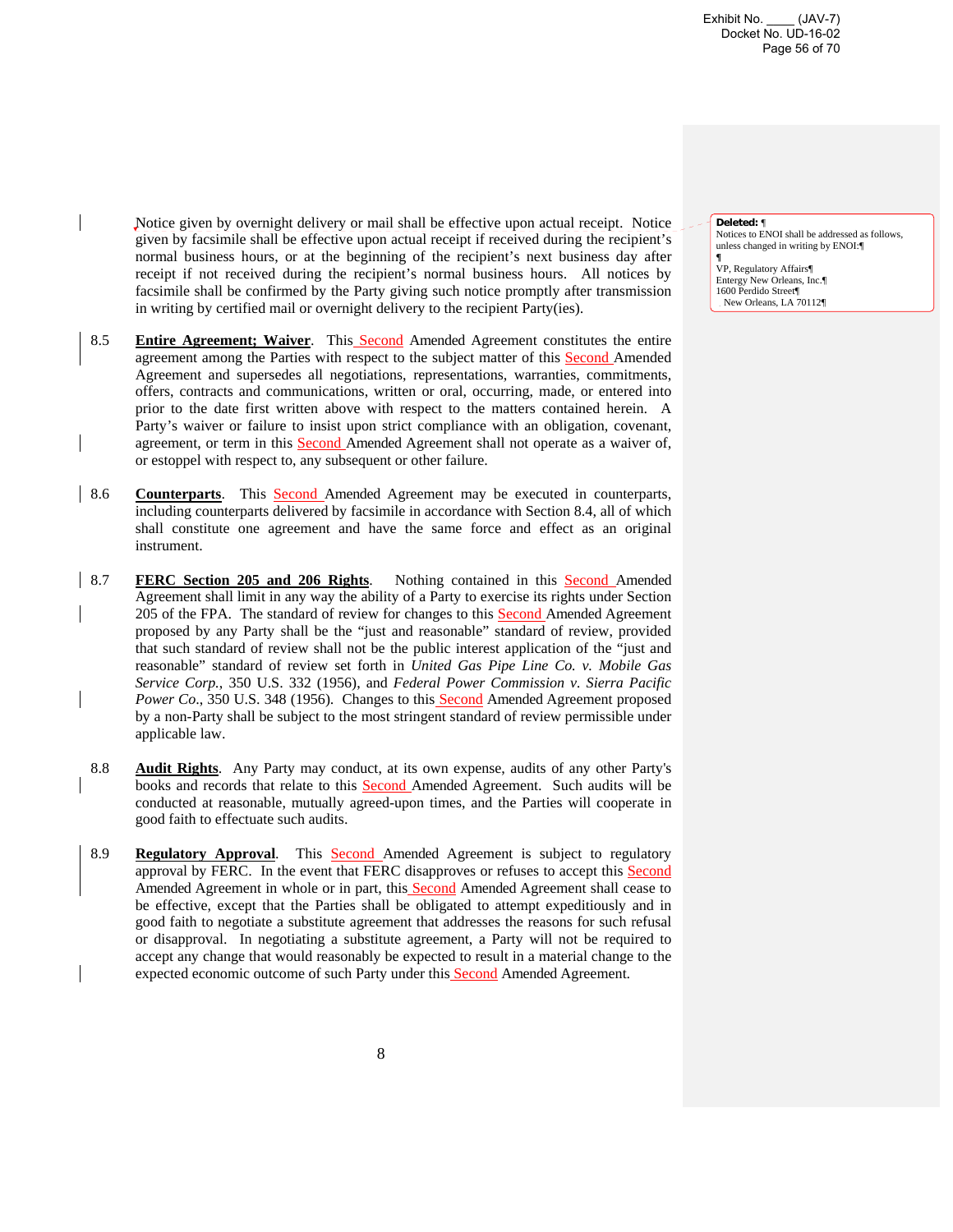8.10 **Limitations**. Each Party shall remain liable for its share of charges or assessments incurred under the Tariff or MISO Agreement, including congestion costs, lost revenue charges, exit fees, and comparable costs. This **Second** Amended Agreement shall not impart rights enforceable by any person or entity that is not a Party hereto or is not a permitted successor or assignee of a Party bound by this **Second** Amended Agreement. This Second Amended Agreement shall not be construed to create any third-party beneficiary rights of any sort. NO PARTY SHALL BE LIABLE FOR CONSEQUENTIAL, INCIDENTAL, SPECIAL, INDIRECT, PUNITIVE, OR EXEMPLARY DAMAGES OF ANY KIND OR NATURE ARISING OUT OF OR IN CONNECTION WITH THIS SECOND AMENDED AGREEMENT, INCLUDING LOST PROFITS, LOST SALES OR REVENUES, WHETHER BY STATUTE, IN TORT OR CONTRACT.

[remainder of page intentionally left blank]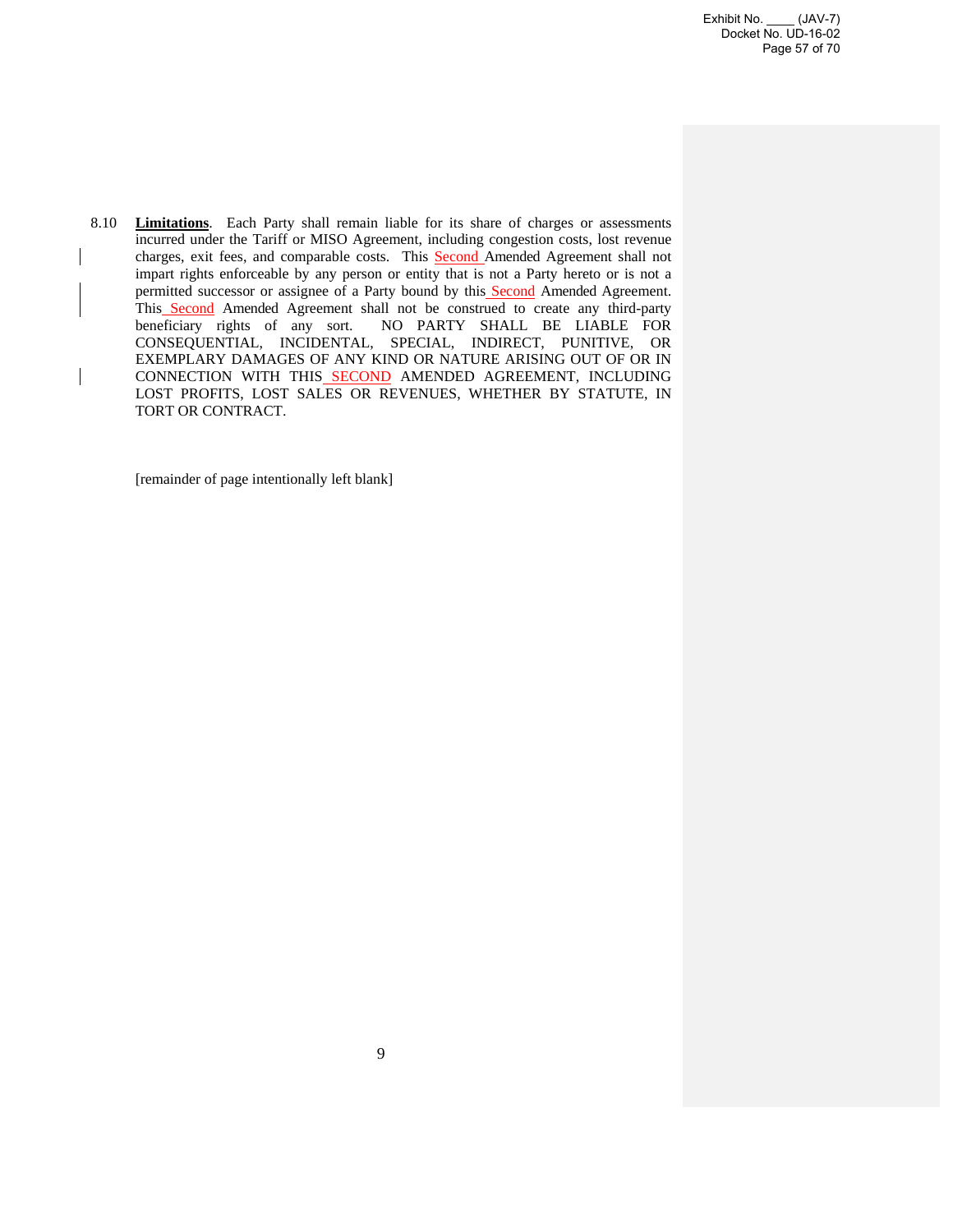Exhibit No. \_\_\_\_ (JAV-7) Docket No. UD-16-02 Page 58 of 70

IN WITNESS THEREOF, the Parties, by their duly authorized agents, have hereunder executed this Second Amended Agreement.

ENTERGY LOUISIANA, LLC

| D. |  |
|----|--|
|    |  |

| <b>Printed Name:</b> |  |
|----------------------|--|
|----------------------|--|

Title: \_\_\_\_\_\_\_\_\_\_\_\_\_\_\_\_\_\_\_\_\_\_\_\_\_\_\_\_\_\_\_\_\_\_\_\_\_\_\_\_

Date: \_\_\_\_\_\_\_\_\_\_\_\_\_\_\_\_\_\_\_\_\_\_\_\_\_\_\_\_\_\_\_\_\_\_\_\_\_\_\_\_

ENTERGY GULF STATES LOUISIANA, L.L.C.

By: \_\_\_\_\_\_\_\_\_\_\_\_\_\_\_\_\_\_\_\_\_\_\_\_\_\_\_\_\_\_\_\_\_\_\_\_\_\_\_\_\_

Printed Name: \_\_\_\_\_\_\_\_\_\_\_\_\_\_\_\_\_\_\_\_\_\_\_\_\_\_\_\_\_\_\_\_

Title: \_\_\_\_\_\_\_\_\_\_\_\_\_\_\_\_\_\_\_\_\_\_\_\_\_\_\_\_\_\_\_\_\_\_\_\_\_\_\_\_

Date: \_\_\_\_\_\_\_\_\_\_\_\_\_\_\_\_\_\_\_\_\_\_\_\_\_\_\_\_\_\_\_\_\_\_\_\_\_\_\_\_

| Deleted: ENTERGY NEW ORLEANS, INC. |  |
|------------------------------------|--|
| By:                                |  |
| Printed Name:                      |  |
|                                    |  |
| Title:                             |  |
| Date:                              |  |
|                                    |  |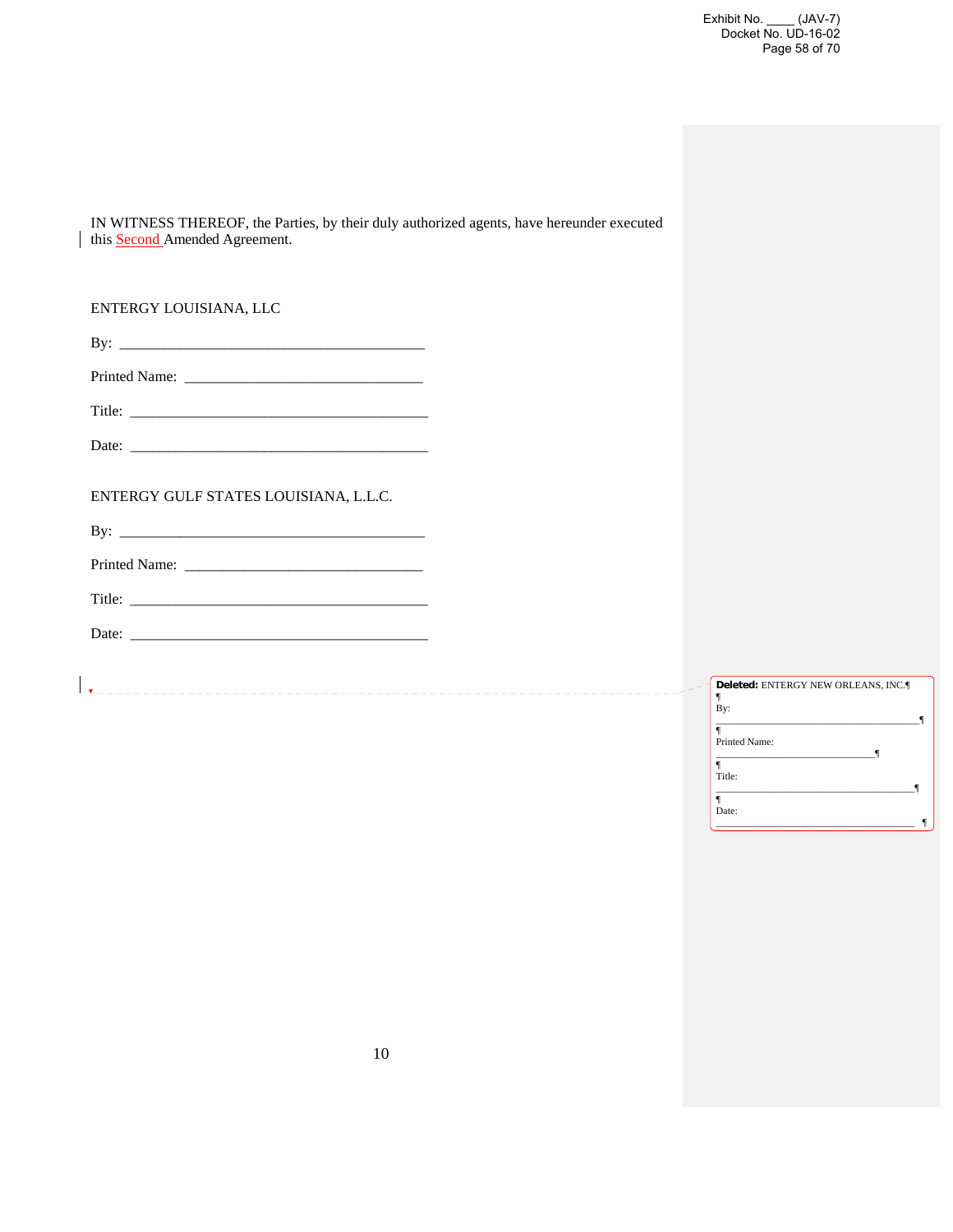Exhibit No. \_\_\_\_ (JAV-7) Docket No. UD-16-02 Page 59 of 70

# **EXHIBIT F**

# **Form of Settlement Payment Agreement**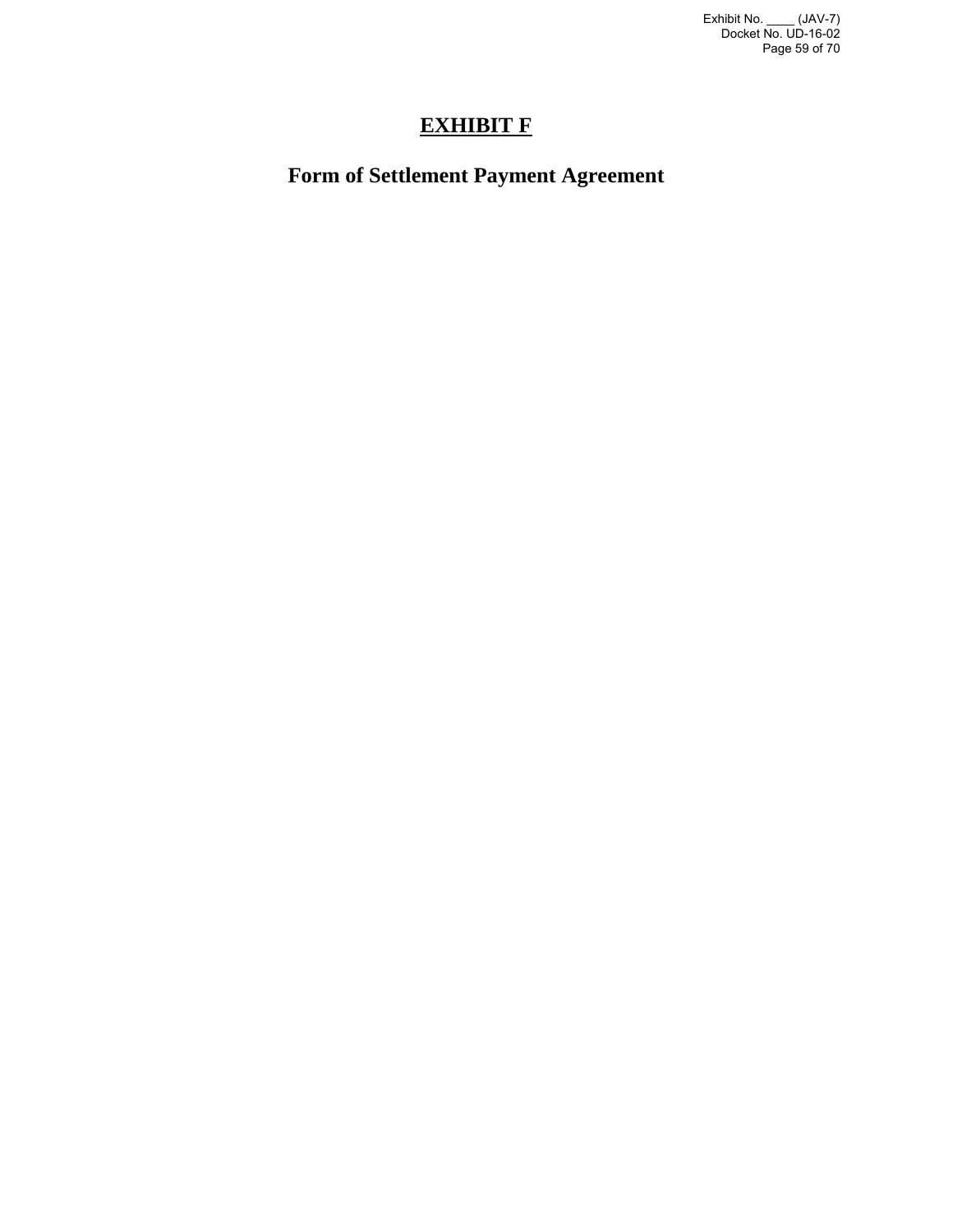## **AGREEMENT FOR SETTLEMENT PAYMENTS ASSOCIATED WITH THE DIVISION OF THE LOUISIANA TRANSMISSION PRICING ZONE**

This AGREEMENT FOR SETTLEMENT PAYMENTS ASSOCIATED WITH THE DIVISION OF THE LOUISIANA TRANSMISSION PRICING ZONE (this "Agreement"), dated as of \_\_\_\_\_\_\_, 2015 (the "Execution Date"), is entered into by and between Entergy New Orleans, Inc., a corporation organized and existing under the laws of the State of Louisiana ("Entergy New Orleans"), and Entergy Louisiana Power, LLC, a corporation organized and existing under the laws of the State of Texas ("Entergy Louisiana Power"). Entergy New Orleans and Entergy Louisiana Power are sometimes referred to herein individually as a "Party" or collectively as the "Parties".

### RECITALS:

WHEREAS, Entergy New Orleans and Entergy Louisiana Power, were parties to the Entergy System Agreement;

WHEREAS, on December 13, 2012, the Board of Directors of the Midcontinent Independent System Operator, Inc. ("MISO") approved the Parties' application to integrate into MISO as Transmission Owners;

WHEREAS, the Parties completed integration with MISO on December 19, 2013;

WHEREAS, the Parties currently participate jointly in a single Louisiana transmission pricing zone, designated as Zone [\_\_\_\_**]** under the MISO Tariff;

WHEREAS, on {}, the Parties and Entergy Texas entered into a Settlement Agreement ("Settlement Agreement") to resolve all disputes associated Federal Energy Regulatory Commission ("FERC") Docket Nos. ER14-75-000, ER14-75-001, ER14-76-000, ER14-76-001, ER14-77-000, ER14-77-001, ER14-78-000, ER14-78-001, ER14-79-000, ER14-79-001, ER14- 80-000, ER14-80-001, ER14-128-000, ER14-1328-000, and ER14-1329; and

WHEREAS, as part of that Settlement Agreement, the System Agreement will terminate on August 31, 2016 at 11:59:59 P.M.; and

WHEREAS, as part of that Settlement Agreement, the Parties have agreed that a separate transmission pricing zone shall be established for Entergy New Orleans under the MISO Tariff (the "ENO Zone"), and the Parties have further agreed that Entergy New Orleans shall pay to Entergy Louisiana Power certain specified settlement payments after the System Agreement terminates and FERC approves a separate transmission pricing zone for Entergy New Orleans;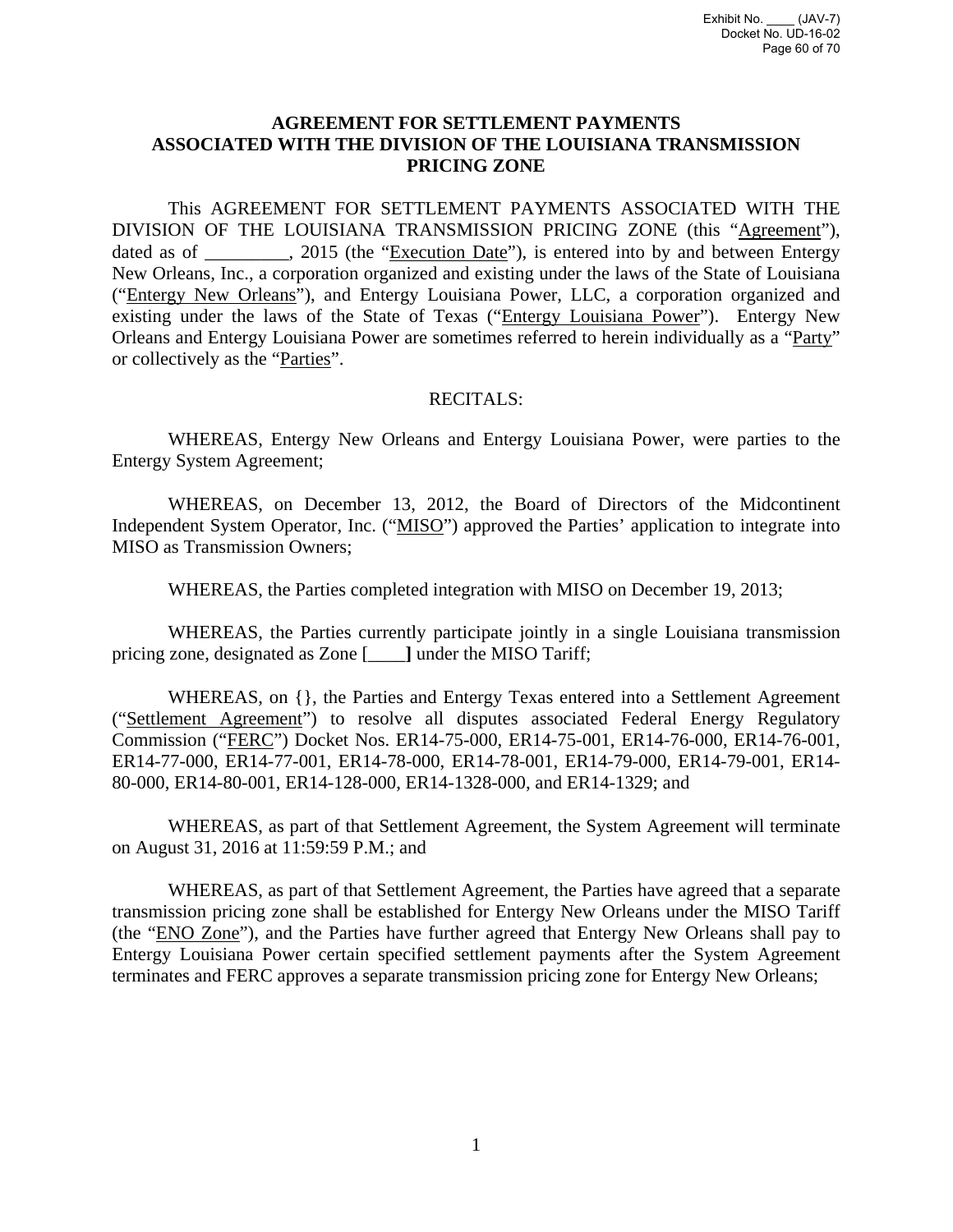### AGREEMENT:

NOW, THEREFORE, in consideration of the representations, warranties, covenants and conditions hereinafter set forth, and for other good and valuable consideration, the receipt and adequacy of which are hereby acknowledged, the Parties, intending to be legally bound, hereby agree as follows:

## **ARTICLE 1 TERM**

1.1 Term. The term of this Agreement (the "Term") shall commence on the first day of the month following the later of (i) the date of termination of the System Agreement in accordance with the Settlement Agreement, or (ii) the date of the FERC approval of a separate transmission pricing zone for Entergy New Orleans in accordance with the Settlement agreement, and shall continue in effect until the earlier of (iii) the fulfillment and discharge of all obligations and liabilities of the Parties hereunder, including, without limitation, the payment obligations set forth in Article 2, or (iv) the effective time of the prior termination of this Agreement in accordance with its terms or by mutual agreement of the Parties. No Party shall have any liability or obligation to the other hereunder subsequent to the expiration or termination of this Agreement, except for liabilities or obligations that survive termination of this Agreement under Section 7.1.

1.2 FERC Approval-Based Termination Right. The Parties acknowledge the need for FERC approval of this Agreement. In the event that the Parties have not obtained an approval of FERC that (i) accepts and approves this Agreement in its entirety without modification and (ii) is final and not subject to appeal or otherwise subject to challenge (the "Required FERC Approval"), each Party shall have the right to terminate this Agreement upon notice to the other. Such termination right shall only remain available until the earlier of (iii) the date the Required FERC Approval is obtained or (iv) the date FERC approves the ENO Zone. In the event that the Parties obtain an approval of FERC that accepts and approves this Agreement but with one or more modifications that are unacceptable to a Party in its sole and absolute discretion, such Party shall promptly notify the other that such FERC approval is unacceptable to such Party. In the event that FERC approves the ENO Zone but denies approval of this Agreement, the Parties agree to negotiate in good faith for and file for FERC approval an agreement consistent with the terms of Settlement Agreement Section II.C(2) ("Replacement Agreement"). On the date FERC approves the Replacement Agreement, this Agreement shall terminate. Upon the effectiveness of any termination of this Agreement in accordance with this Section 1.2, the Parties shall have no further liabilities or obligations to each other hereunder, except liabilities or obligations that survive termination under Section 7.1.

## **ARTICLE 2 SPECIFIED SETTLEMENT PAYMENTS**

Specified Settlement Payments. On the first day of the Term, Entergy New Orleans shall make a payment in the amount of \$183,333.33 to Entergy Louisiana Power. On the first day of each month for 179 months thereafter, Entergy New Orleans shall make a payment in the amount of \$183,333.33 to Entergy Louisiana Power. For the avoidance of doubt, Entergy New Orleans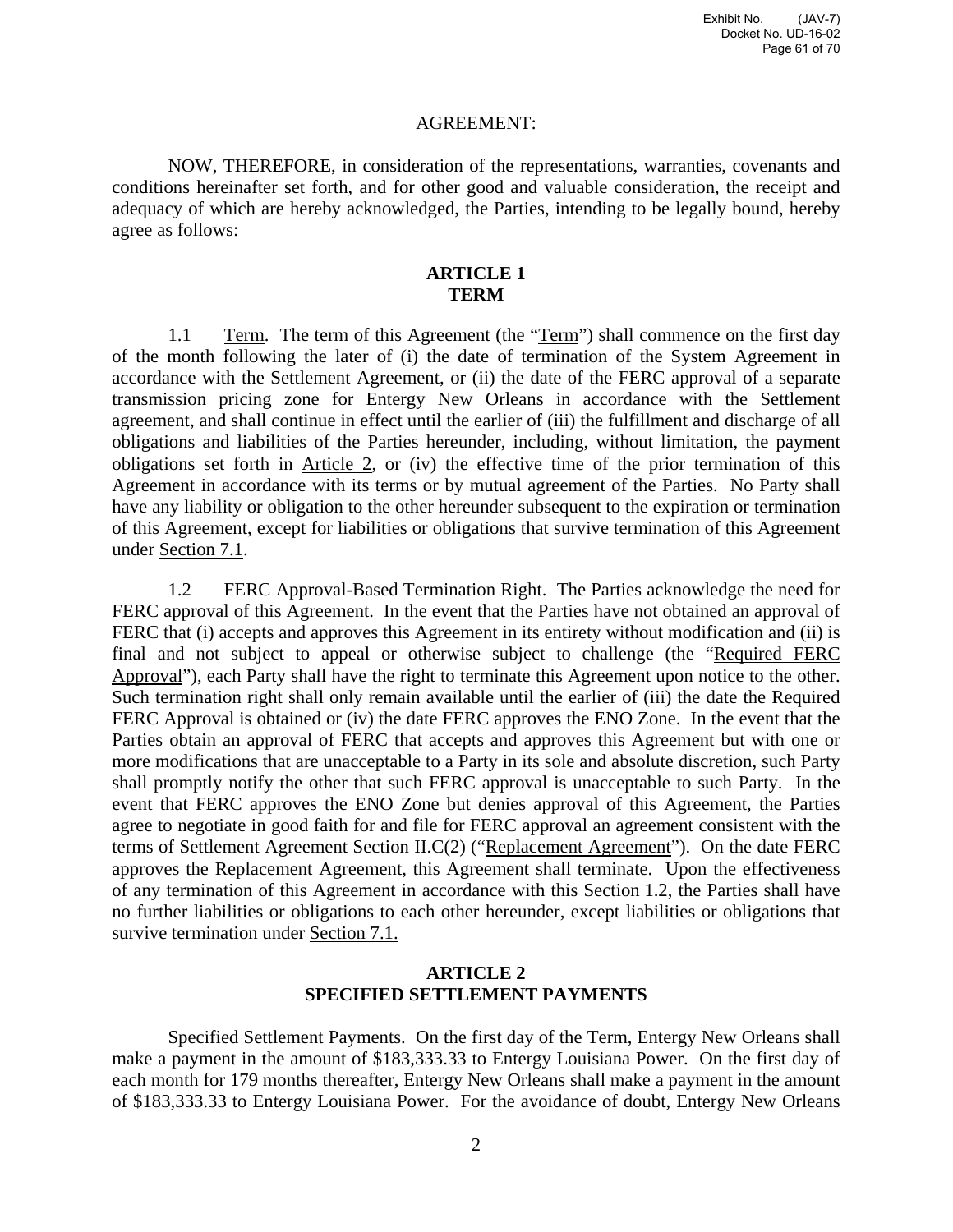shall make a total of 180 monthly payments to Entergy Louisiana Power. Each monthly payment of \$183,333.33 is a "Specified Settlement Payment".

## **ARTICLE 3 BILLING AND PAYMENT**

 3.1 Invoice. On (i) the date of termination of the System Agreement in accordance with the Settlement Agreement, or (ii) the date of the FERC approval of a separate transmission pricing zone for Entergy New Orleans in accordance with the Settlement agreement, whichever occurs later, Entergy Louisiana Power shall render to Entergy New Orleans, at the address identified in Article 6, a written invoice for the Specified Settlement Payment (the initial "Monthly Invoice"). By the fifteenth day of each following month of the Term, Entergy Louisiana Power shall render to Entergy New Orleans, at such address as Entergy New Orleans may designate to Entergy Louisiana Power in writing from time to time, a written invoice for the Specified Settlement Payment (a "Monthly Invoice").

3.2 Payment. Subject to the other terms hereof, including Section 3.4, Entergy New Orleans shall pay the amount shown to be due and owing to Entergy Louisiana Power on the initial Monthly Invoice and each subsequent Monthly Invoice by wire transfer of immediately available funds to the account specified for payments in accordance with Section 6.1 on or before ten (10) days after Entergy New Orleans receives such Monthly Invoice or the first day of the month following delivery of such Monthly Invoice, whichever is later. If the due date of any payment is not a Business Day (defined below), payment shall be due on the next Business Day after the due date. A "Business Day" means any calendar day except Saturday, Sunday or any holiday observed by Federal Reserve Banks.

 3.3 Delinquent Payments. The unpaid amount of any payment due from Entergy New Orleans to Entergy Louisiana Power under this Agreement shall accrue interest at a rate of interest equal to the FERC interest rate in effect for each day from the first day following the date on which payment is due until the date payment is made.

3.4 Payment of Disputed Amounts. If Entergy New Orleans, in good faith, disputes the amount shown on any Monthly Invoice or any part thereof, Entergy New Orleans shall pay to Entergy Louisiana Power the amount not in dispute, along with an explanation of the basis for the dispute. For the avoidance of doubt, Entergy New Orleans may dispute the accuracy of a Monthly Invoice after payment has been made in respect of such Monthly Invoice. Payment by Entergy New Orleans of any amount hereunder shall not be deemed to be a waiver of the right of Entergy New Orleans to recoup any overpayments together with interest the Contract Interest Rate.

 3.5 Adjustments. If any audit, inspection, or examination reveals any inaccuracy in any statement or Monthly Invoice hereunder, the necessary adjustments shall be made. Inadvertent underpayments or overpayments shall be paid or returned, with interest accrued at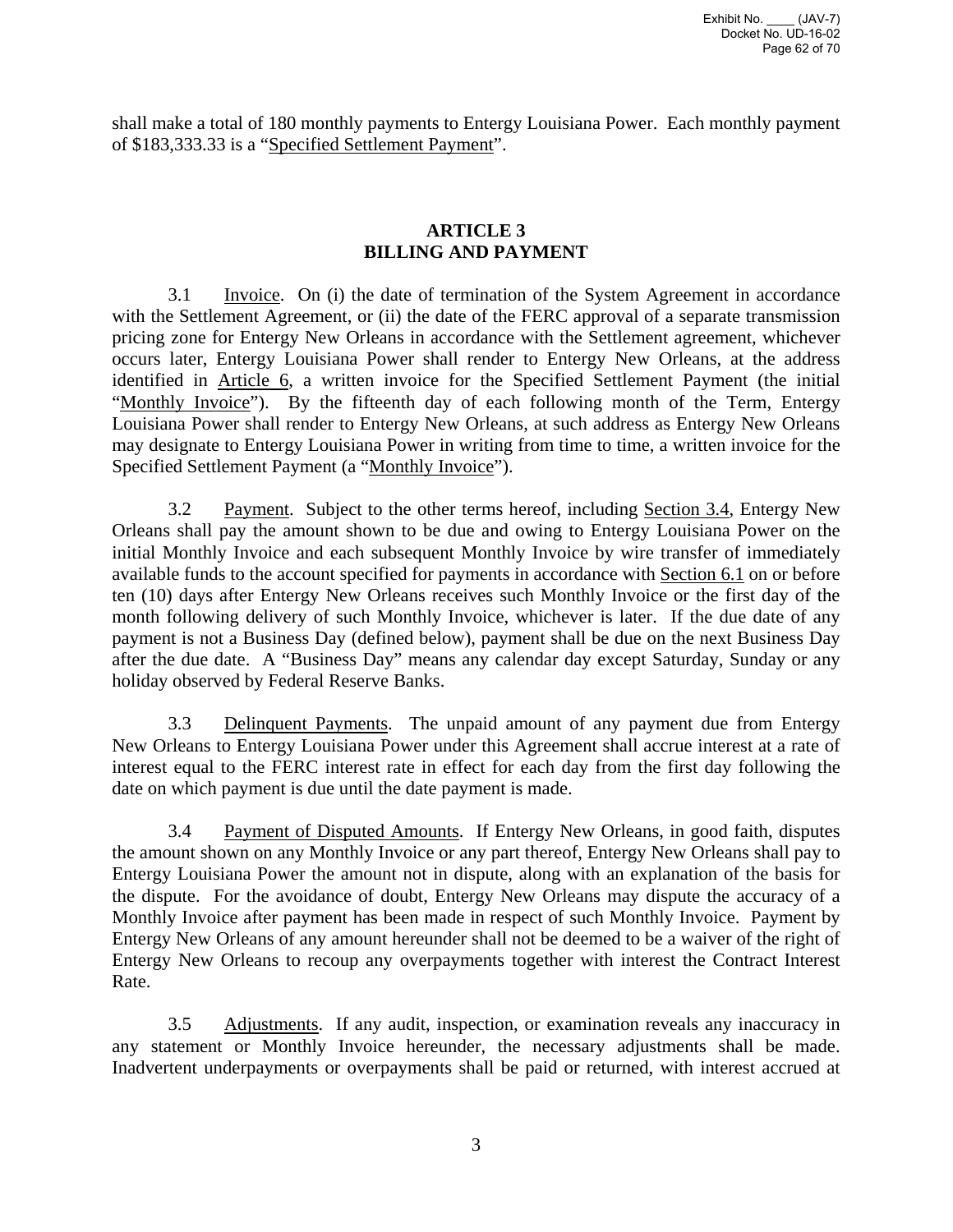the Contract Interest Rate from the date originally due (or the date of such overpayment) to but excluding the date paid or returned.

## **ARTICLE 4 REPRESENTATIONS AND WARRANTIES**

Each Party represents and warrants to the other Party that, as of the Execution Date:

(a) it is duly organized and validly existing under the laws of the jurisdiction of its organization or incorporation and, if relevant under such laws, in good standing;

(b) its obligations under this Agreement constitute its legal, valid and binding obligations, enforceable in accordance with their respective terms, subject to applicable bankruptcy or similar laws affecting creditors' rights generally, and subject, as to enforceability, to equitable principles of general application regardless of whether enforcement is sought in a proceeding in equity or at law;

(c) the execution, delivery, and performance of its obligations under this Agreement and the transactions contemplated hereunder are within its powers, have been duly authorized by all necessary action, and do not:

(i) violate, conflict with or result in a breach of any provision of its organizational or governing documents;

(ii) result in a default (or give rise to any right, including any right of termination, purchase, first refusal, cancellation, acceleration or guaranteed payment, or a loss of rights) under, or conflict with, or result in a breach of any of the terms, conditions, or provisions of any note, bond, mortgage, loan agreement, deed of trust, indenture, license, agreement, or any other instrument or obligation to which it is a party or by which it or any of its assets or properties is bound that, individually or in the aggregate, could reasonably be expected to have a material adverse affect upon the performance of its obligations hereunder;

(iii) result in, or require the creation or imposition of any mortgage, deed of trust, pledge, lien, security interest, or any other charge or encumbrance of any nature (other than as may be contemplated by this Agreement) upon or with respect to any of its assets or properties; or

(iv) violate, conflict with or result in a breach of any applicable law, including any order, writ, judgment, injunction, decree, determination, or award, or any governmental approval having applicability to it or its assets or properties that, individually or in the aggregate, could reasonably be expected to have a material adverse affect upon the performance of its obligations hereunder; and

(d) the person who executes this Agreement on behalf of such Party has full and complete authority to do so and that such Party will be bound thereby.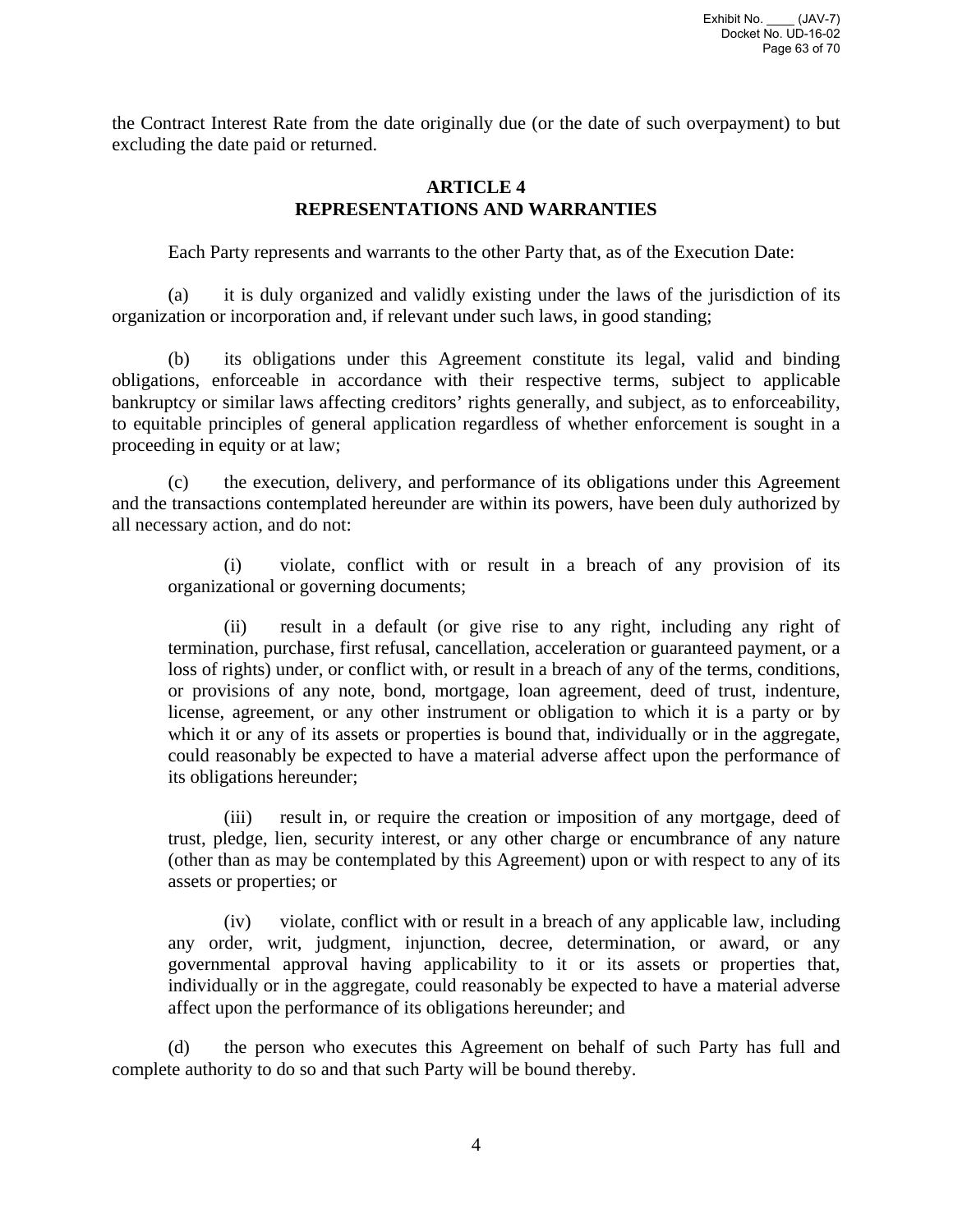## **ARTICLE 5 EVENTS OF DEFAULT; REMEDIES**

5.1 Events of Default. An "Event of Default" shall mean, with respect to Entergy New Orleans, the occurrence of any of the following:

(a) the failure by Entergy New Orleans to make when due any payment to Entergy Louisiana Power under this Agreement, to the extent not disputed by Entergy New Orleans in good faith pursuant to Section 3.4, and such failure has not been remedied on or before thirty (30) Business Days after Entergy New Orleans' receipt of notice thereof delivered by or on behalf of Entergy Louisiana Power;

(b) any of the representations and warranties herein made by Entergy New Orleans is false or inaccurate in any material respect as of the date made or repeated and has not been remedied by Entergy New Orleans on or before sixty (60) days after Entergy New Orleans' receipt of notice thereof delivered by or on behalf of Entergy Louisiana Power, it being understood that such default may be remedied by correcting the condition that caused the representation to be false or inaccurate;

(c) the assignment or transfer by Entergy New Orleans of this Agreement in whole or in part other than as permitted under Section 7.2, unless remedied on or before sixty (60) days after Entergy New Orleans' receipt of notice thereof delivered by or on behalf of Entergy Louisiana Power;

(d) any material breach by Entergy New Orleans of the covenants or other obligations of Entergy New Orleans set forth in this Agreement (other than any failure listed individually as a separate Event of Default in this Section 5.1) that is not remedied by Entergy New Orleans on or before sixty (60) days after Entergy New Orleans' receipt of notice thereof delivered by or on behalf of Entergy Louisiana Power; or

(e) Entergy New Orleans consolidates or amalgamates with, or merges with or into, or transfers all or substantially all of its assets to, another person and, at the time of such consolidation, amalgamation, merger or transfer, the resulting, surviving or transferee entity fails to assume all the obligations of Entergy New Orleans under this Agreement by operation of law or pursuant to an agreement reasonably satisfactory to Entergy Louisiana Power.

5.2 Remedies.

(a) If an Event of Default shall have occurred and be continuing, Entergy Louisiana Power shall have the right to designate a day, no earlier than the day such notice is effective and no later than twenty (20) days after such notice is effective, as an early termination date (the "Early Termination Date") to accelerate all amounts payable to Entergy Louisiana Power by Entergy New Orleans under this Agreement and to liquidate and terminate all obligations under this Agreement. Entergy Louisiana Power shall calculate, consistent with the terms of this Agreement, the Termination Payment (defined below) as of the Early Termination Date.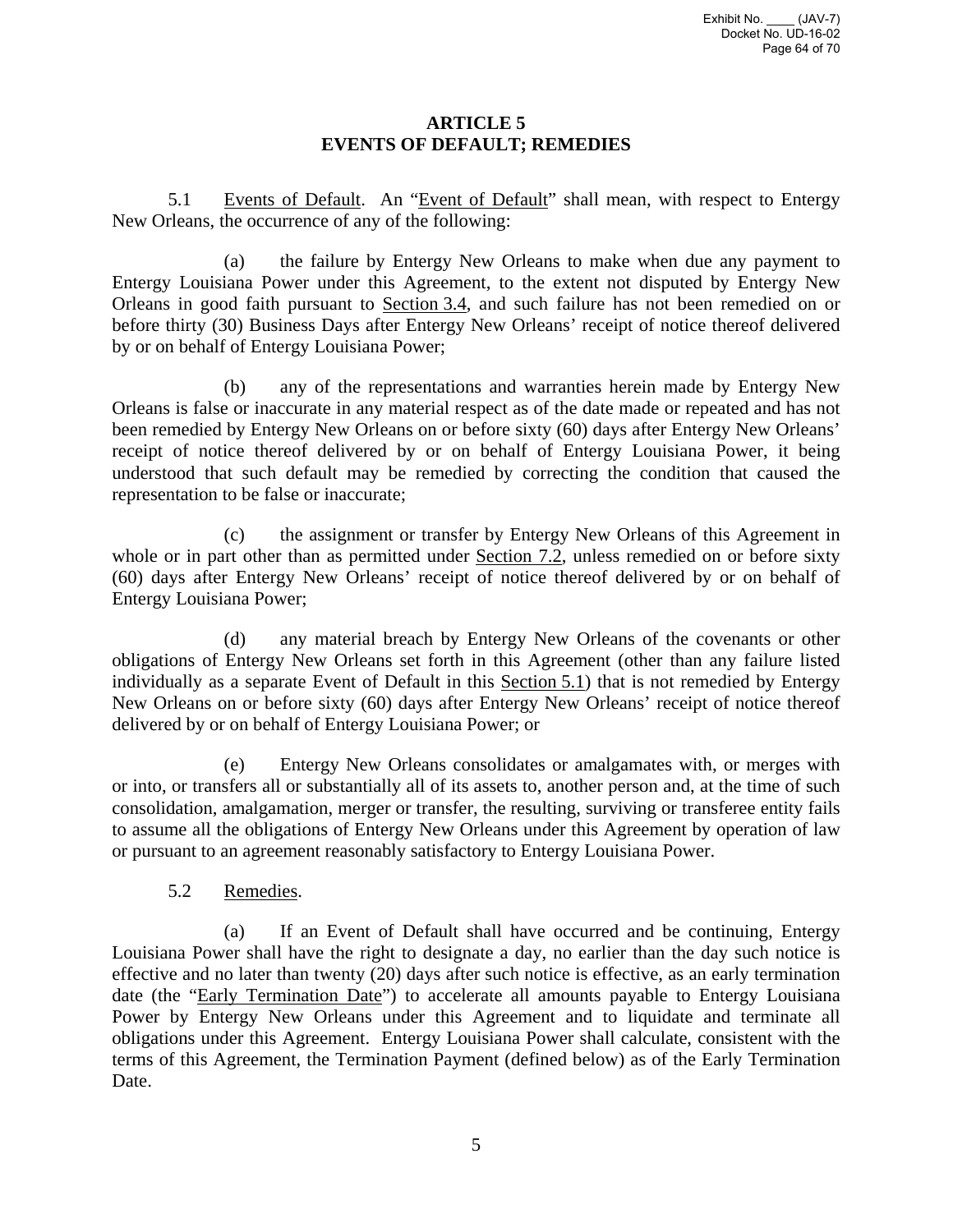(b) "Termination Payment" means the total amount of Specified Settlement Payments that have not been paid by Entergy New Orleans, and that are owed to Entergy Louisiana Power in accordance with Section 2.

(c) Concurrent with, or as soon as practicable after (but no later than ten (10) days after), notification of the Early Termination Date, notice shall be given by Entergy Louisiana Power to Entergy New Orleans of the amount of the Termination Payment and a statement explaining in reasonable detail the calculation of such amount. The Termination Payment shall be payable on or before ten (10) Business Days after such notice of the Termination Payment's amount is effective.

(d) If Entergy New Orleans disputes Entergy Louisiana Power's calculation of the Termination Payment, in whole or in part, Entergy New Orleans shall provide to Entergy Louisiana Power, on or before seven (7) Business Days after receipt of Entergy Louisiana Power's calculation of the Termination Payment, a detailed explanation of the basis for such dispute.

(e) Notwithstanding anything to the contrary, except for the rights to terminate expressly set forth in this Agreement, neither Party shall have any right to terminate this Agreement for any reason. Whether or not this Agreement is terminated, either Party shall have any remedies available to it under this Agreement or at law or in equity in the event of a breach or default by the other Party, except as expressly limited in this Agreement.

# **ARTICLE 6 NOTICES**

6.1 Designation. Except as otherwise provided in this Agreement, any notice, request, demand, statement or bill provided for in this Agreement, or any notice which a Party may desire to give to the other hereunder, shall be in writing and, subject to Section 6.3, addressed as follows:

(a) If to Entergy Louisiana Power for payment: Wire: Bank: ABA Number: Account Number: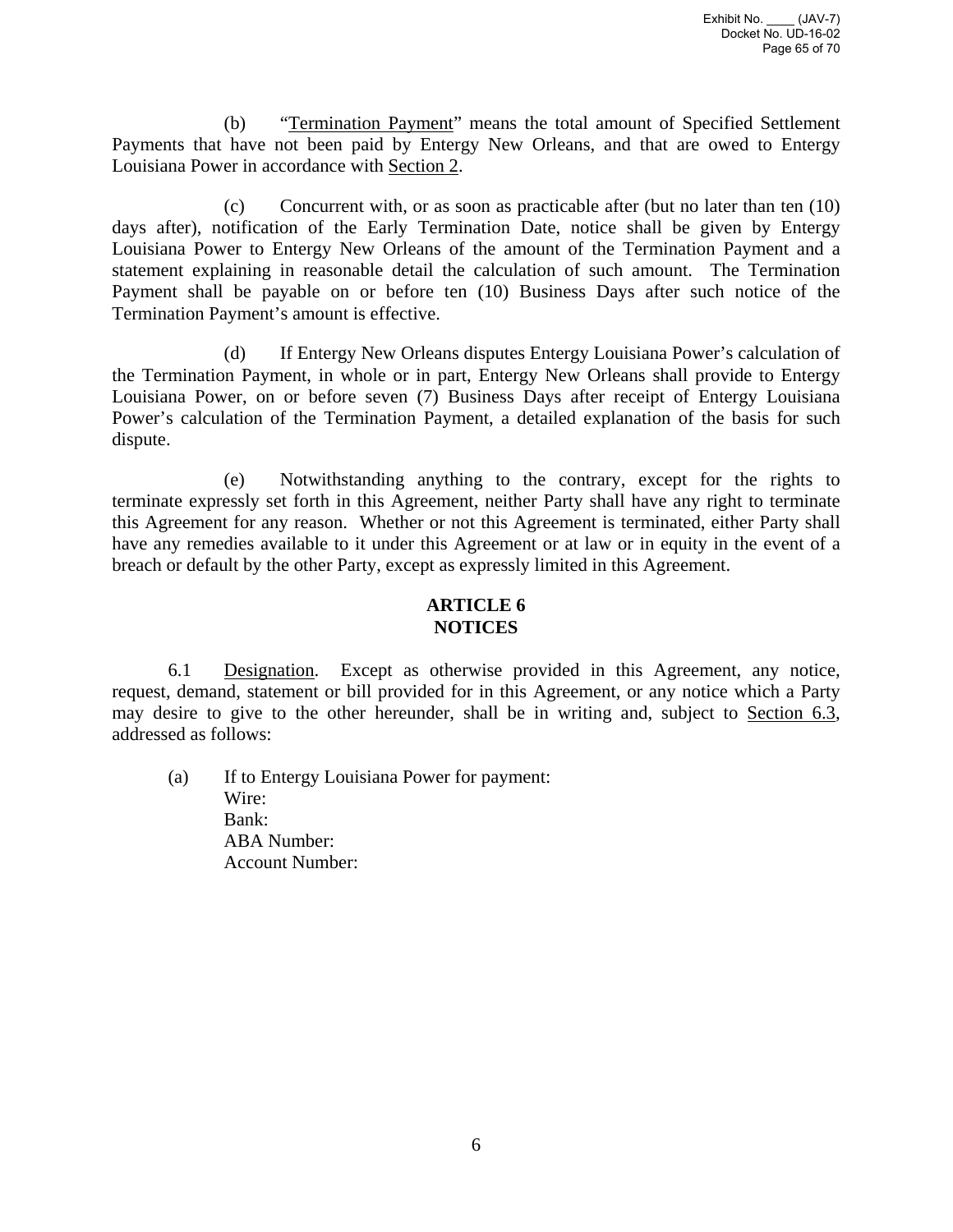If to Entergy Louisiana for all other purposes:  $[$   $]$  $[$   $]$  $[$   $]$ Attention: [ Telephone: [ ] Fax:  $\lceil$ with a copy to:  $[$   $]$  $[$   $]$  $[$   $]$ Attention: [ Telephone: [  $\lceil \cdot \cdot \cdot \rceil \rceil$ (b) If to Entergy New Orleans:  $[$   $]$  $[$   $]$  $[$   $]$ Attention: [ Telephone: [ ] Fax:  $\lceil$ with a copy to:  $[$   $]$  $[$   $]$  $[$   $]$ Attention: [ Telephone: [ Fax:  $\lceil$ 

6.2 Delivery. All written notices shall be mailed, delivered personally or by nationally recognized courier service that provides a receipt of delivery, or sent by fax. All notices, requests, demands, statements and bills given by mail or personal delivery shall be effective on the date of actual receipt at the appropriate address. Notices shall be presumed received if sent by fax, upon confirmation transmission by sender's fax machine, and if sent by a recognized national courier service for overnight delivery, the day following timely delivery of the notice to such service.

6.3 Change of Designation. Either Party may from time to time designate as the address for notification or payment hereunder any other address of its choice by delivery of written notice to the other Party.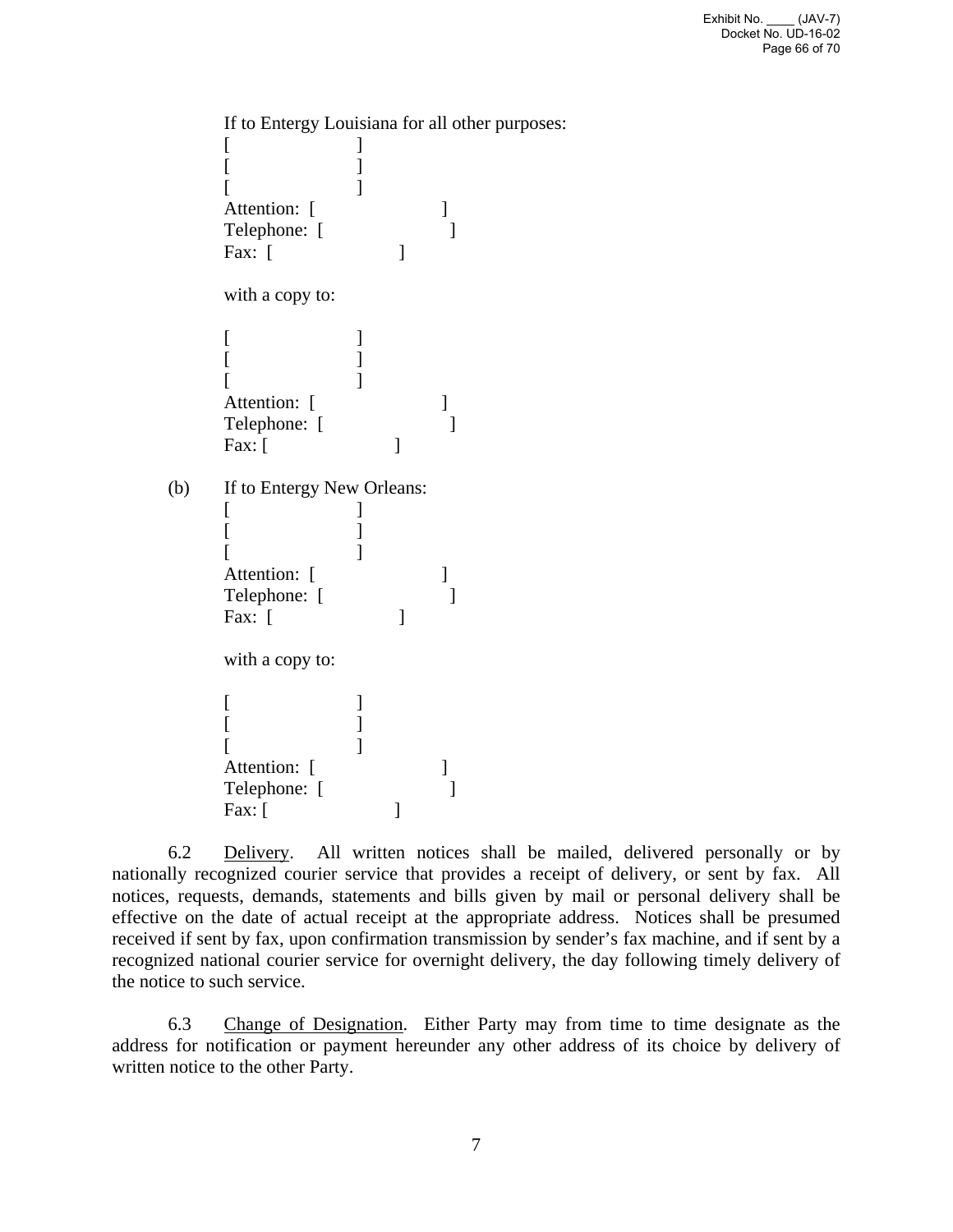# **ARTICLE 7 MISCELLANEOUS**

 7.1 Survival. The provisions of Articles 4 through 7, including the rights and obligations of the Parties therein provided, and a Party's liability for a breach of this Agreement or Event of Default, shall survive the termination or expiration of this Agreement.

7.2 Successors and Assigns. This Agreement shall be binding on the Parties hereto and their respective heirs, successors and assigns. Except for the succession and assignment described above in Section 2.3, no assignment of this Agreement by a Party may be made without the prior written consent of the other Party, which consent shall not be unreasonably withheld, conditioned, or delayed; provided, however, that (i) a Party may transfer, sell, pledge, encumber, or assign this Agreement or the accounts, revenues, or proceeds hereof in connection with any financing or other financial arrangements of such Party or one or more of its affiliates, and (ii) a Party may, without the consent of the other Party, transfer or assign its rights, liabilities, and interests in and under this Agreement (a) to an affiliate; (b) to any unaffiliated third party succeeding to all or substantially all of the assets of such Party; or (c) if a Party's obligation to serve retail load is transferred to another person pursuant to a change in law (including implementing rules and regulations), to such person. Upon any assignment pursuant to clause (i) above, the transferor shall remain principally liable for and shall not be relieved of or discharged from any obligations hereunder. Notwithstanding anything to the contrary in the foregoing, no assignment of this Agreement may be made by Entergy New Orleans unless the assignee assumes all the obligations of Entergy New Orleans under this Agreement by operation of law or pursuant to an agreement reasonably satisfactory to Entergy Louisiana Power upon any such assignment. Any attempted assignment not effected in accordance with this Section 7.2 shall be deemed void *ab initio*.

7.3 Damages in General. NEITHER PARTY SHALL BE HELD LIABLE FOR CONSEQUENTIAL, INCIDENTAL, PUNITIVE, EXEMPLARY OR INDIRECT DAMAGES ARISING OUT OF OR IN CONNECTION WITH THIS AGREEMENT, INCLUDING LOST PROFITS, LOST REVENUES, OR BUSINESS INTERRUPTION DAMAGES, IN TORT, CONTRACT, UNDER ANY INDEMNITY PROVISION OR OTHERWISE (EXCEPT IN THE CASE OF A PARTY'S GROSS NEGLIGENCE, WILLFUL MISCONDUCT OR INTENTIONAL, BAD FAITH BREACH).

7.4 Waivers. Neither an action taken (including, without limitation, any investigation by or on behalf of any Party) nor an inaction pursuant to this Agreement shall be deemed to constitute a waiver of or compliance with any condition, promise, representation, warranty, covenant or agreement contained herein. A waiver by any Party hereto of a particular right, including, without limitation, breach of any provision of this Agreement, shall not operate or be construed as a subsequent waiver of that same right or a waiver of any other right.

7.5 No Third-Party Beneficiaries. Nothing contained in this Agreement shall be construed to confer any right, benefit or interest upon any person or entity other than the Parties hereto.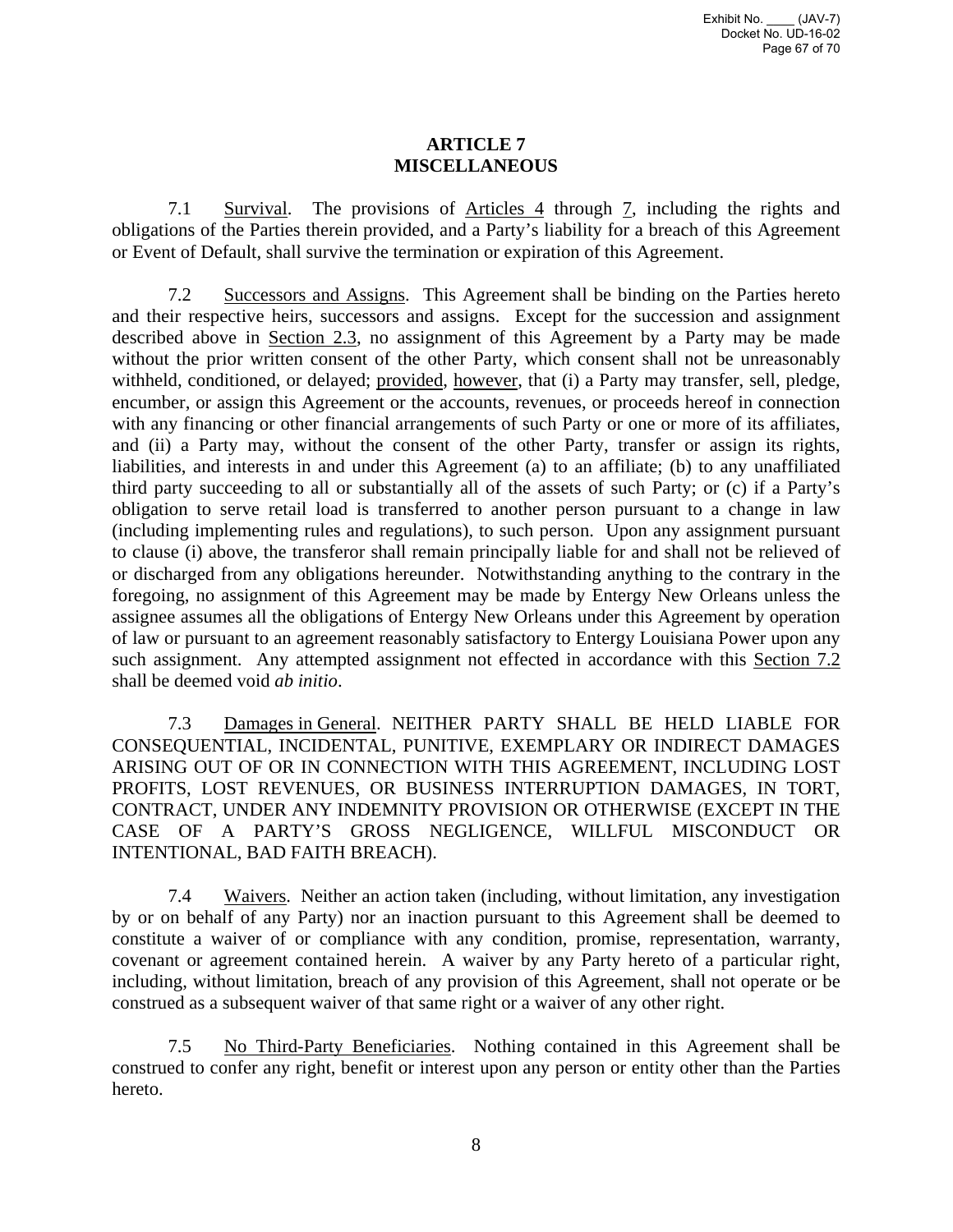7.6 Amendment and Modification. All amendments, supplements and modifications to this Agreement shall be express and in writing and signed by duly authorized representatives of each of the Parties.

 7.7 Severability. Any term or provision of this Agreement that is invalid or unenforceable in any jurisdiction shall be ineffective as to such jurisdiction, to the extent of such invalidity or unenforceability, without rendering invalid or unenforceable the remaining terms and provisions of this Agreement or affecting the validity or enforceability of any terms and provisions of this Agreement in any other jurisdiction.

7.8 Further Assurances. At any time or from time to time, each of the Parties will, at the reasonable request of the other, execute and deliver or cause to be executed and delivered all such documents and instruments, and take or cause to be taken all such other reasonable actions as may be necessary or desirable in order to more fully and effectively carry out the intents and purposes of this Agreement.

7.9 Complete Agreement. This Agreement contains the entire agreement between the Parties with respect to the matters contained herein.

7.10 Counterparts. This Agreement may be executed in several counterparts, each of which shall be deemed an original but all of which together shall constitute one Agreement binding on the Parties hereto. A facsimile transmission of a signed counterpart of this Agreement shall be the same as delivery of a signed original.

7.11 Attorneys' Fees. In the event of any litigated claim or dispute between the Parties relating to this Agreement, the prevailing Party shall be entitled to recover from the other Party its reasonable out-of-pocket costs incurred in connection with such claim or dispute, including reasonable attorneys' fees and other legal fees and expenses.

[*Signature Page Follows*]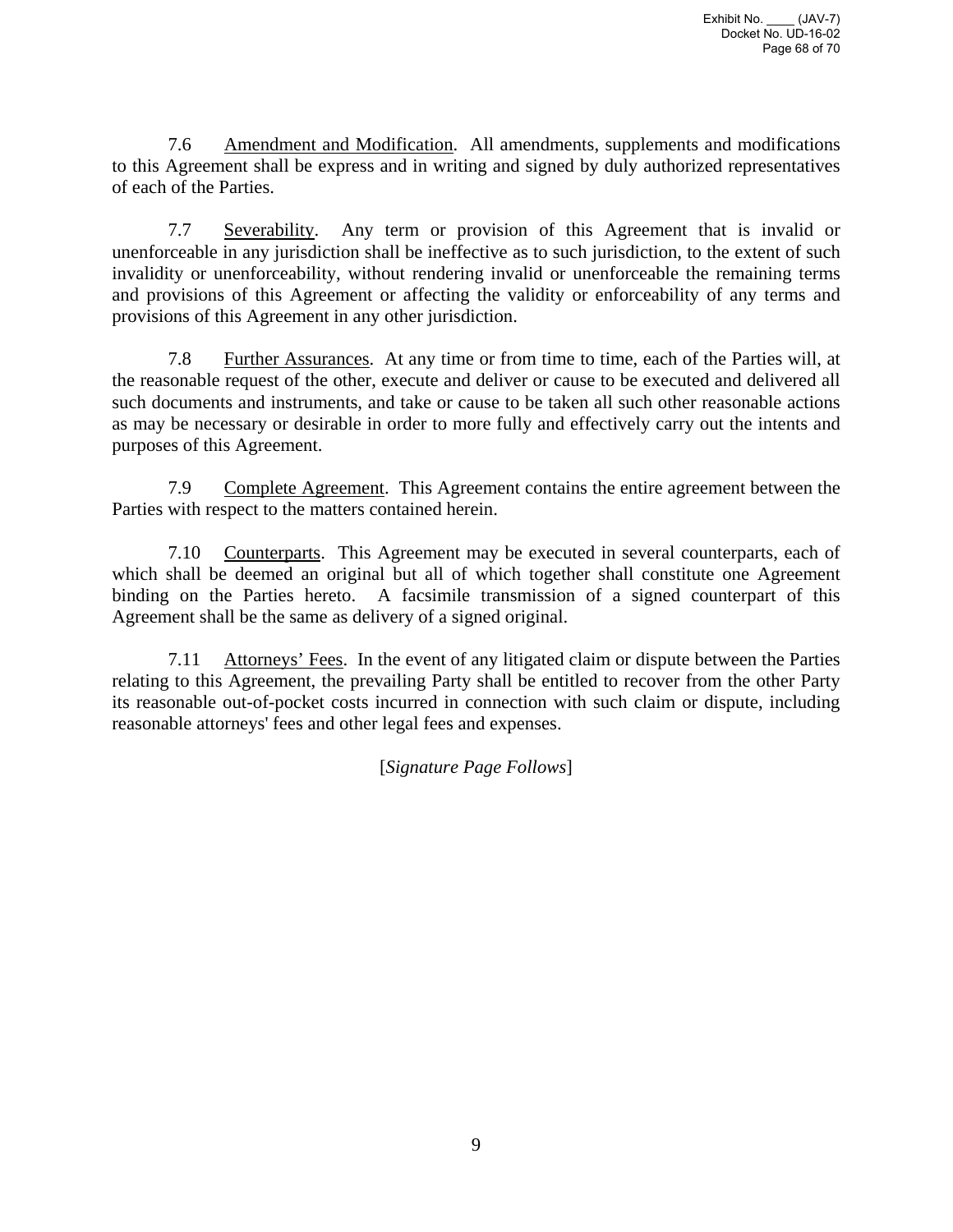IN WITNESS WHEREOF, the Parties have executed this Agreement as of the date first written above to be effective as of the Execution Date.

# **ENTERGY NEW ORLEANS, INC.**

By: \_\_\_\_\_\_\_\_\_\_\_\_\_\_\_\_\_\_\_\_\_\_\_\_\_\_\_\_\_\_\_\_\_\_

[Printed Name] [Title]

# **ENTERGY LOUISIANA POWER, LLC**

By: \_\_\_\_\_\_\_\_\_\_\_\_\_\_\_\_\_\_\_\_\_\_\_\_\_\_\_\_\_\_\_\_\_\_

[Printed Name] [Title]